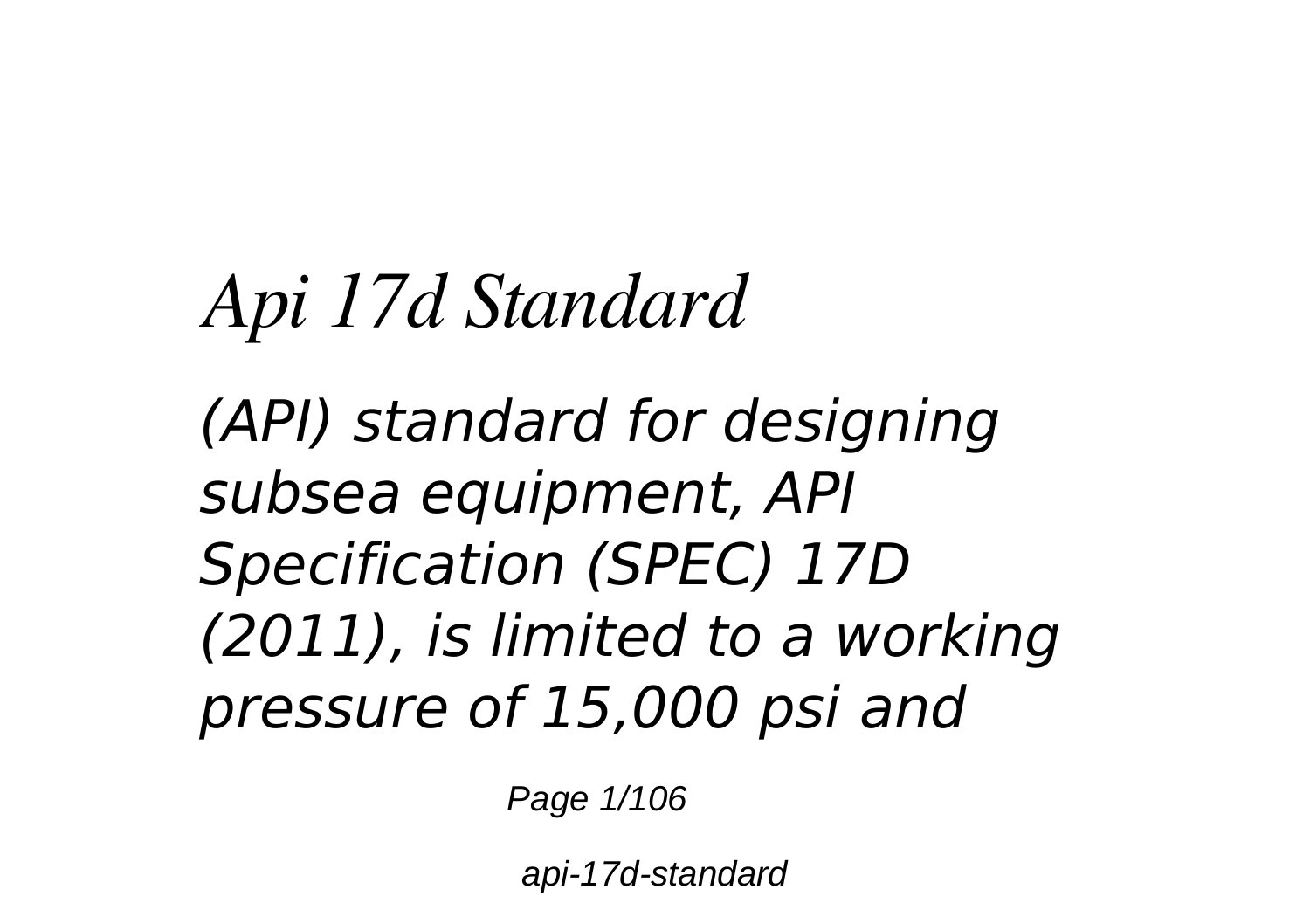*provides little guidance on temperature conditions exceeding 250°F. API Specificaiton for Subsea On this page you will find API Spec 6A and API Spec 17D Flange information,*

Page 2/106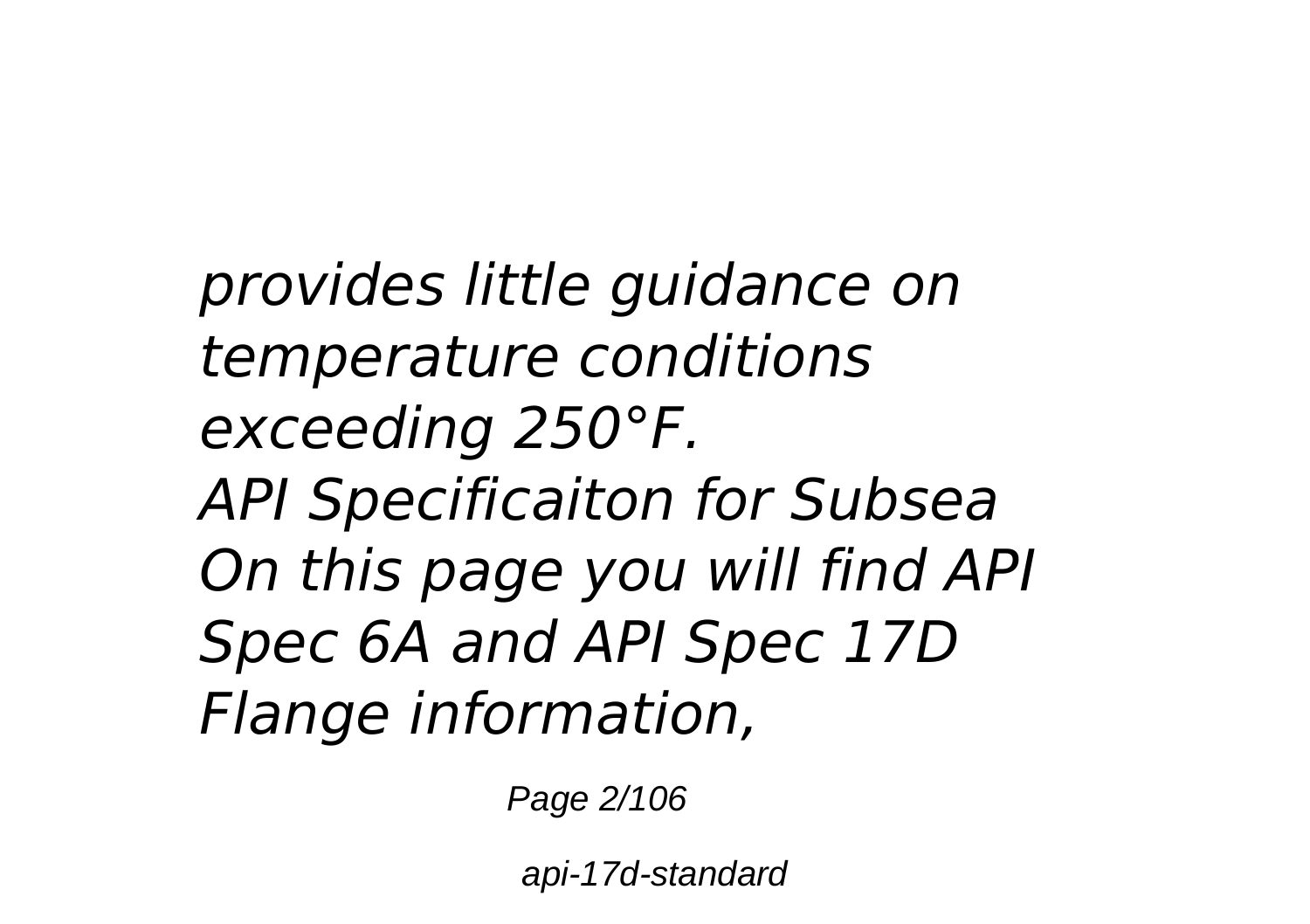*dimensions, and a method of Flange identification. Included, you will find a chart comparing old API Series Flanges with many ANSI Flanges and current API Flanges. You can easily obtain Flange bolt sizes, bolt*

Page 3/106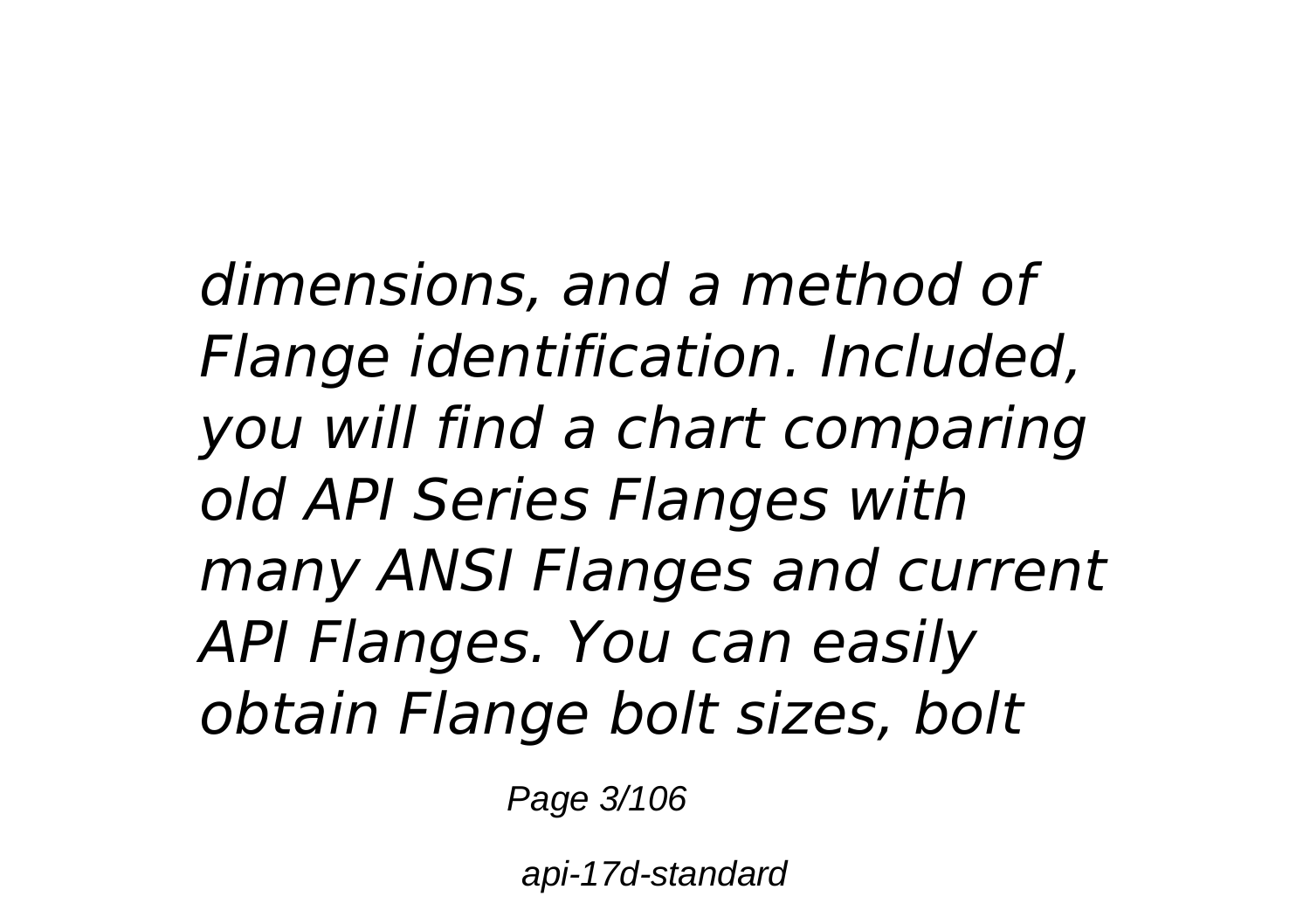*torque, and ring gasket numbers. API Spec 17D, Subsea, SV Weld Neck Swivel Flanges ... Supplementary Specification to API 17D Subsea Trees Api 17d Standard*

Page 4/106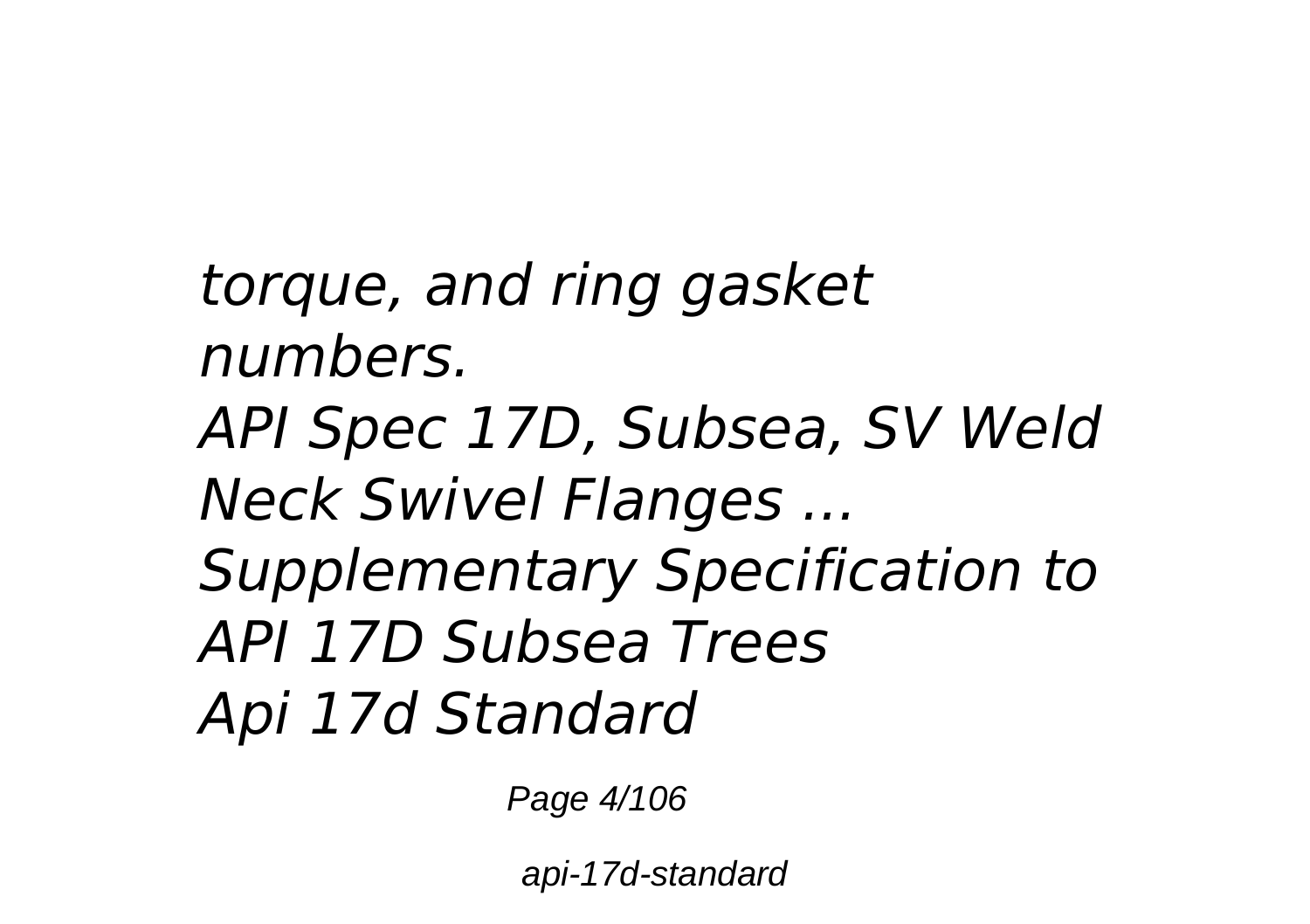*1.1.4 API Specification 17D – Annex M.3 PSLs are defined in 5.2 and 5.3, and in ISO 10423. PSLs apply to pressurecontaining and pressurecontrolling parts and assembled equipment as*

Page 5/106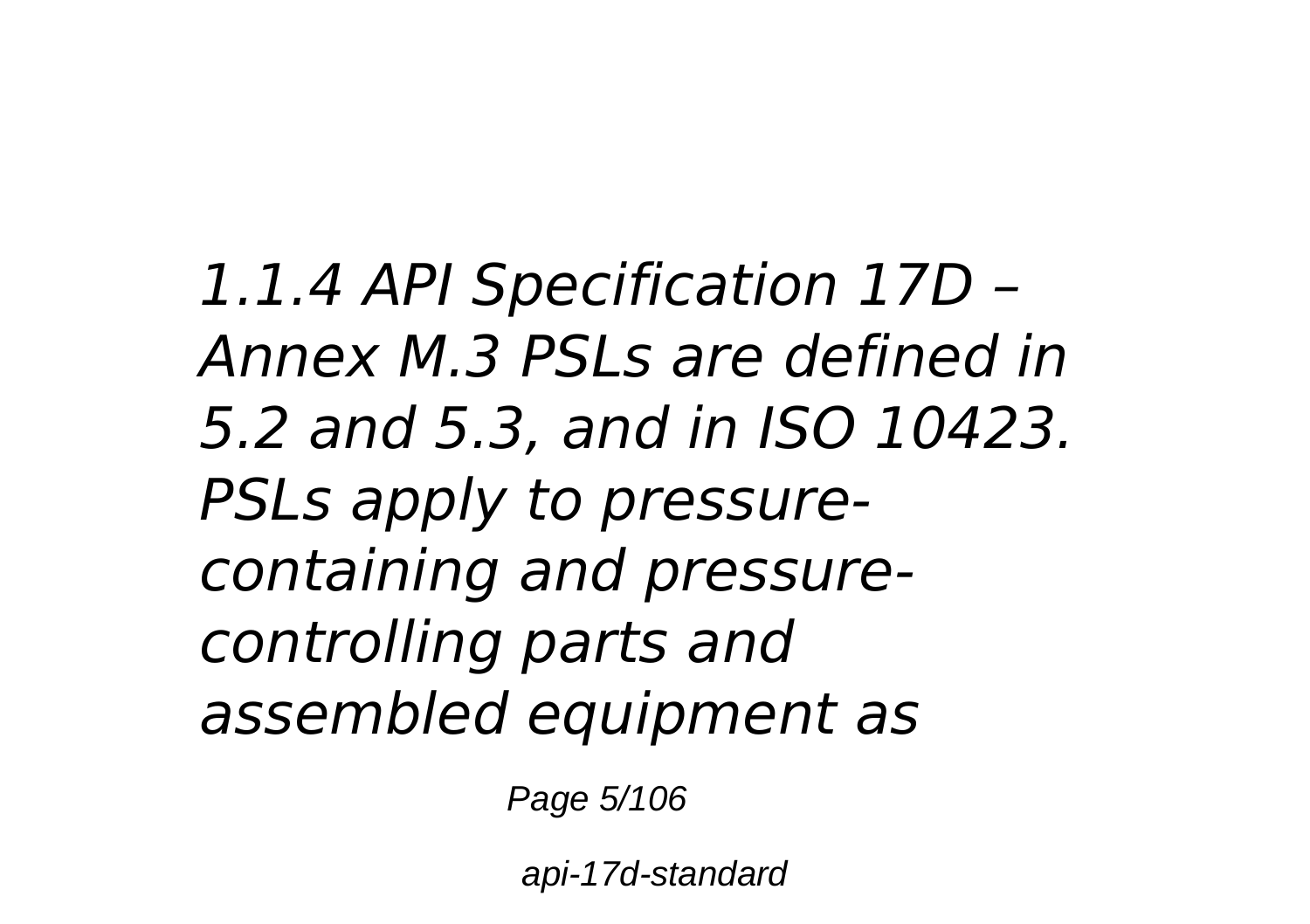*defined in this part of ISO 13628. Determination of the PSL is the responsibility of the purchaser.*

*17D wellhead and tree equipment - api.org*

Page 6/106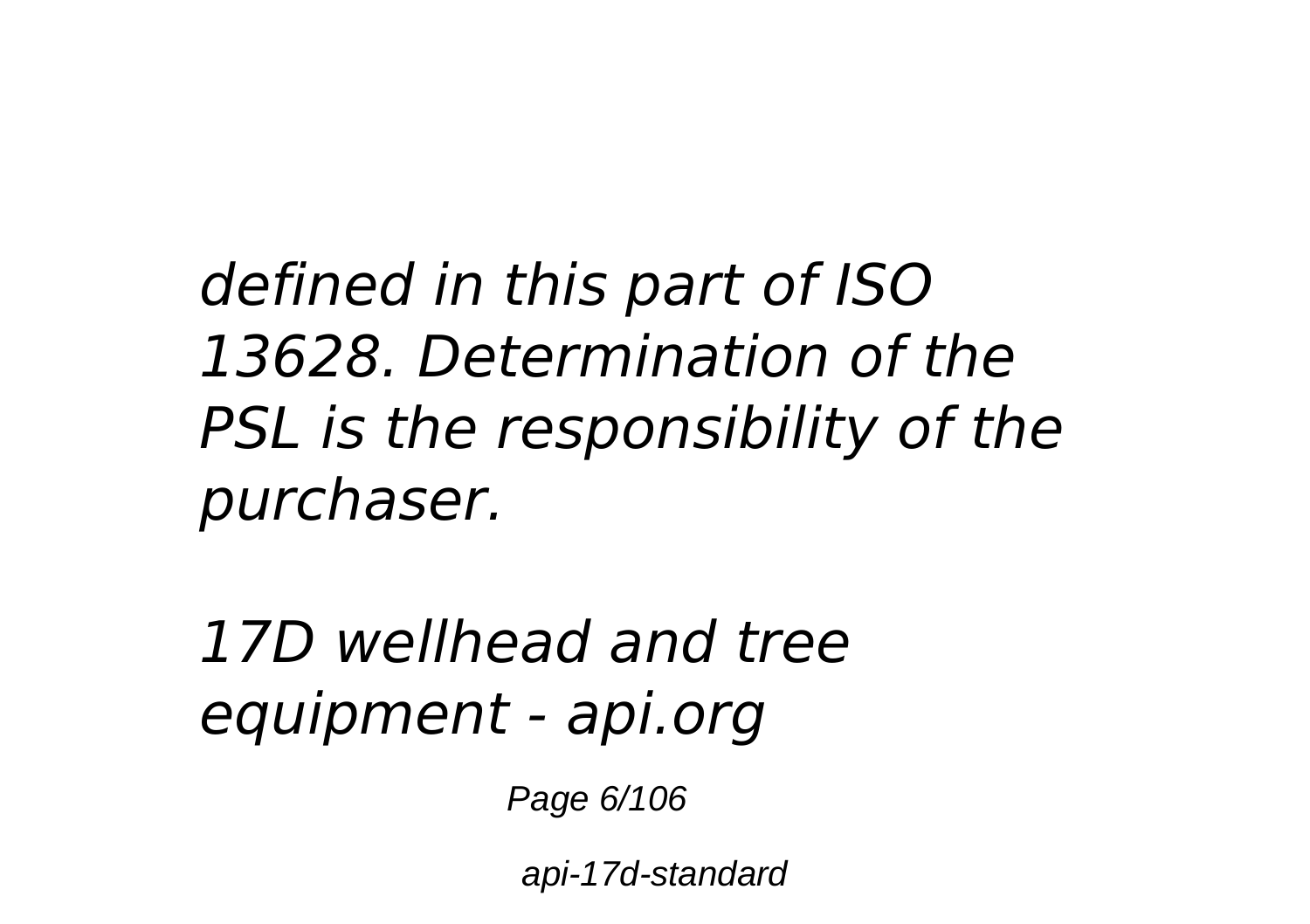*API 17D : 2011 Superseded View Superseded By Superseded A superseded Standard is one, which is fully replaced by another Standard, which is a new edition of the same Standard.*

Page 7/106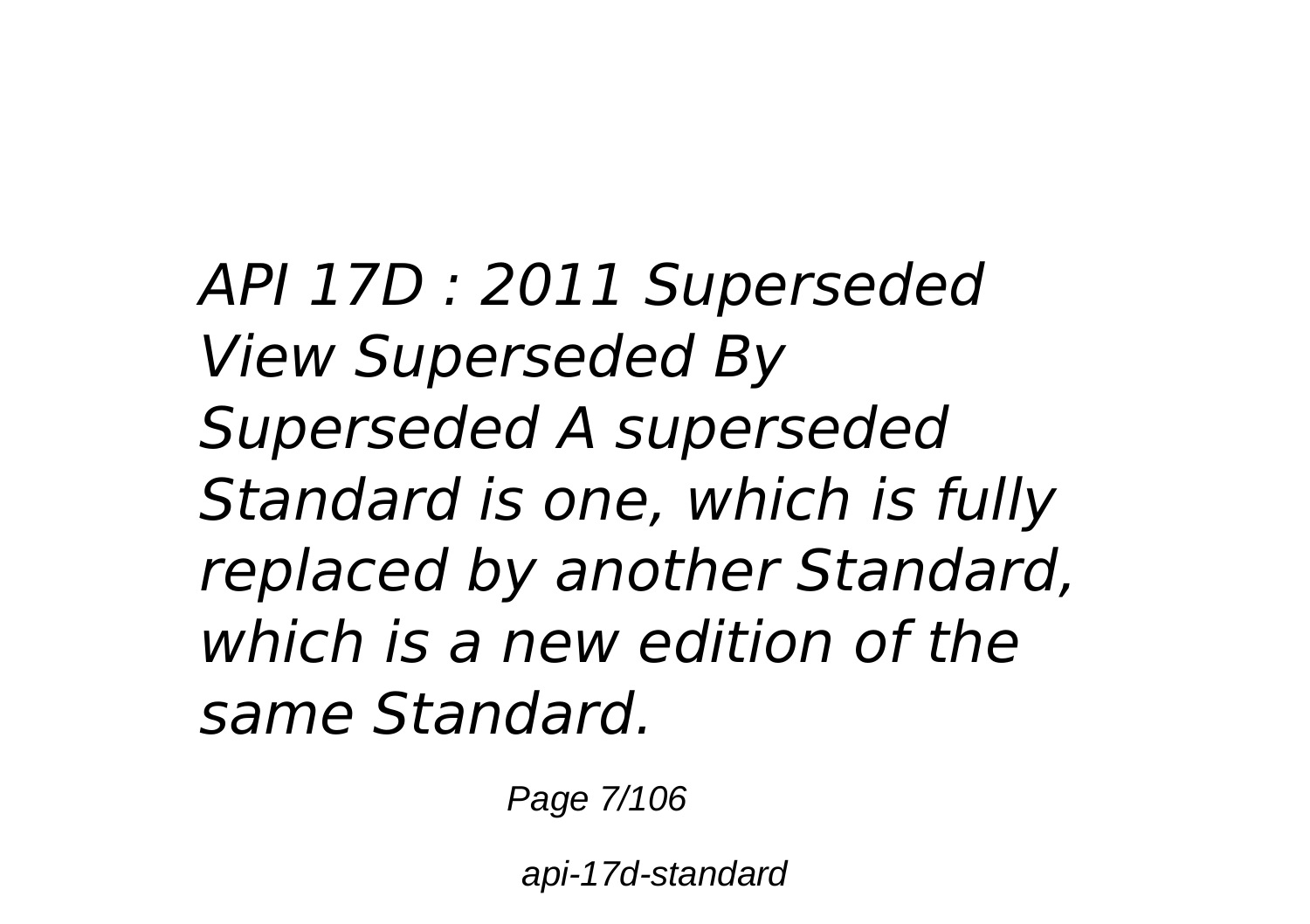## *API 17D : 2011 | DESIGN AND OPERATION OF SUBSEA PRODUC ... This edition of ANSI/API Specification 17D is the identical national adoption of*

Page 8/106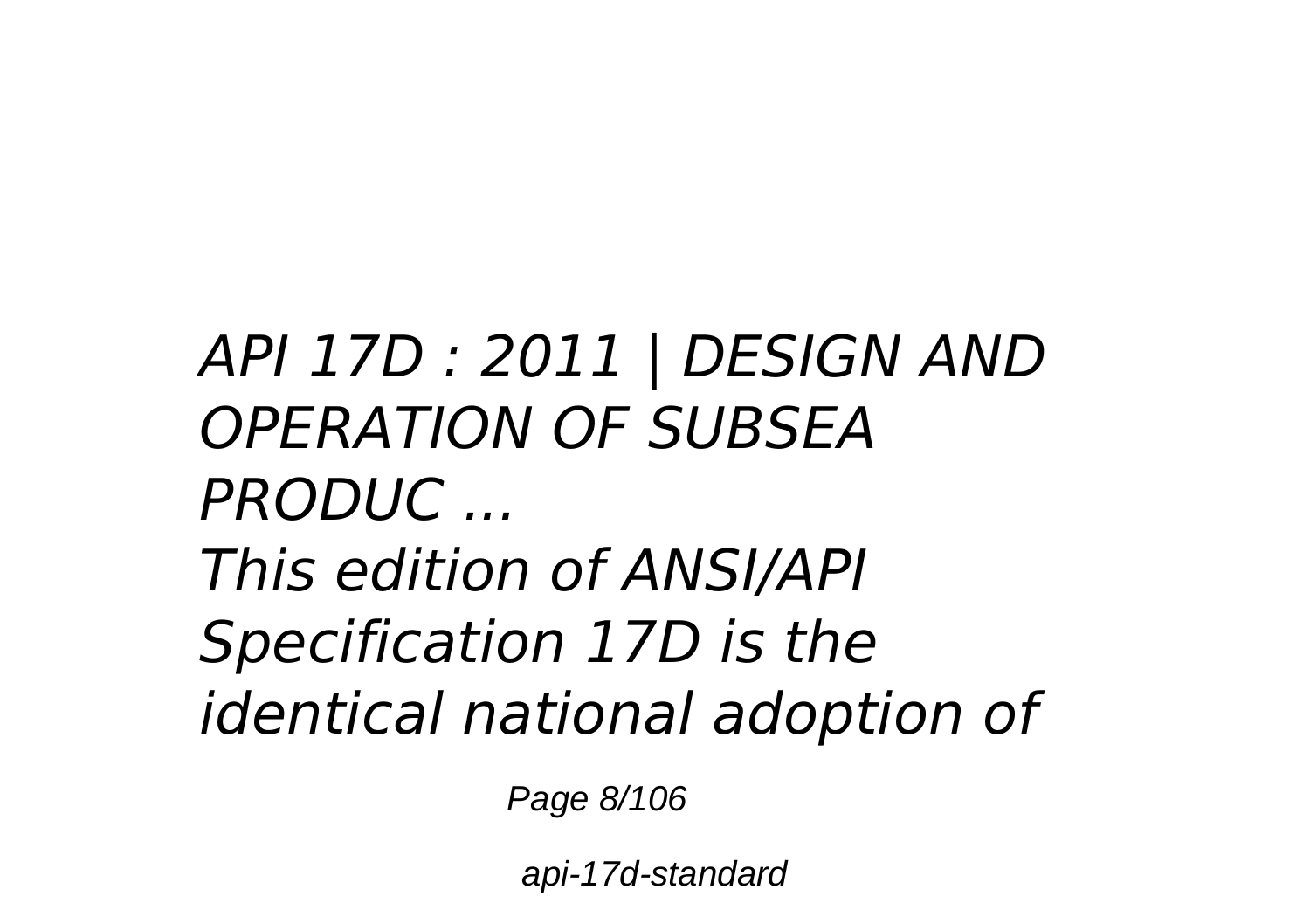*ISO 13628-4, Design and operation of subsea production systems-Part 4: Subsea wellhead and tree equipment.*

### *API Spec 17D (R2018) techstreet.com*

Page 9/106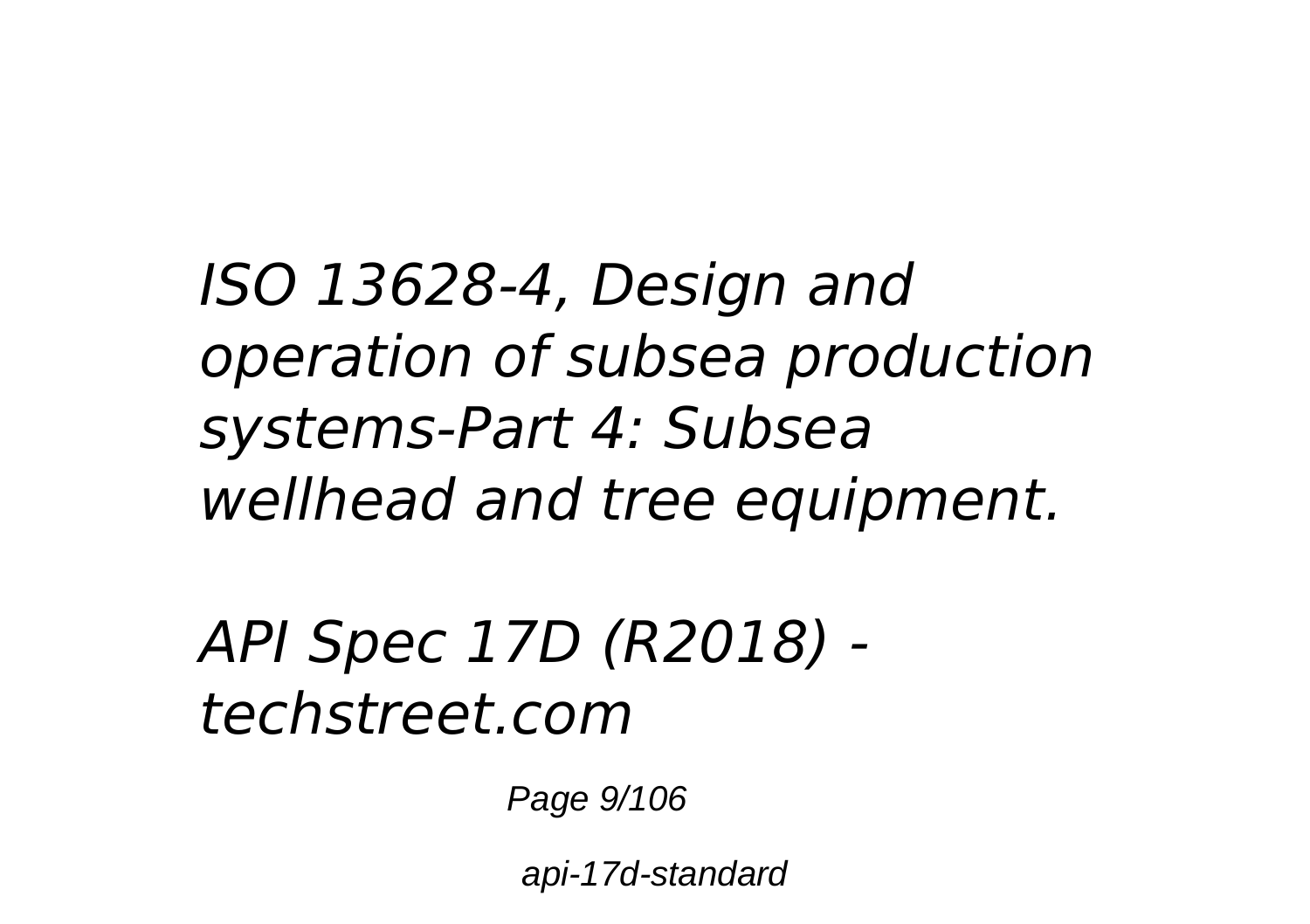*API SPEC 17D : Design and Operation of Subsea Production Systems—Subsea Wellhead and Tree Equipment*

*API SPEC 17D : Design and Operation of Subsea Production*

Page 10/106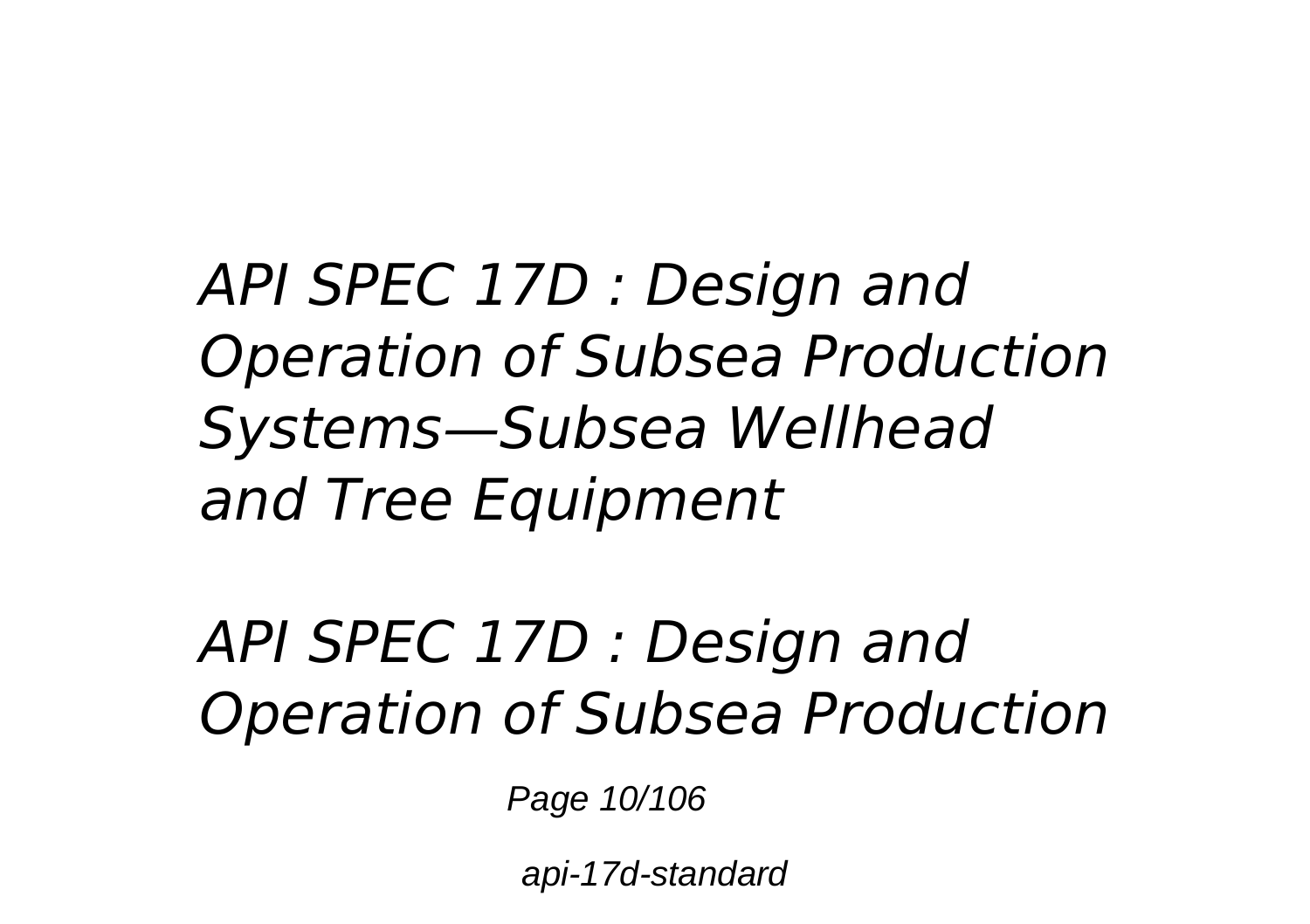*parent standard (API 17D) are not covered in this specification, there are no supplementary requirements or modifications to the respective clause. The*

*...*

Page 11/106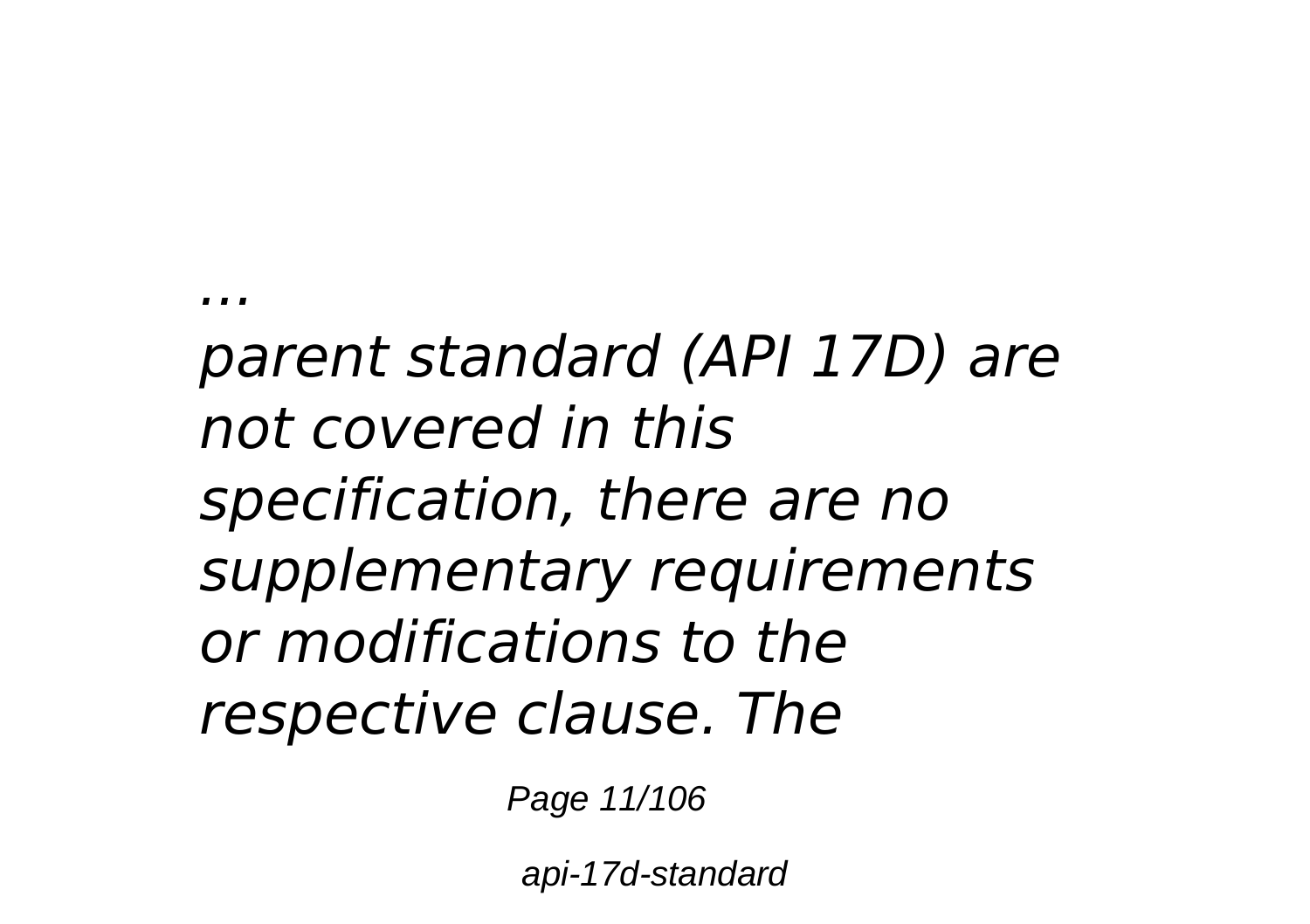*terminology used within this specification follows that of the parent standard and otherwise is in accordance with ISO/IEC Directives, Part 2.*

*Supplementary Specification to*

Page 12/106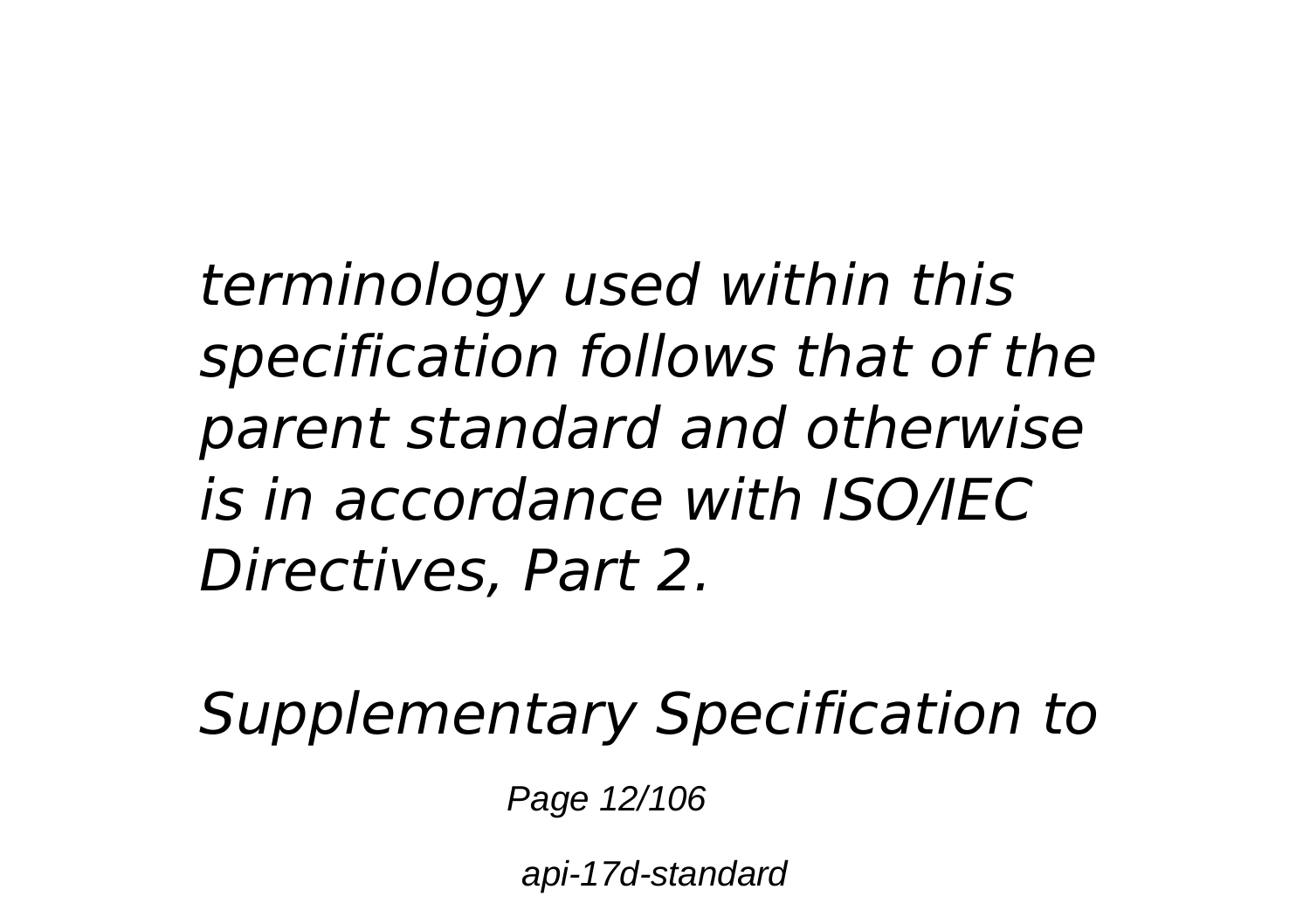*API 17D Subsea Trees Specification 17D provides specifications for subsea wellheads, mudline wellheads, drill-through mudline wellheads and both vertical and horizontal subsea trees. It*

Page 13/106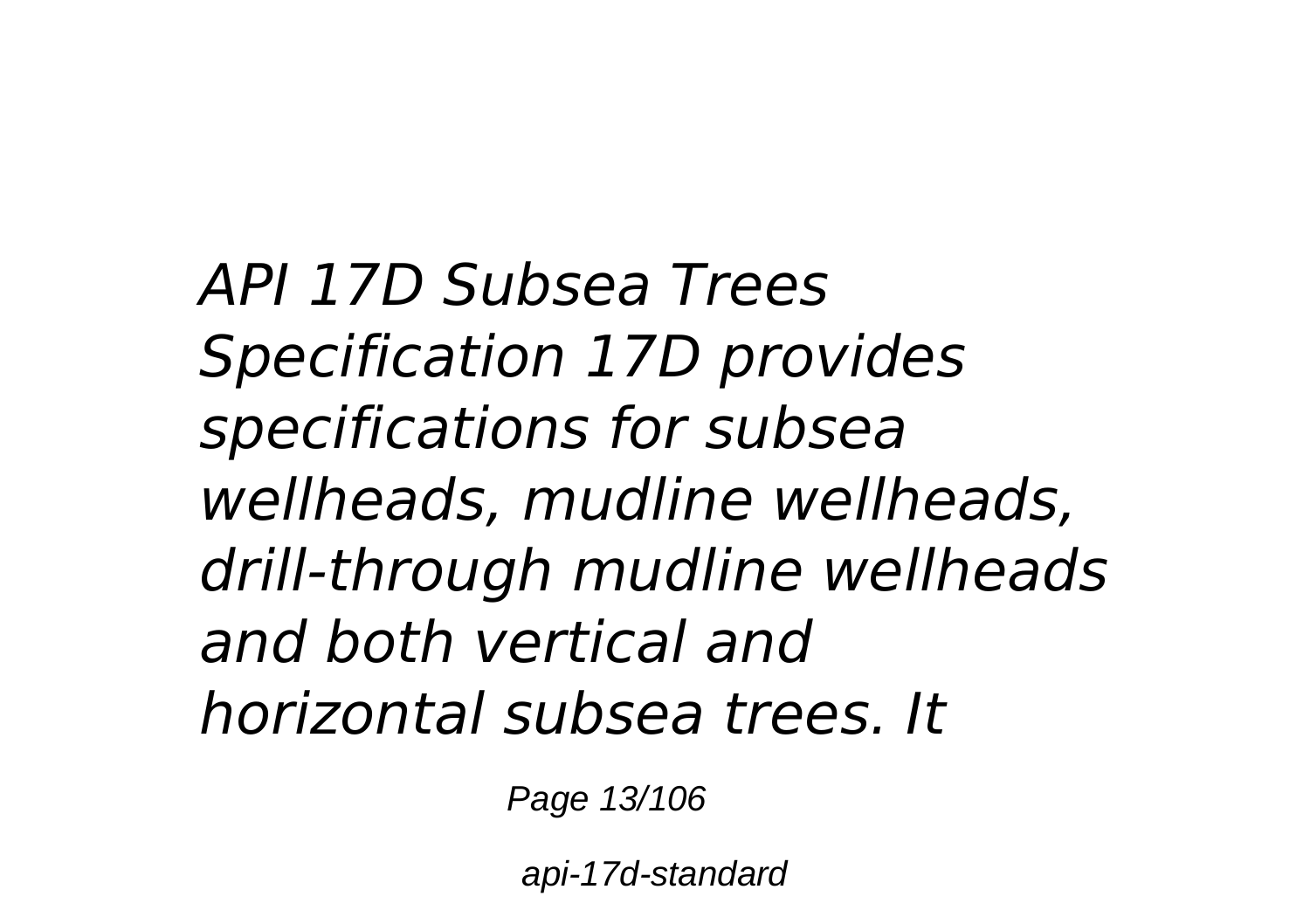*specifies the associated tooling necessary to handle, test and install the equipment.*

*API Spec 17D (R2018) - Norsk Standard | standard.no Standard (Electronic only) NOK*

Page 14/106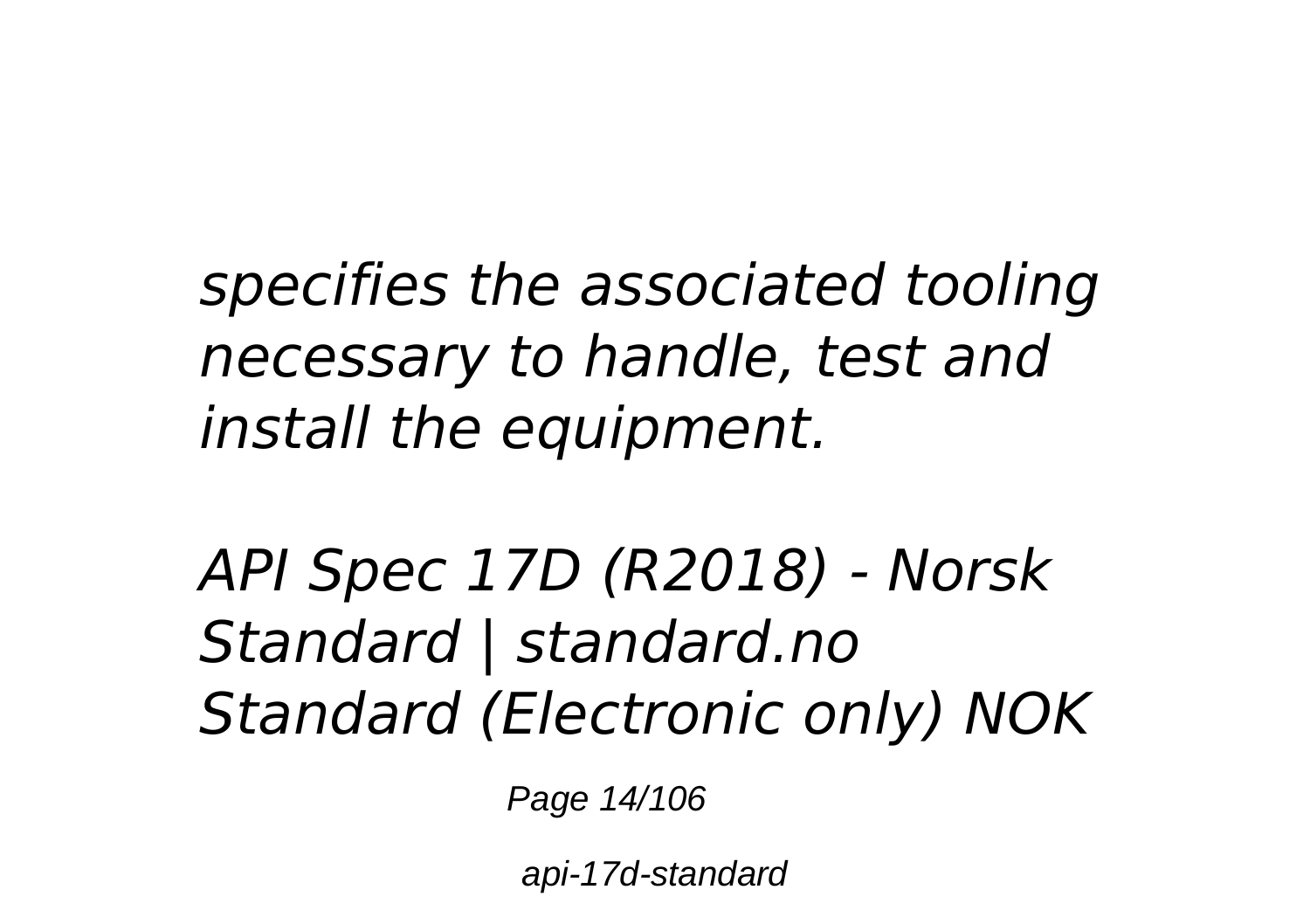*0,00 (excl. VAT) Errata 3 to Design and Operation of Subsea Production Systems-Subsea Wellhead and Tree Equipment, Second Edition; ISO 13628-4 (Identical), Design and operation of subsea production*

Page 15/106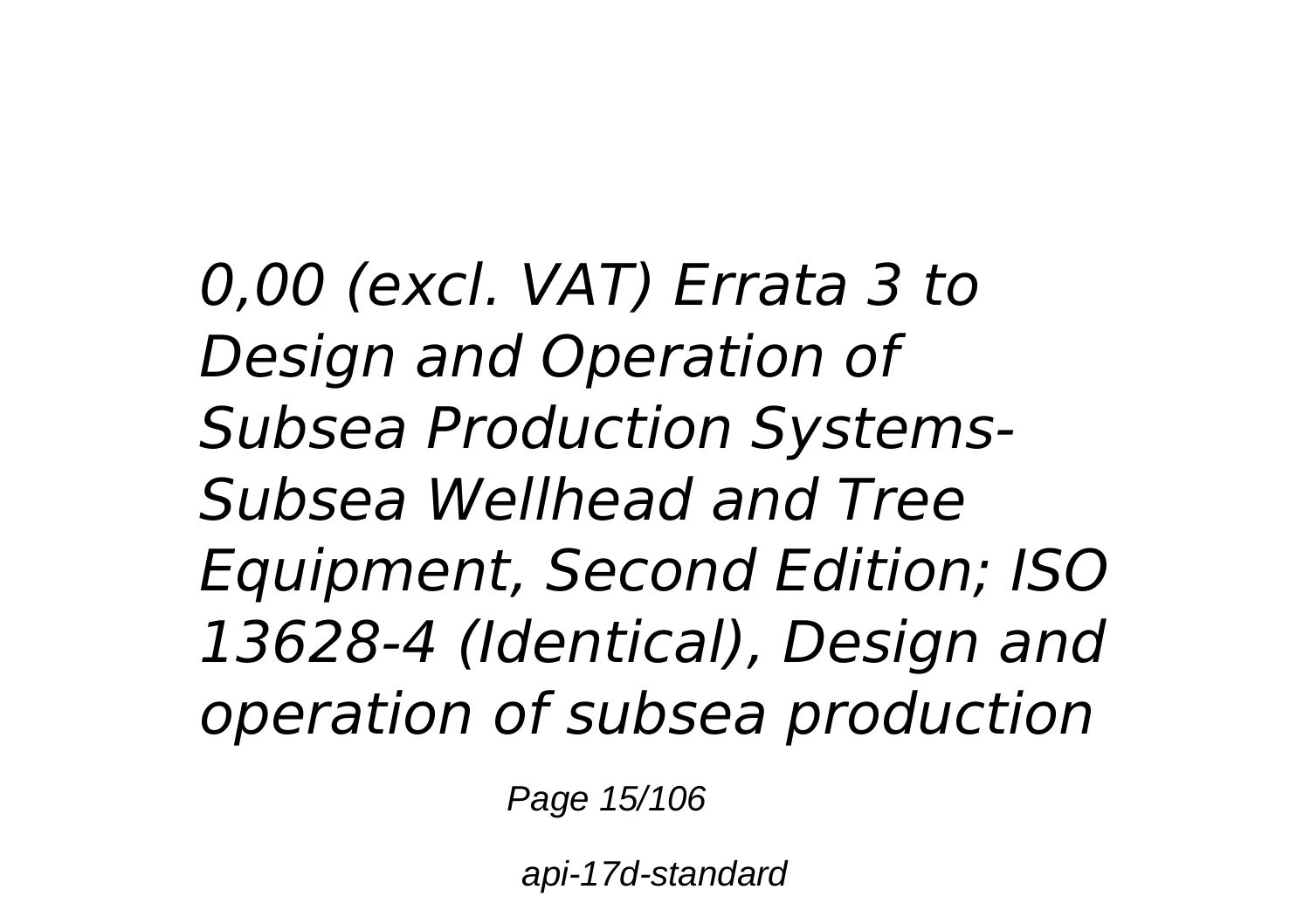*systems-Part 4: Subsea wellhead and tree equipment*

*Results | standard.no Standard Edition Section Question Answer. 17D 2nd 5.1.3.5 Paragraph 5.1.3.5 of*

Page 16/106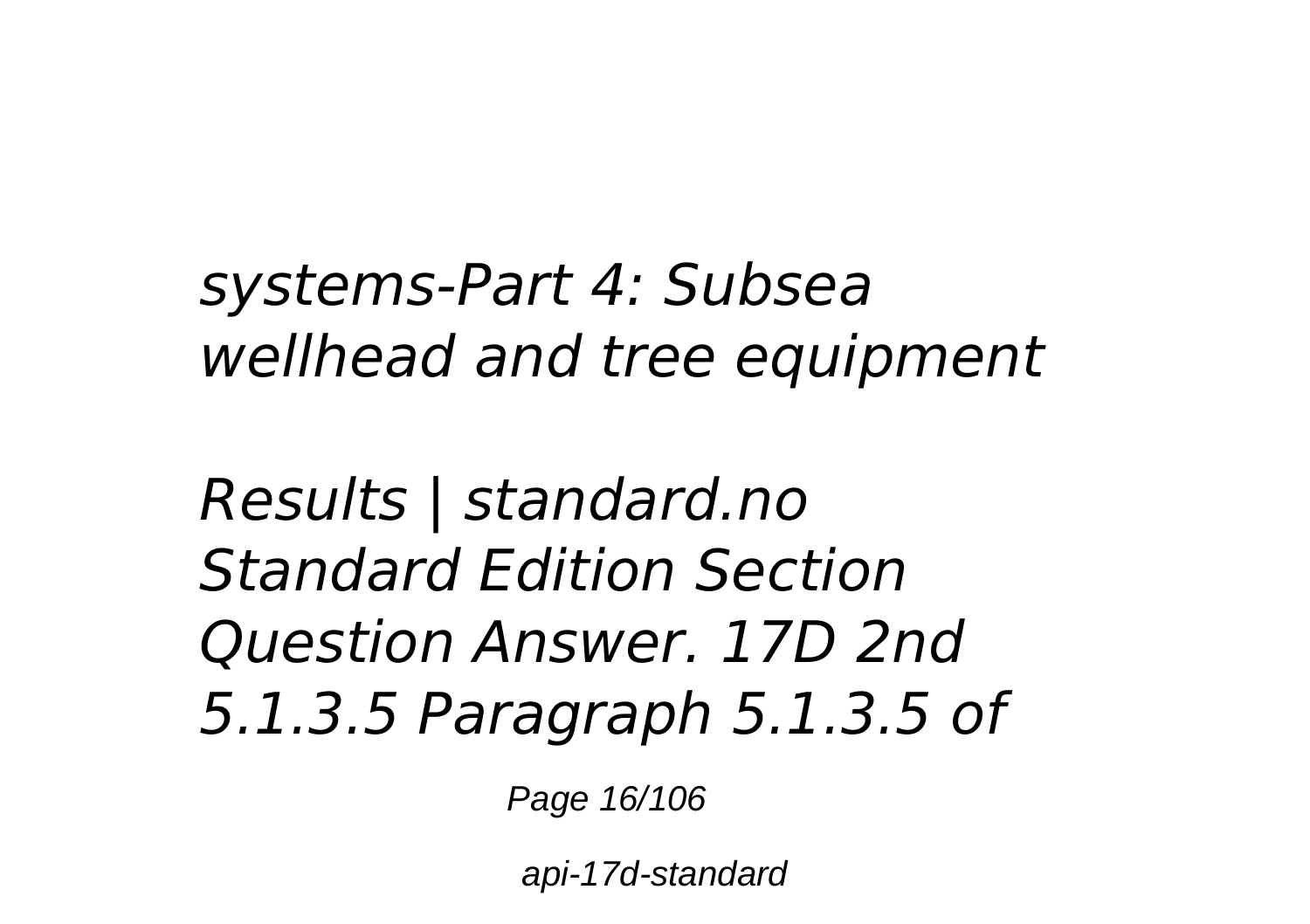*API Specification 17D 2nd Edition specifies a stress range between 67% and 73% of the bolt's material yield stress that cannot be achieved or verified using production assembly methods.*

Page 17/106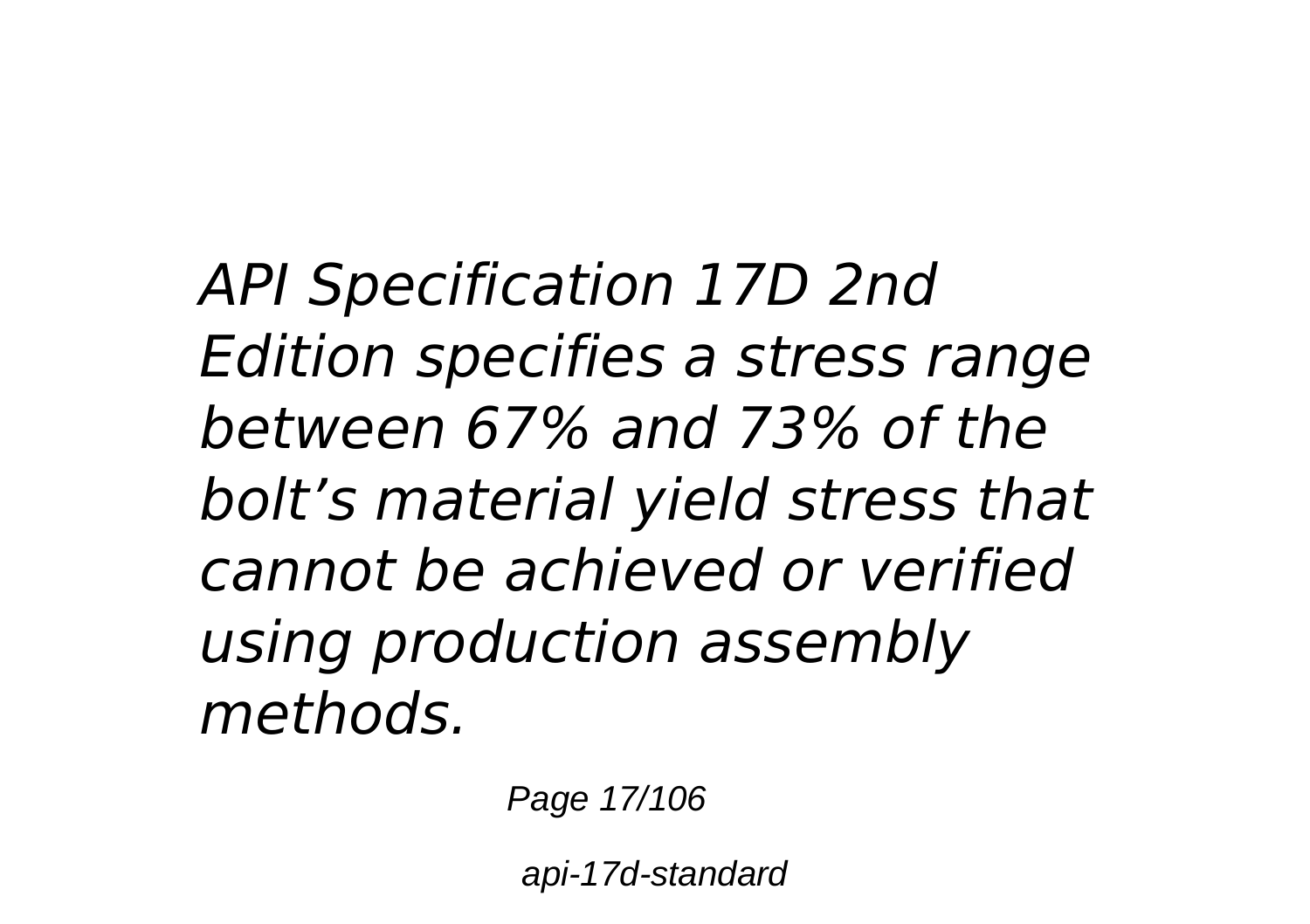## *Standard Edition Section Question Answer API 17C — TFL Systems API 17D — Subsea Wellheads and Trees API 17E Production Umbilicals API 17F ... Standard*

Page 18/106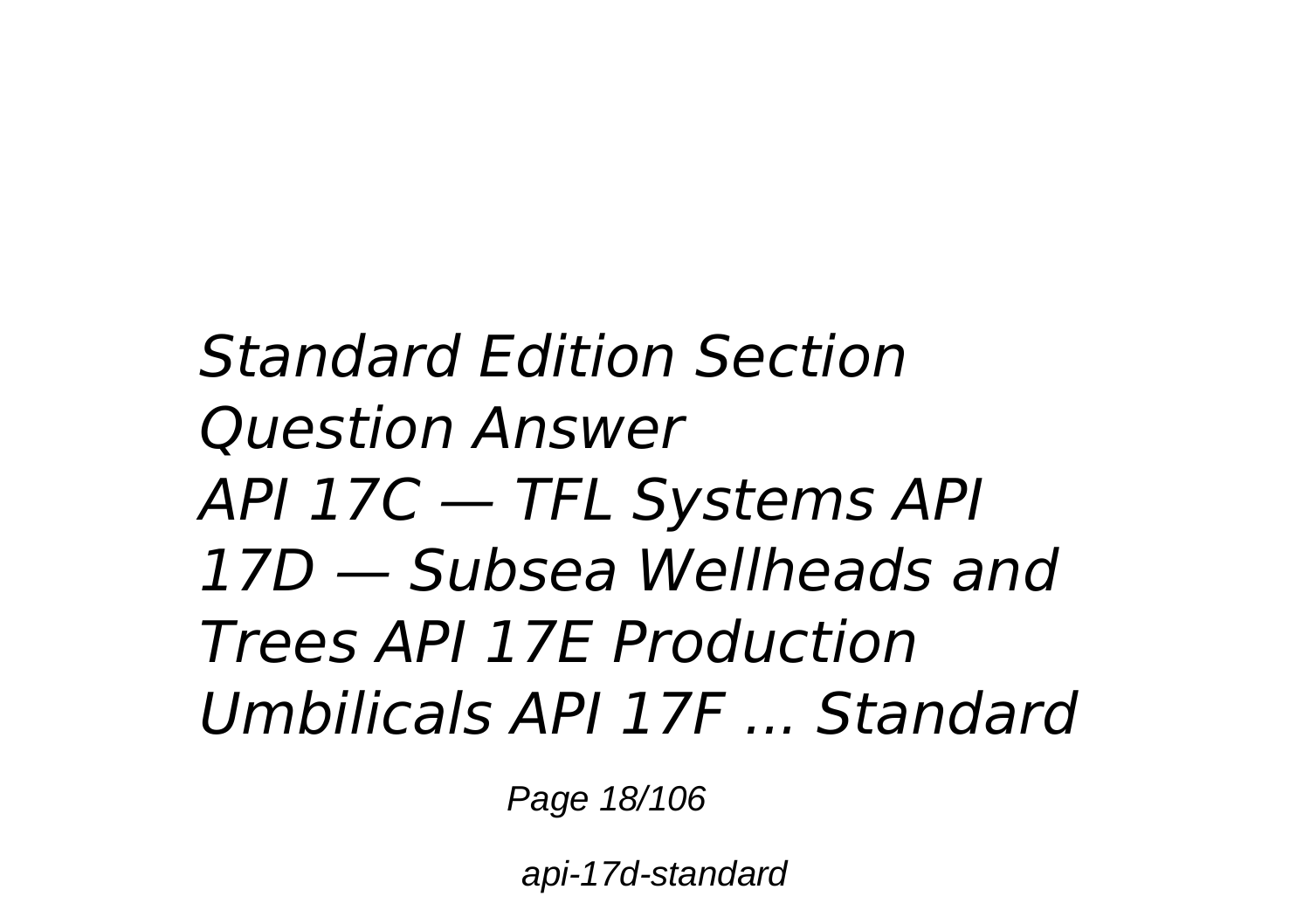*Development & Mgmt • Drivers for Revised Subsea Documents ... (API 14C equivalent for subsea facilities) 17W Capping Stacks --*

#### *API Specificaiton for Subsea*

Page 19/106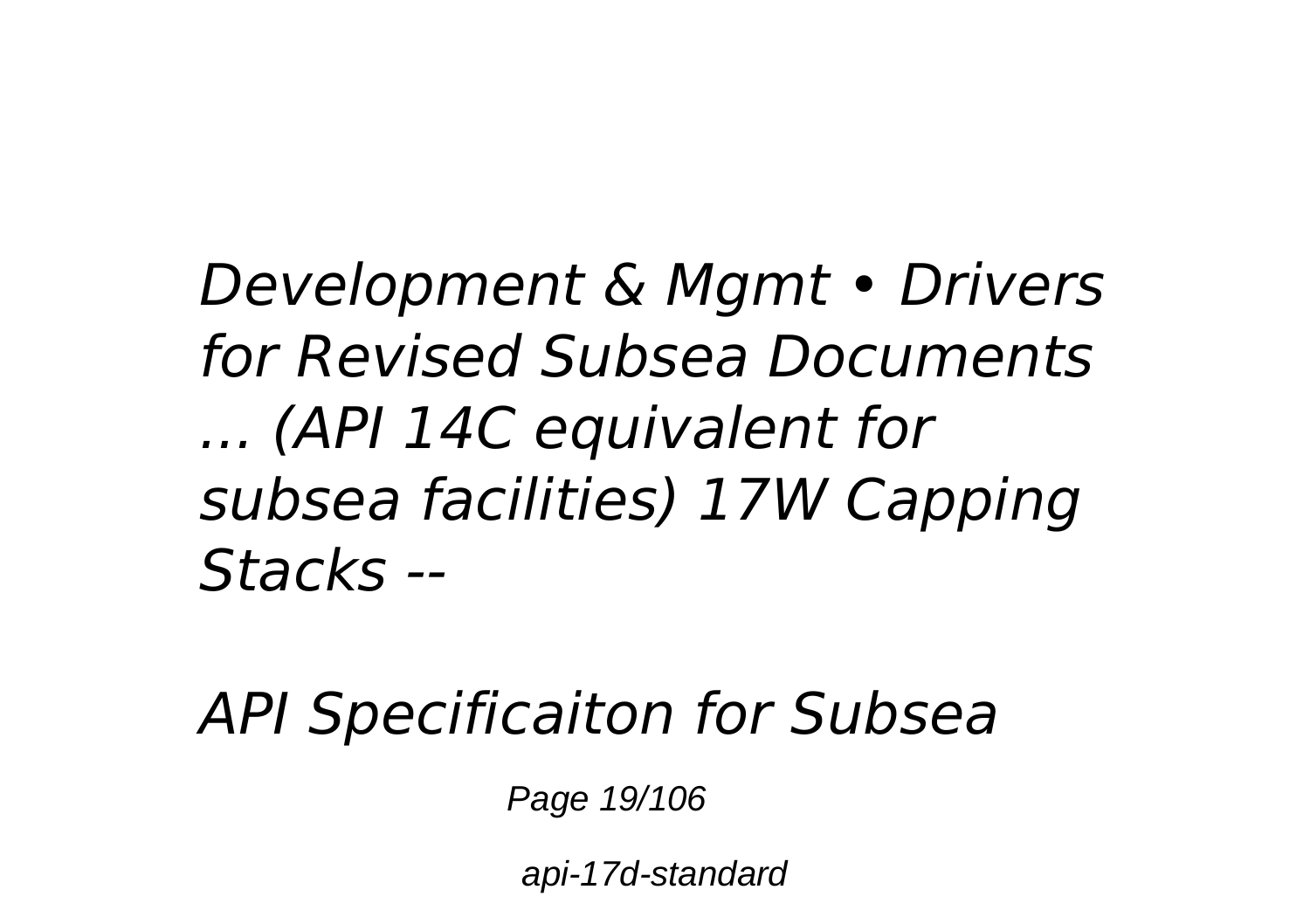*Standard Test Method for Density or Relative Density of Light Hydrocarbons by Pressure Hydrometer(ASTM D1657) 4 : X : COPM : Ch. 9.3: Standard Test Method for Density, Relative Density, and*

Page 20/106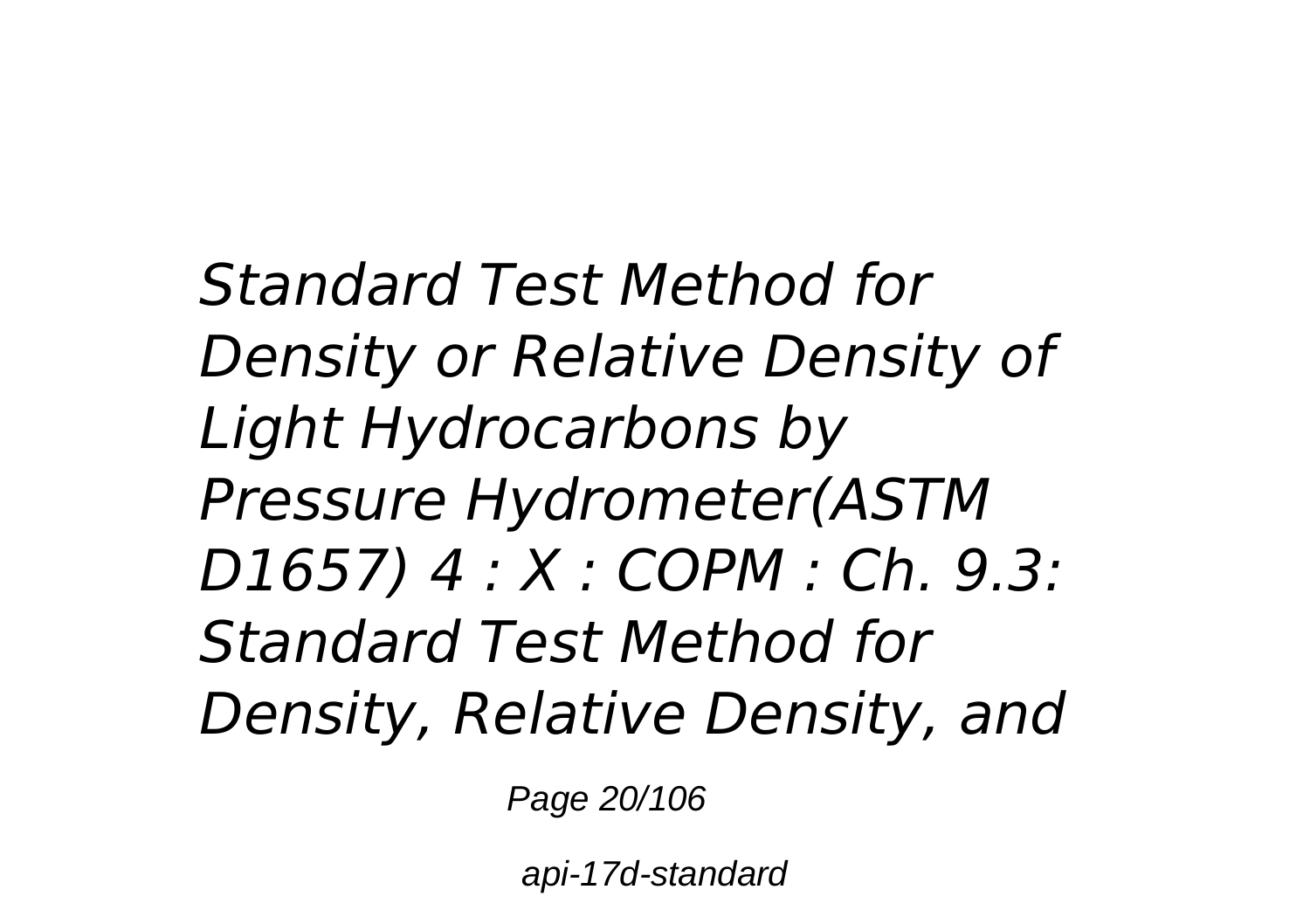*API Gravity of Crude Petroleum and Liquid Petroleum Products by Thermohydrometer Method(ASTM D6822) 4*

#### *API | Standards Plan API SPECx17D 92 m 0732290*

Page 21/106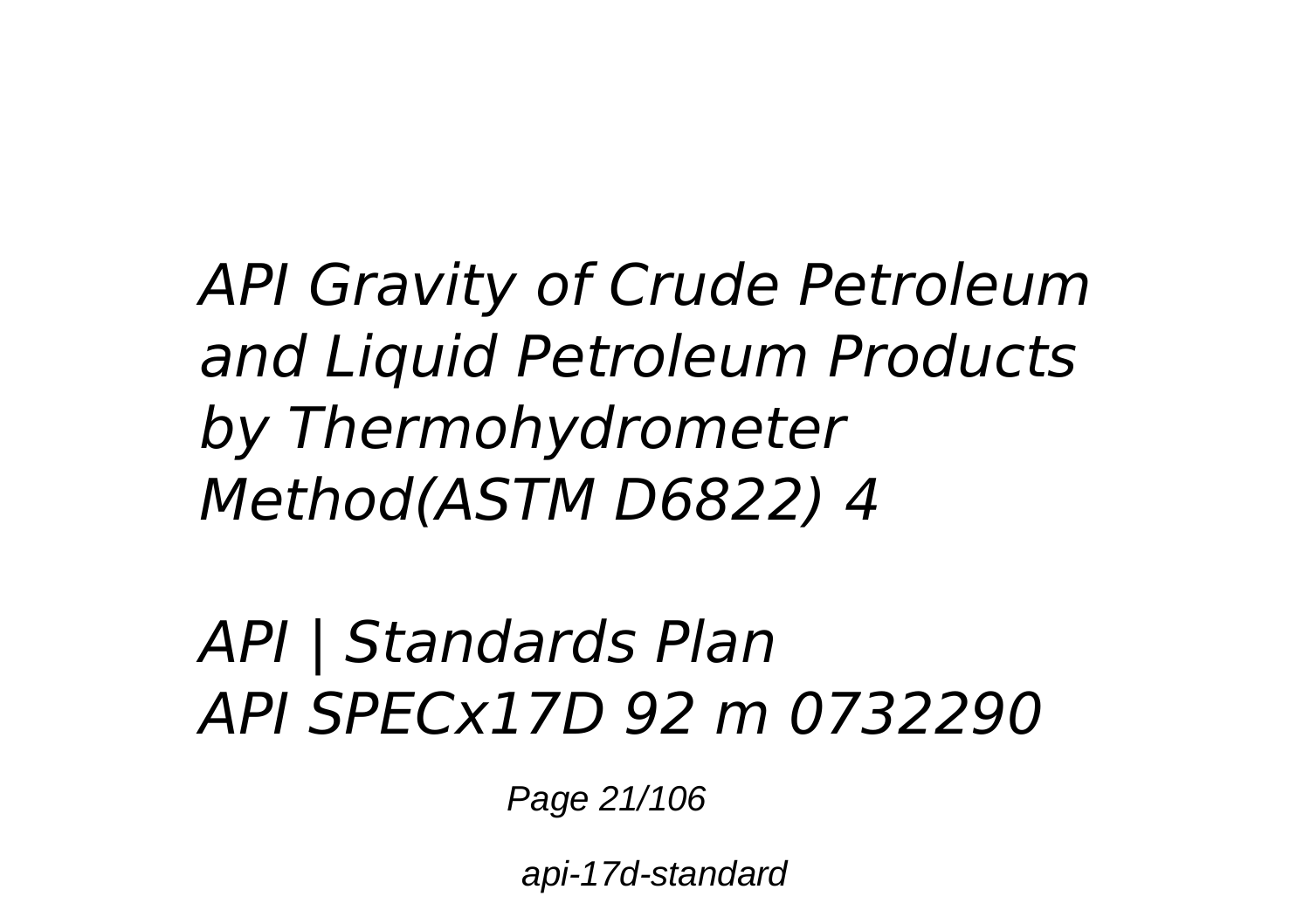*055b237 461 m. Supplement 2 to Specification for Subsea Wellhead and Christmas Tree Equipment. This supplement covers changes to API Specification 17D (First Edition, October 30, 1992) adopted by*

Page 22/106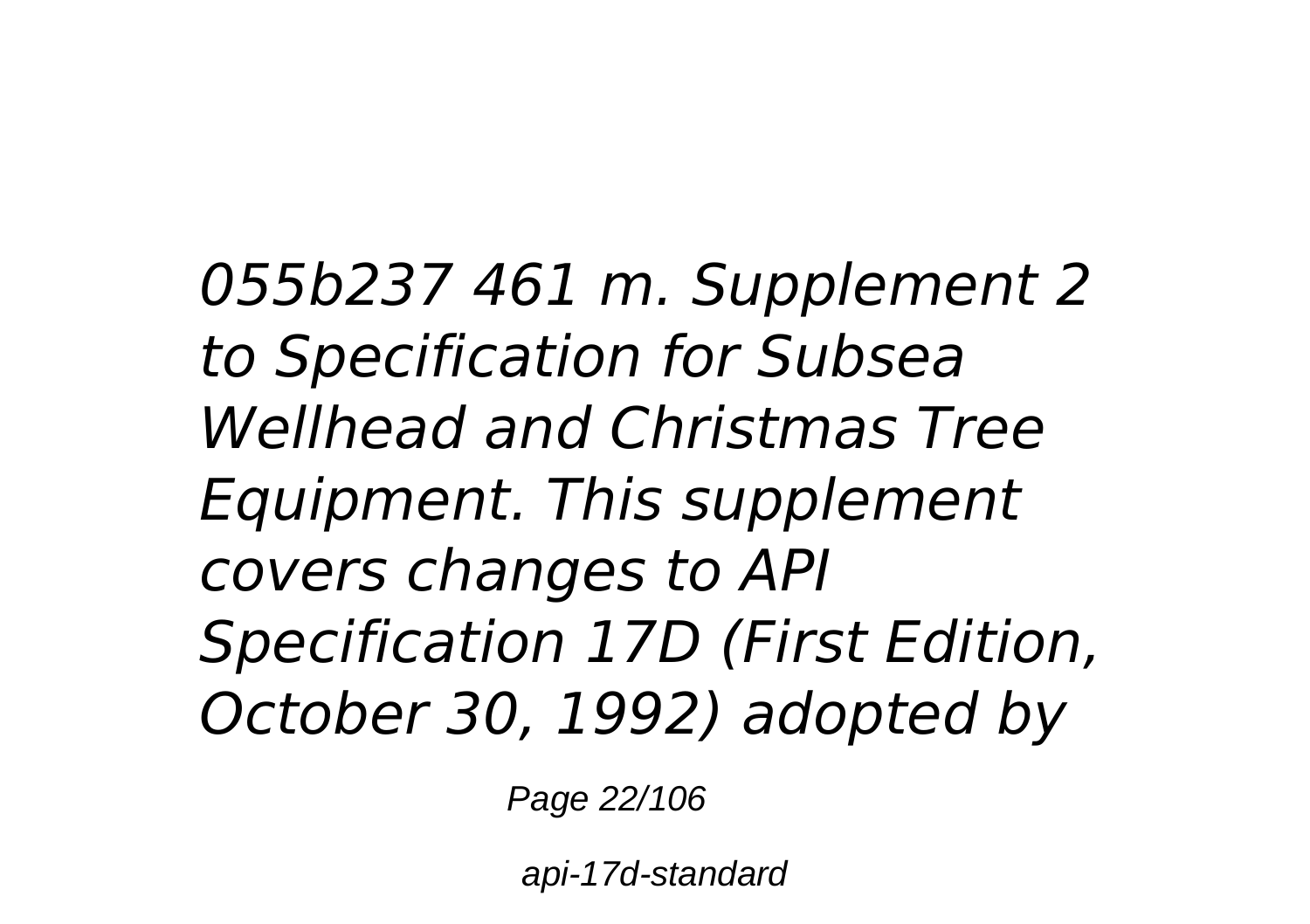*letter ballot as well as editorial changes and changes from Supplement 1. Page IO, Section 102.*

## *antaresoffshore.com On this page you will find API*

Page 23/106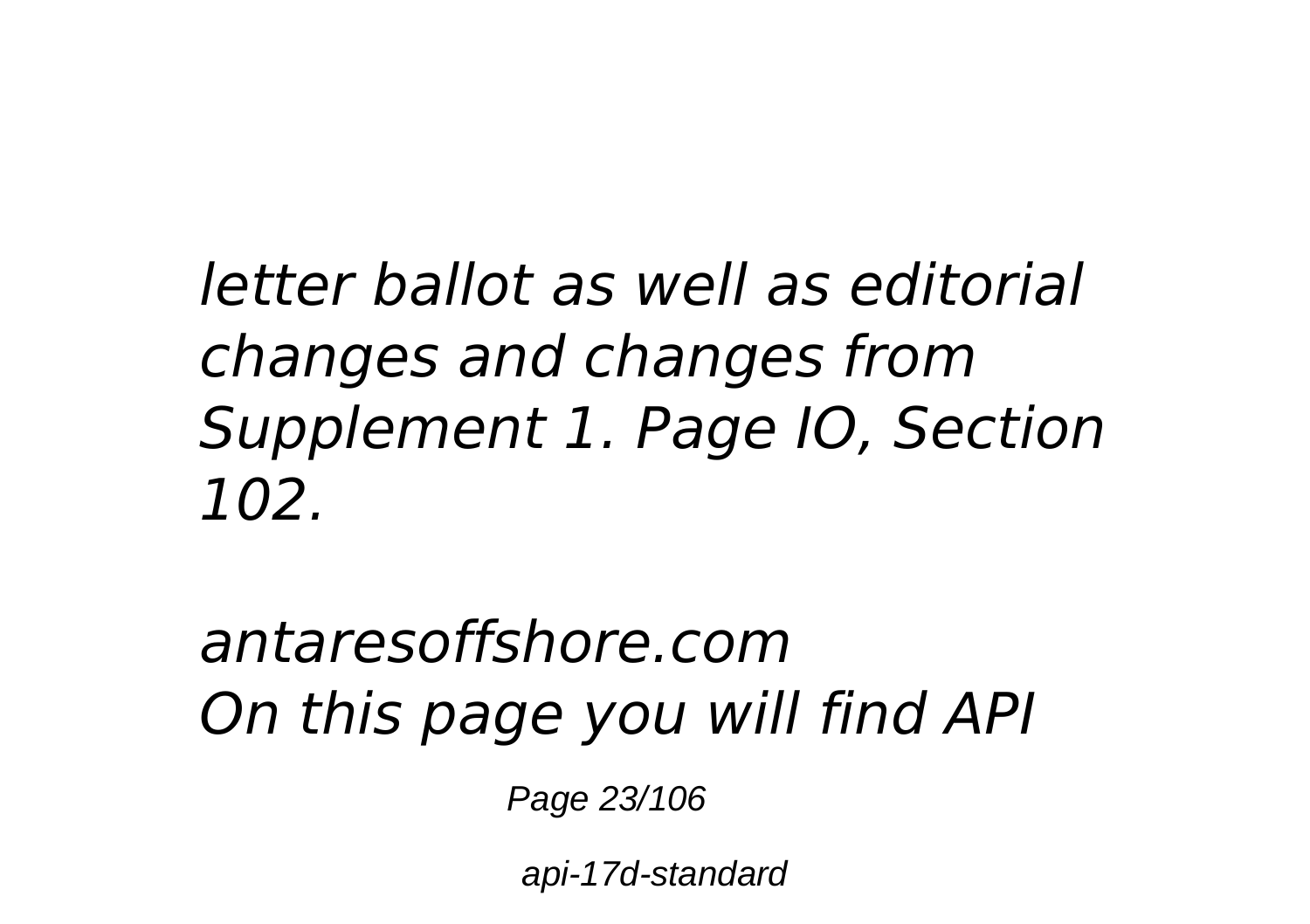*Spec 6A and API Spec 17D Flange information, dimensions, and a method of Flange identification. Included, you will find a chart comparing old API Series Flanges with many ANSI Flanges and current*

Page 24/106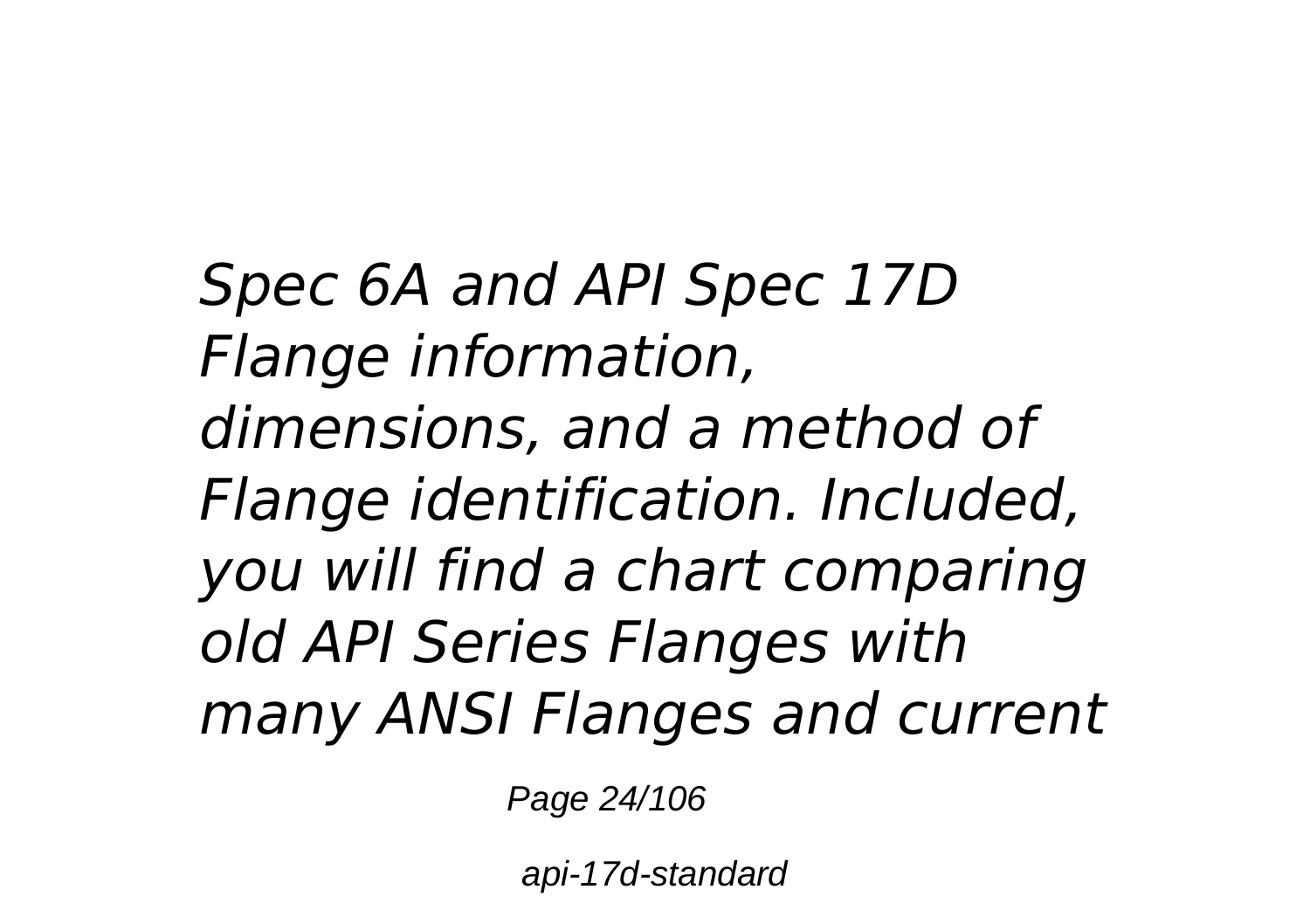*API Flanges. You can easily obtain Flange bolt sizes, bolt torque, and ring gasket numbers.*

*API Flange Dimensions, API Flange Sizes, API Flange Slide*

Page 25/106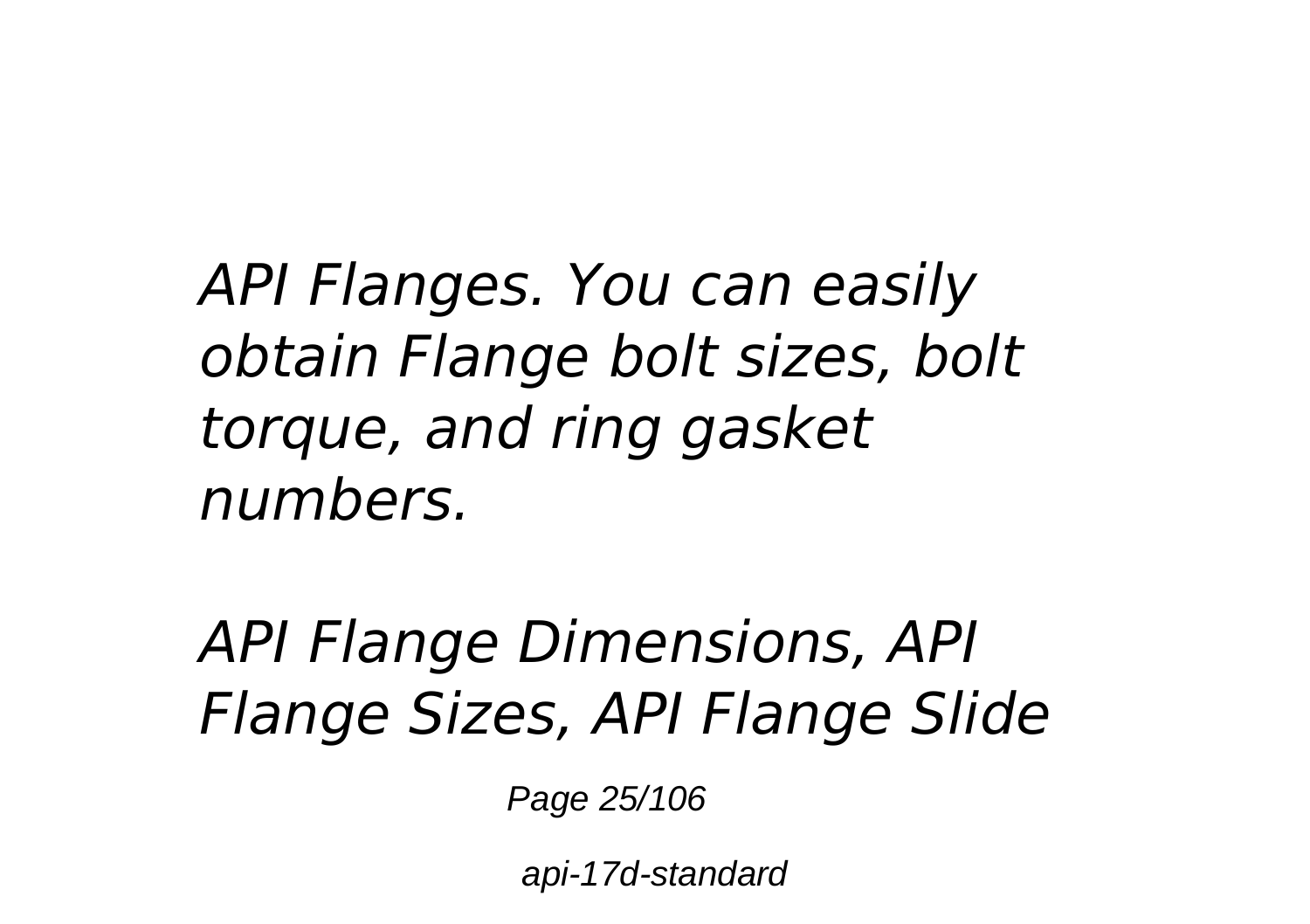*Our API 17D, API 17H, and highflow hot stabs and receptacles are manufactured and tested to the highest industry standards. All products are supplied with test certificates,*

*...*

Page 26/106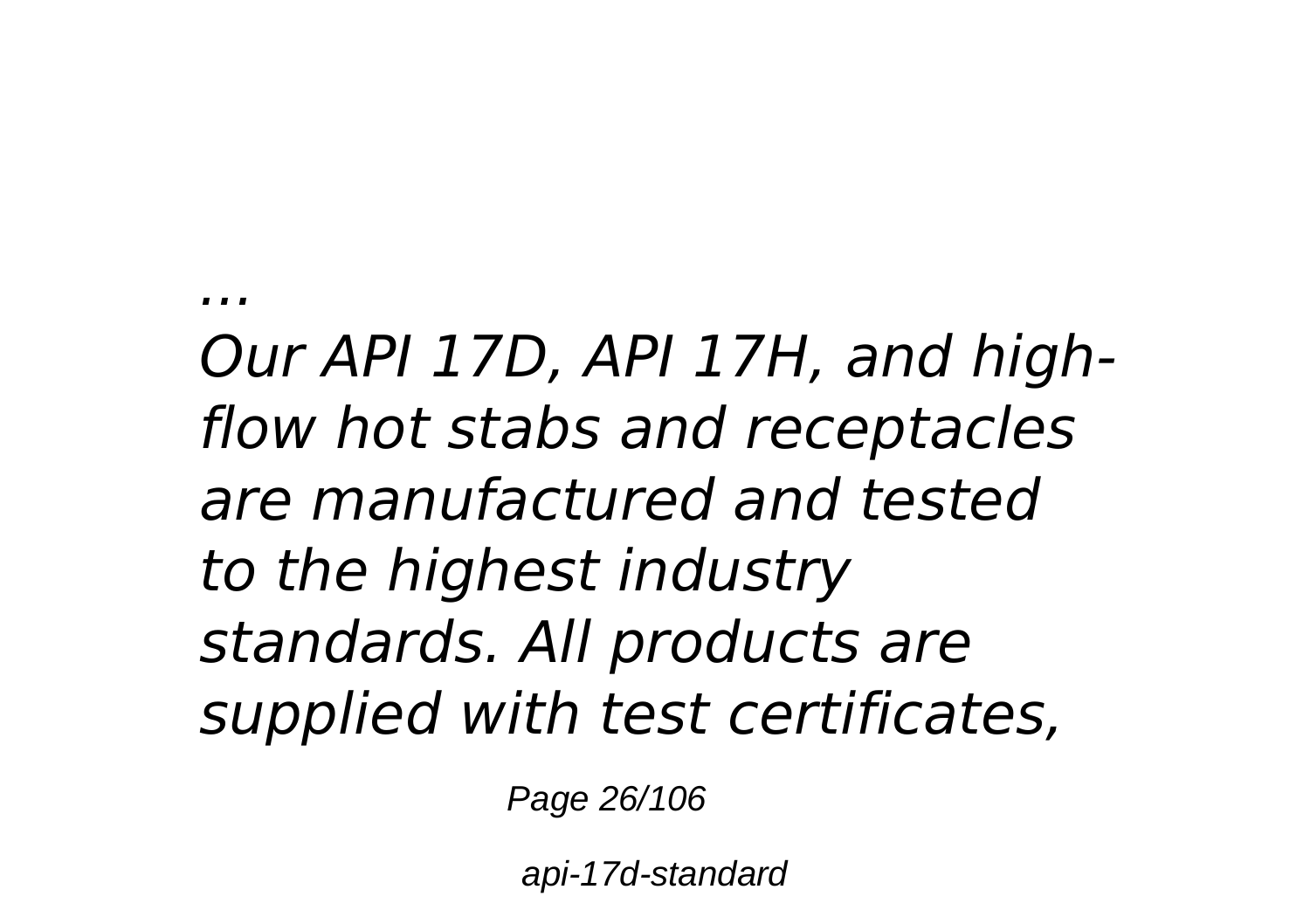*Certificate of Conformity (COC), and are individually packaged to protect critical sealing*

*Hot Stabs and Receptacles - Oceaneering*

Page 27/106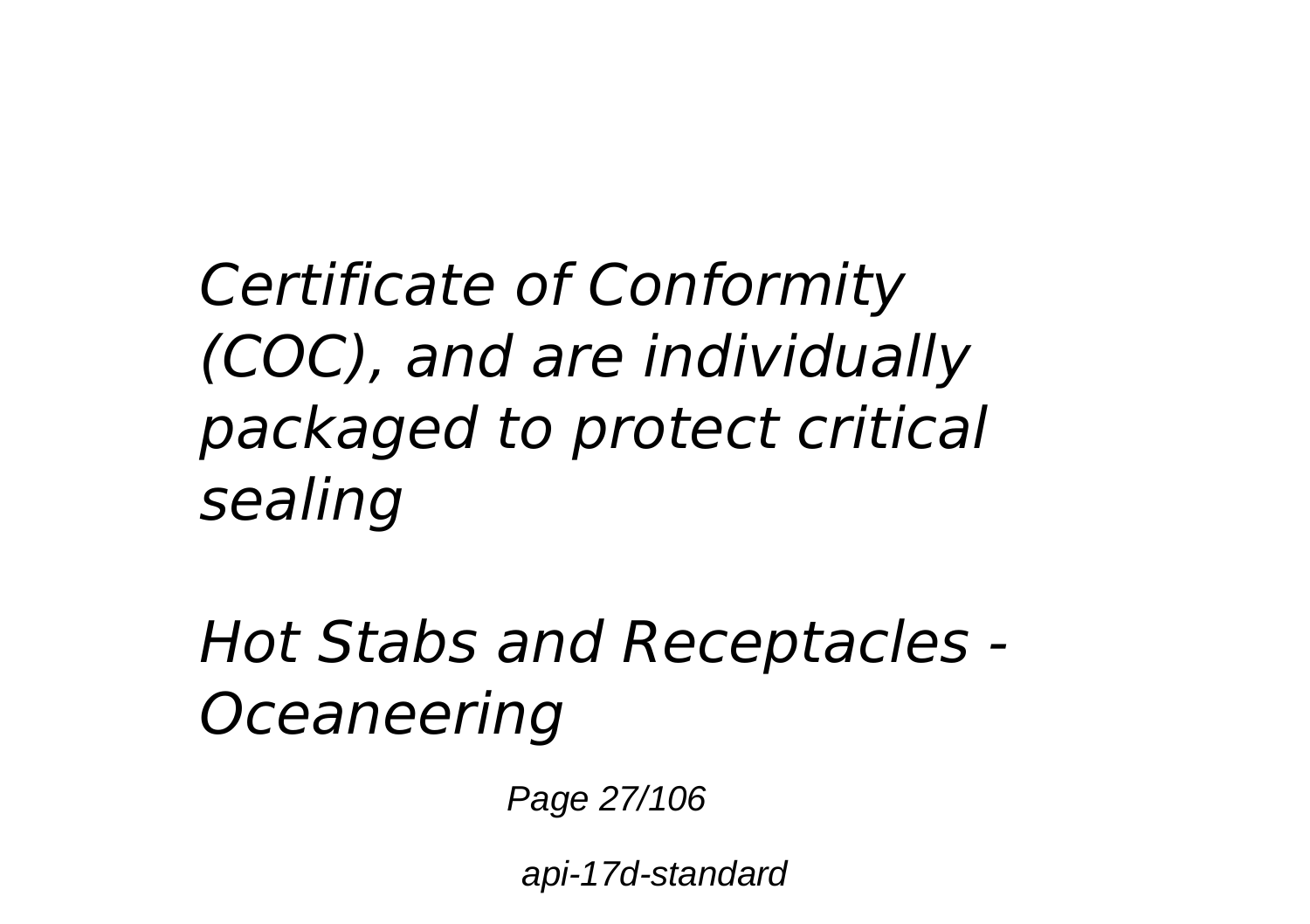*All API Spec 17D 10M SV Flanges shown have weld neck outside diameters as specified for 6BX 10M flanges in API Spec 6A. All Weld Necks shown have a minimum wall thickness of .200 inches. See Weld Neck*

Page 28/106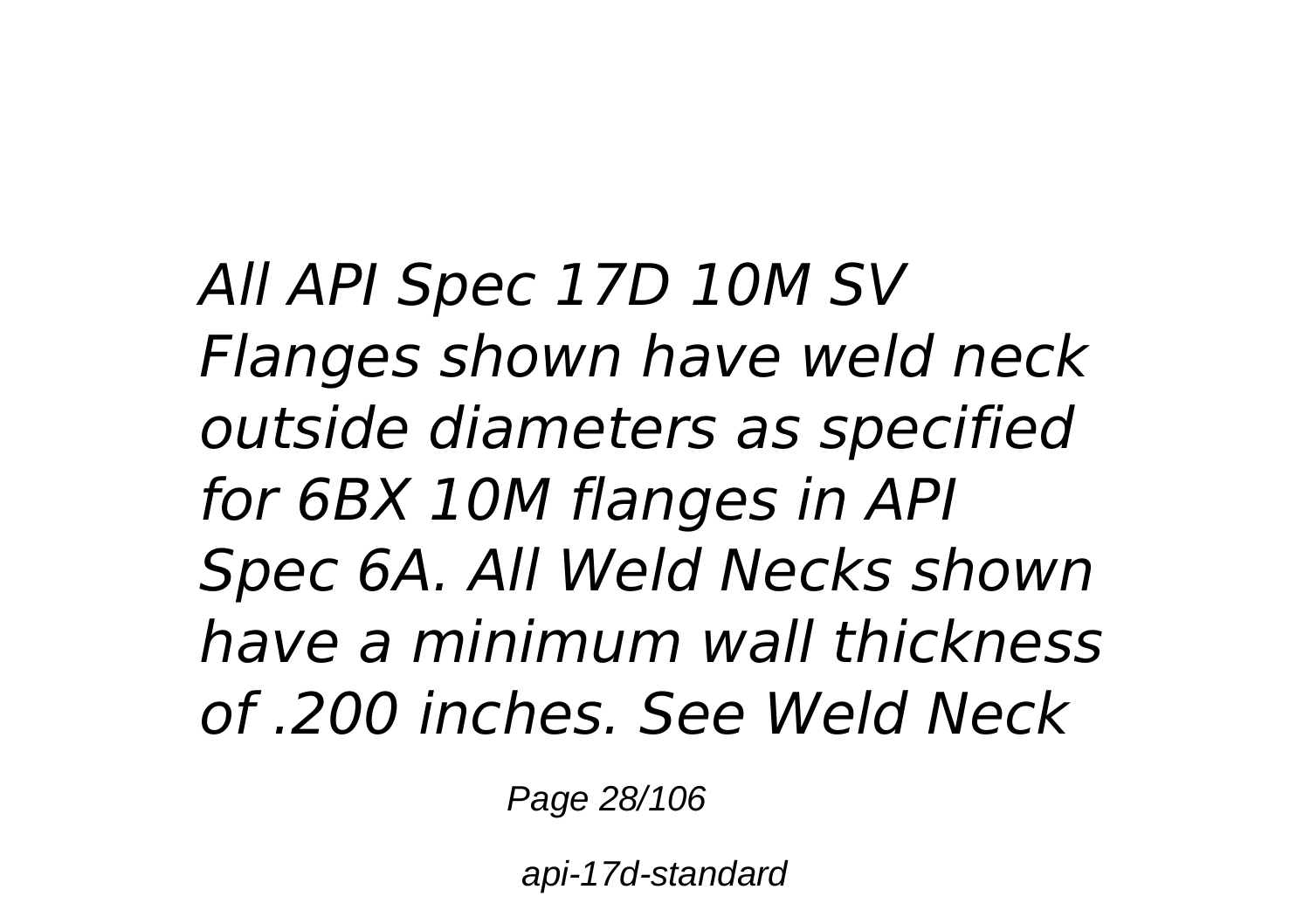*Flanges section of this Web Site for more information. Click here to find Carbon Steel Pipe Dimensions to match Flange Weld Necks not shown.*

*API Spec 17D, Subsea, SV Weld*

Page 29/106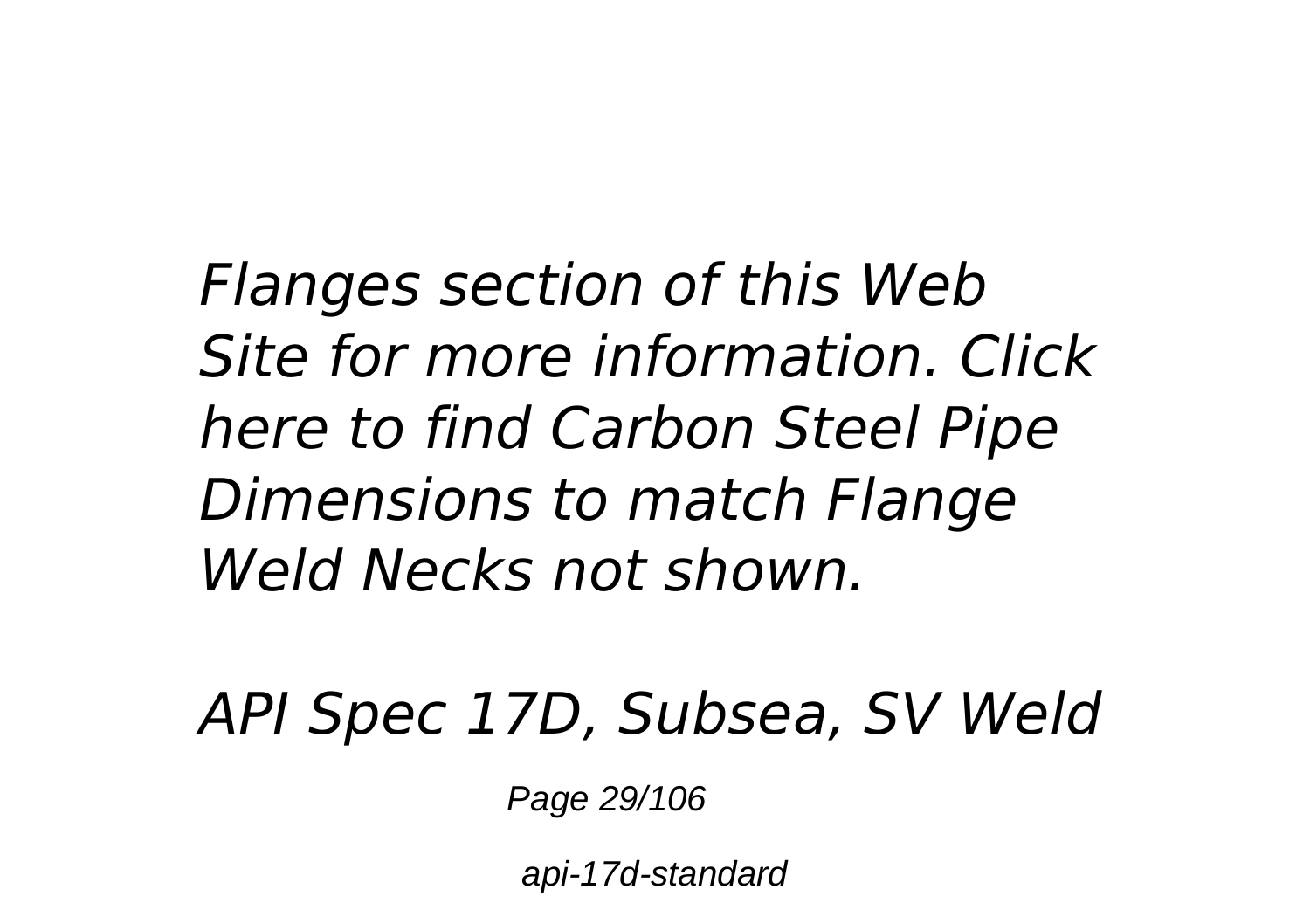*Neck Swivel Flanges ... For example, the standardthis part of ISO 13628 does not allow the use of a subsea tree rated for 69 69 MPa (10 000 10 000 psi) installed in 2438 2 438 m (8000 8 000 ft) of water to*

Page 30/106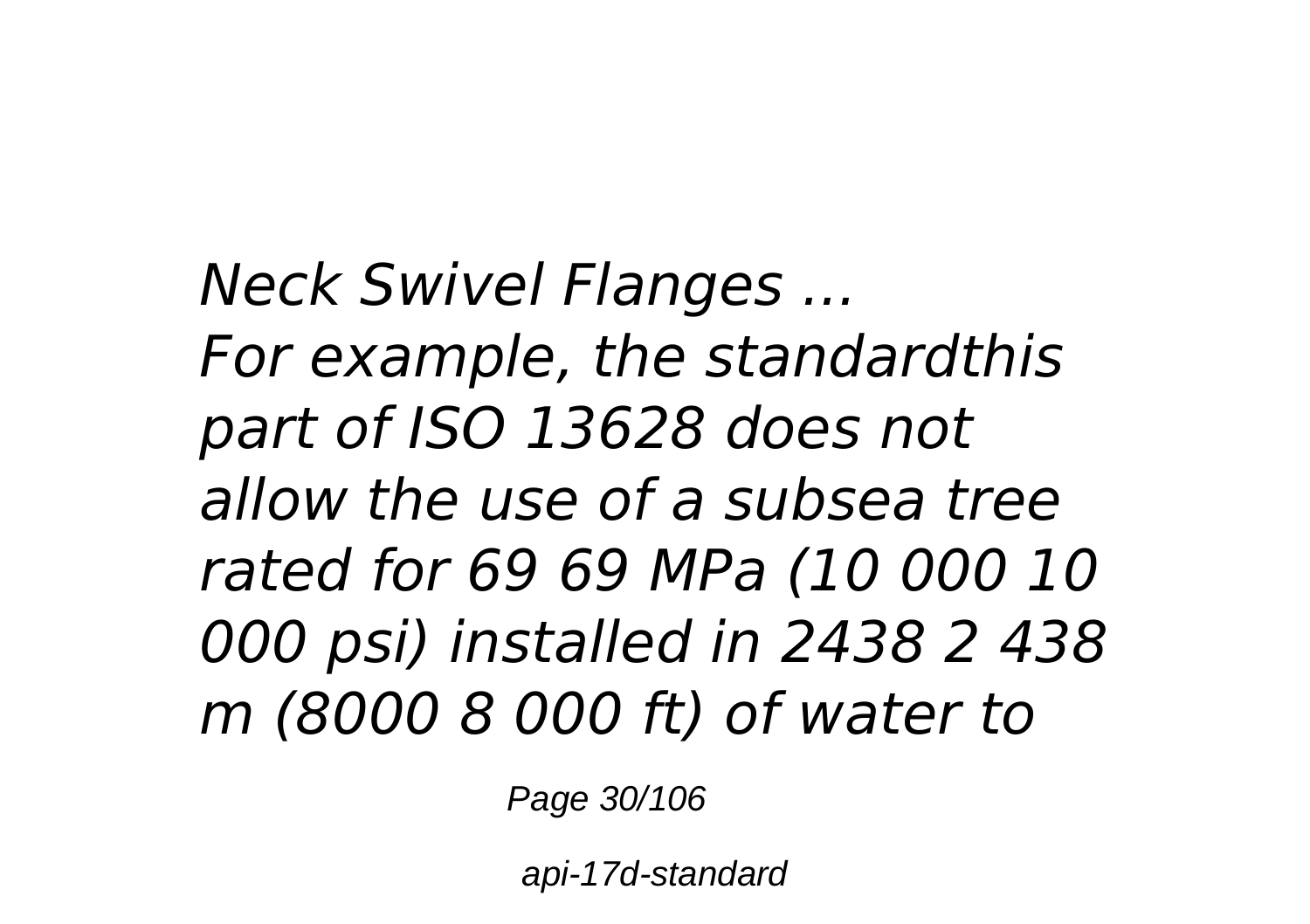*be used on a well which that has a shut-in tubing pressure greater than 69 69 MPa (10 000 10 000 psi).*

*Petroleum and natural gas industries — Design and ...*

Page 31/106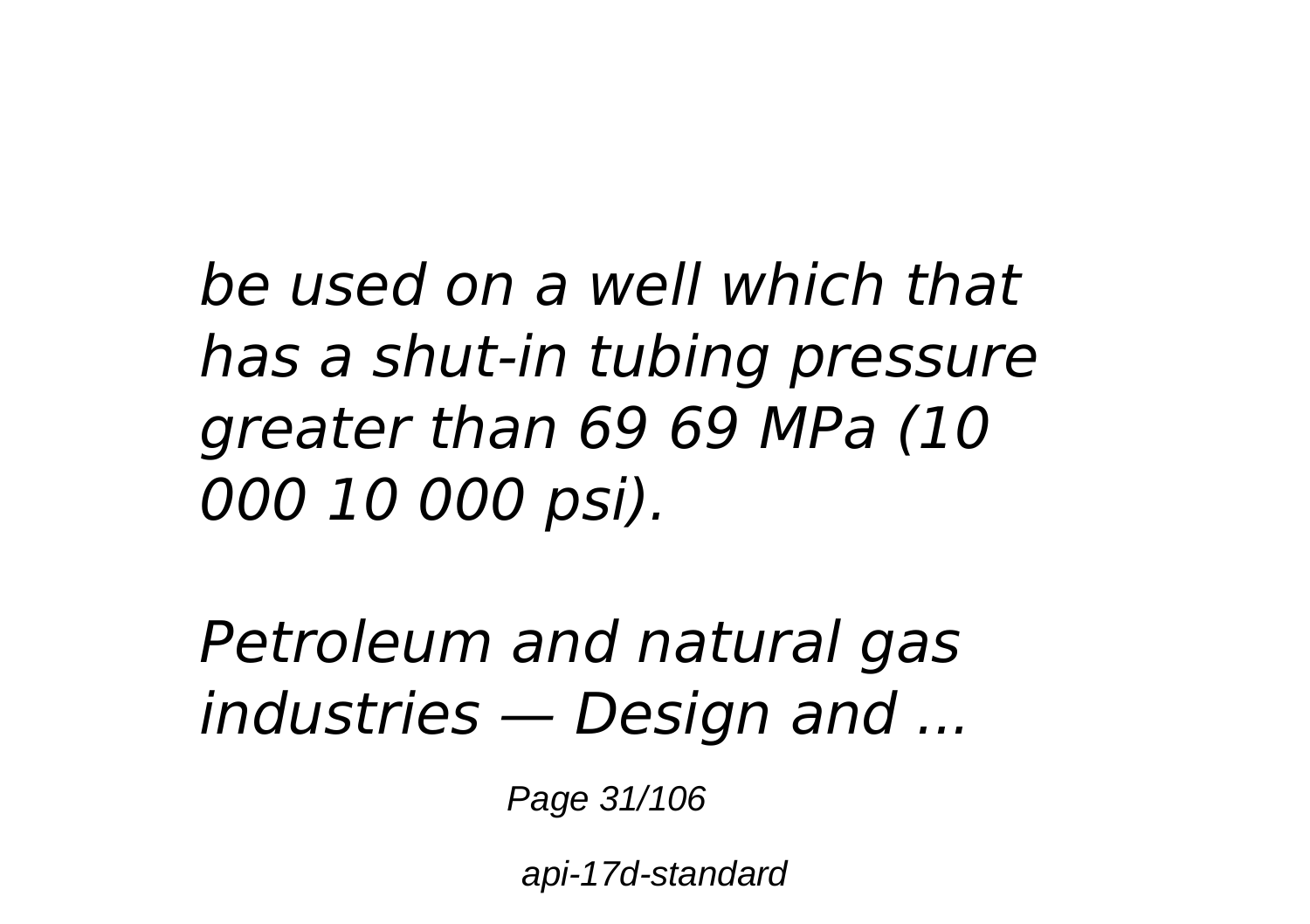*API RP 17H Remotely Operated Tools and Interfaces on Subsea Production Systems, Third Edition. standard by American Petroleum Institute, 07/01/2019. View all product details Most Recent*

Page 32/106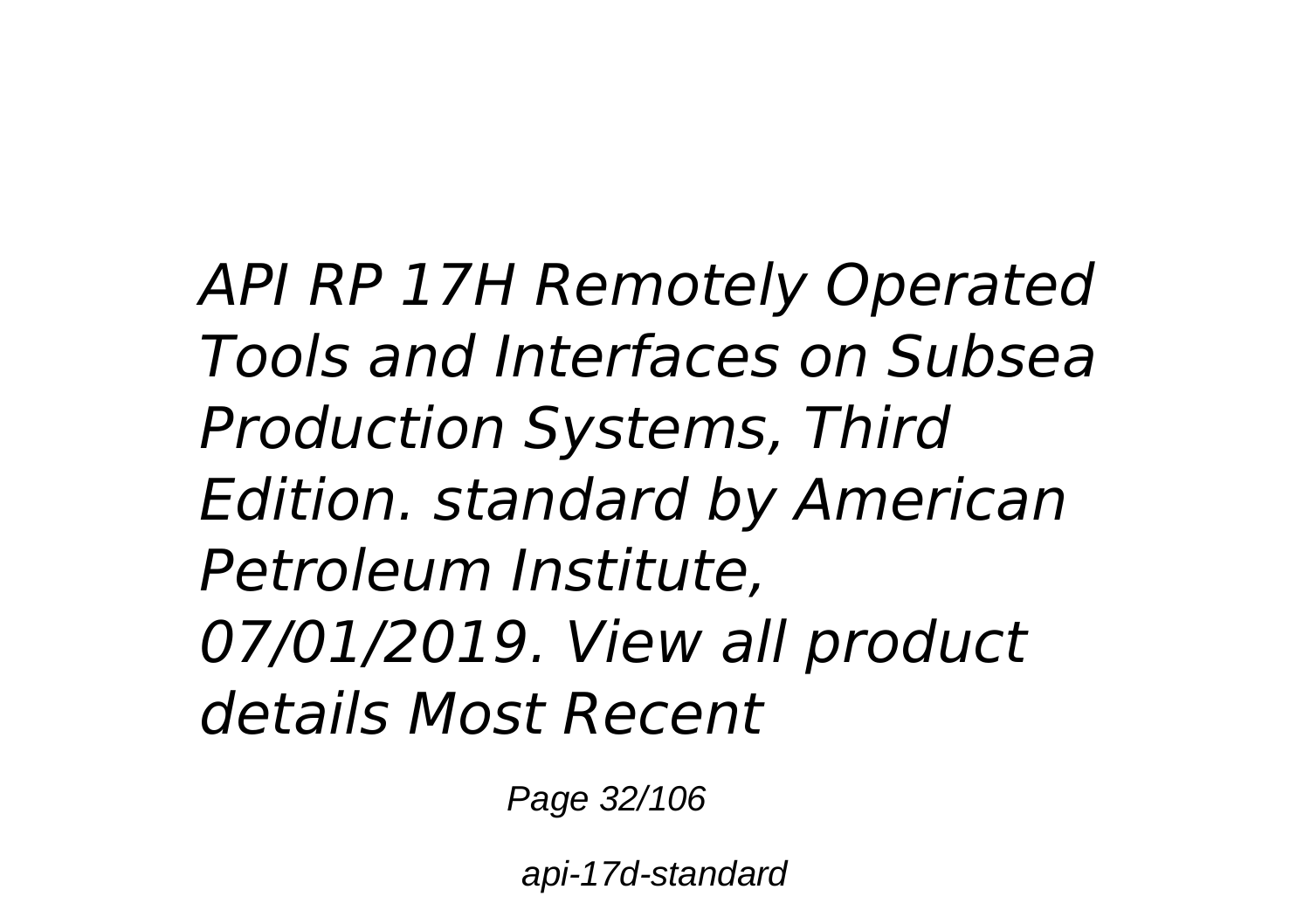*API RP 17H - Techstreet API 17D = BX type. After assembly, API flanges fitted with R type ring grooves stand off from each other. API Flanges fitted with BX type ring*

Page 33/106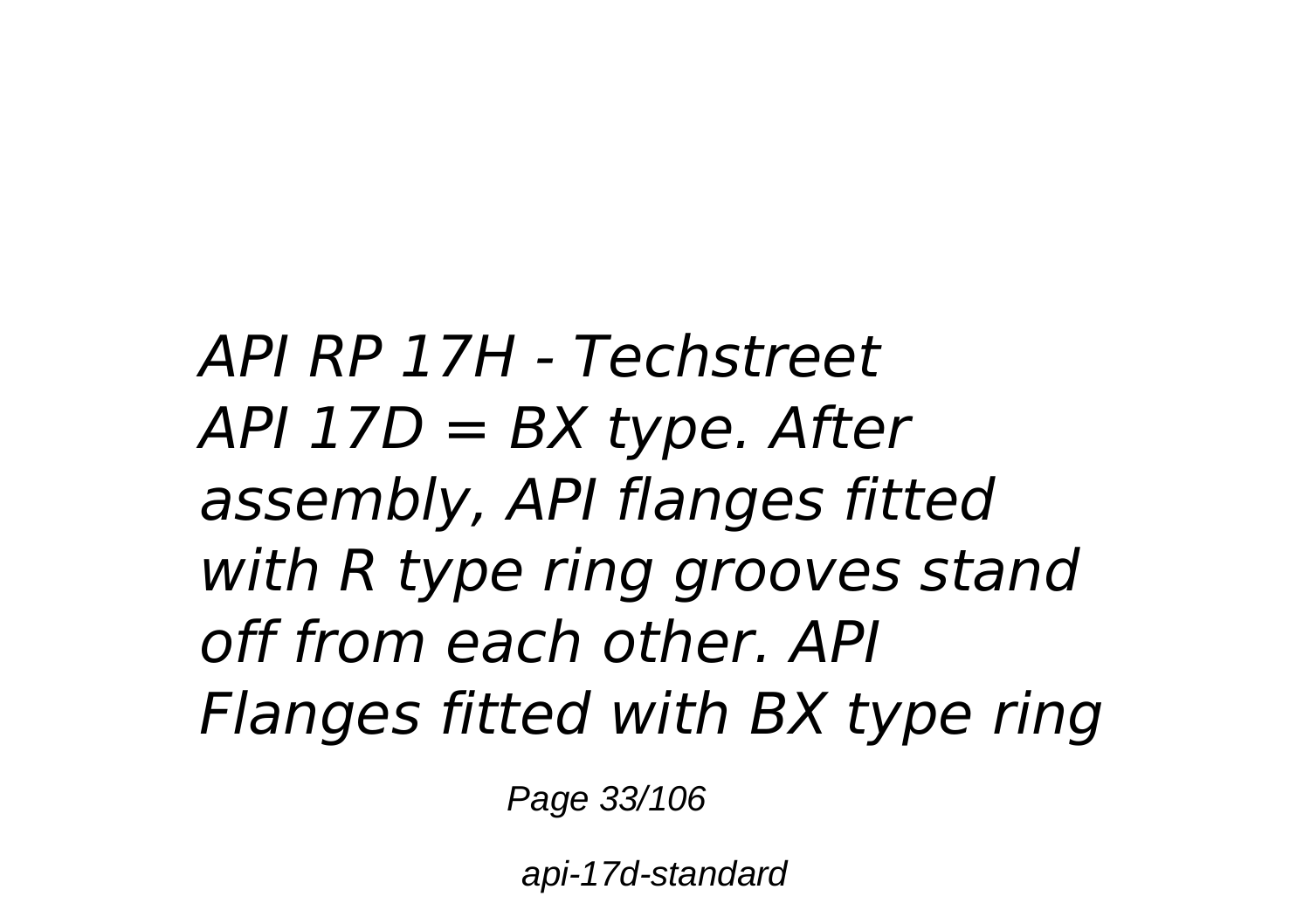*grooves meet face to face with no stand-off. For API flanges fitted with R type ring grooves, Oval type or Octagonal type gaskets may be used. For API flanges used subsea, gaskets must be drilled with a pressure*

Page 34/106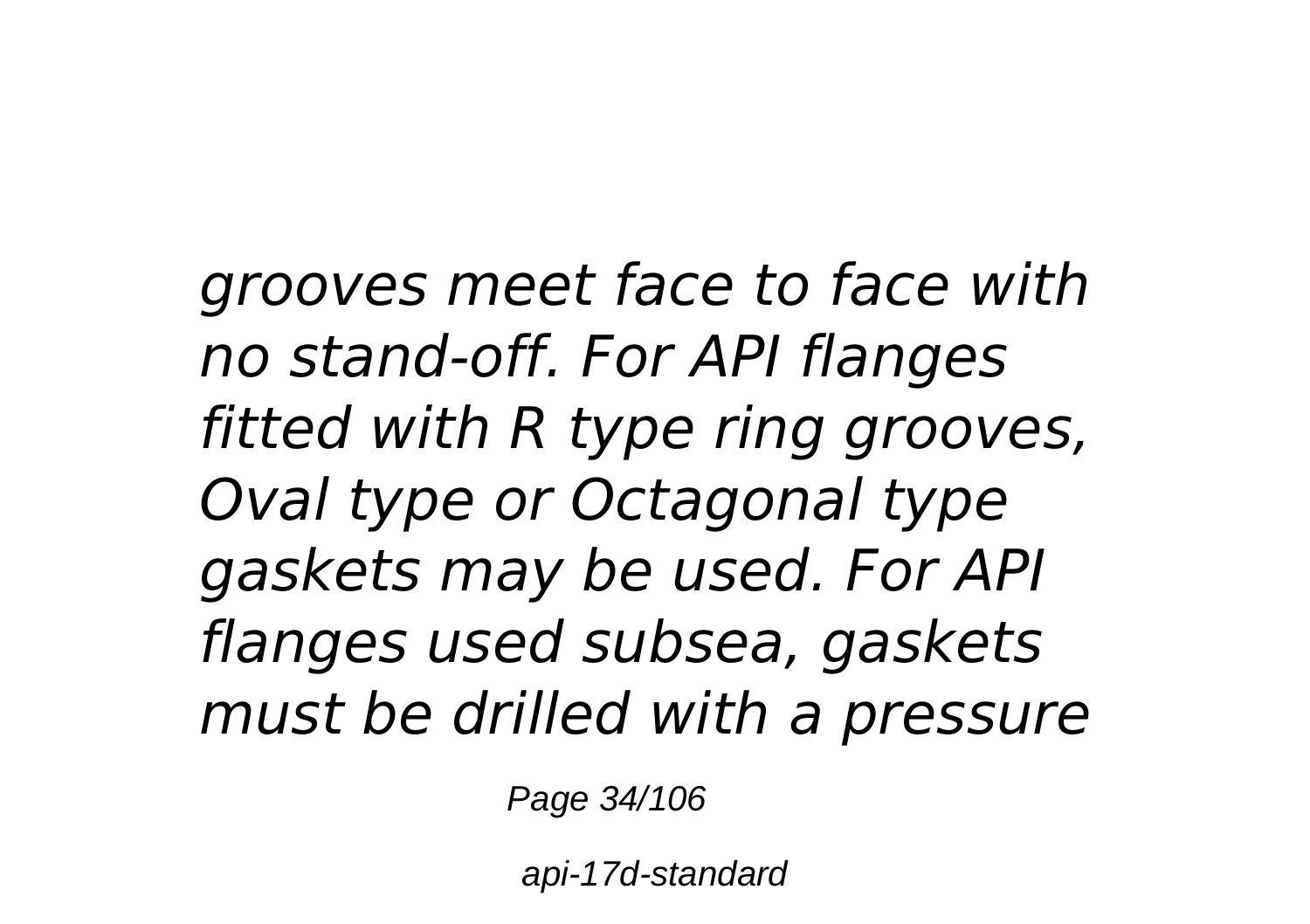*release hole to prevent hydraulic locking and their name pre-fixed with an 'S', i.e. SR or SBX.*

*API – W Maass (UK) Ltd API specifies allowable*

Page 35/106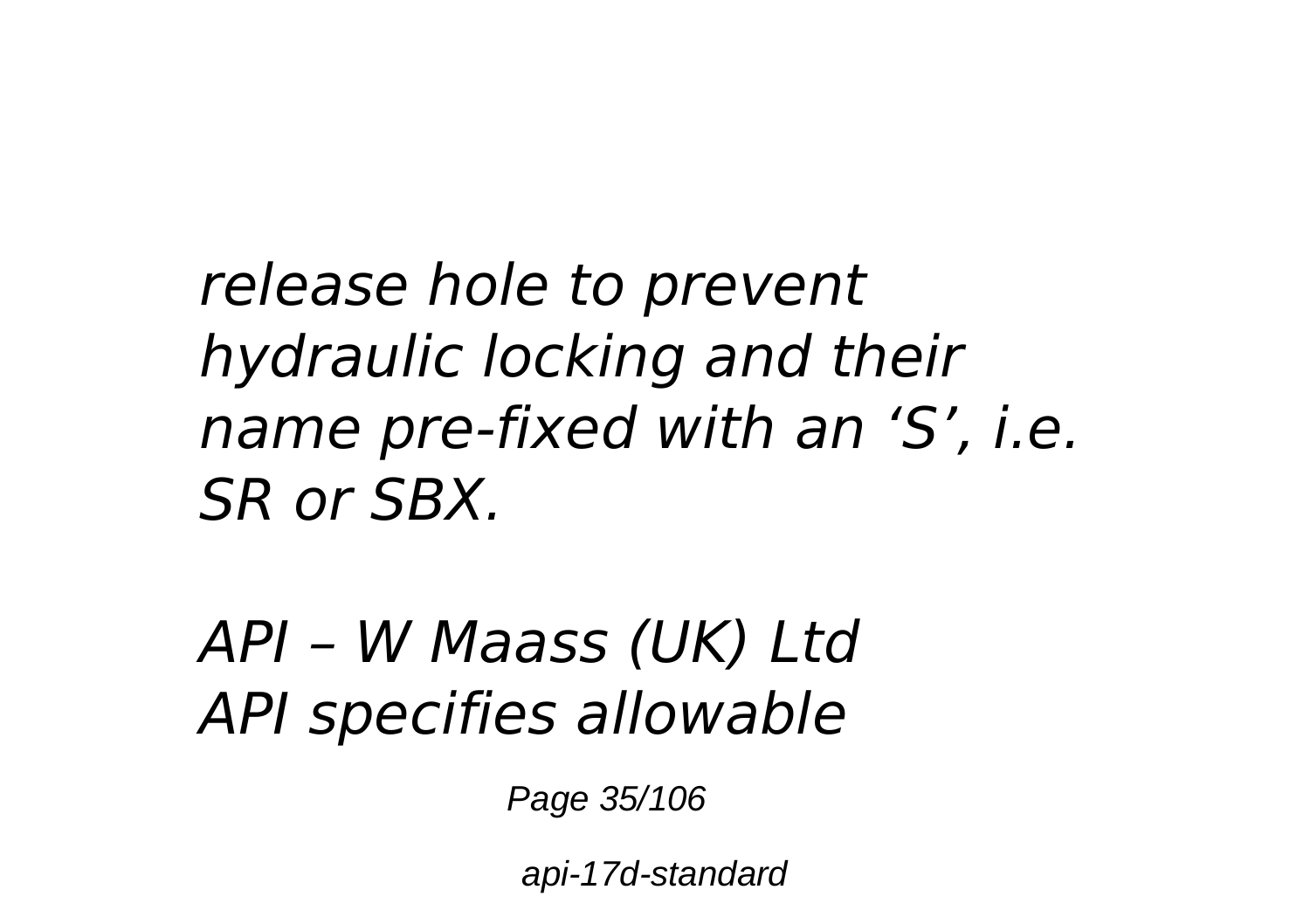*materials and gives it a specific pressure rating; The difference between ASME/ANSI and API is the fabrication material and a higher rated API operating pressure. ASME/ANSI flanges are commonly used in*

Page 36/106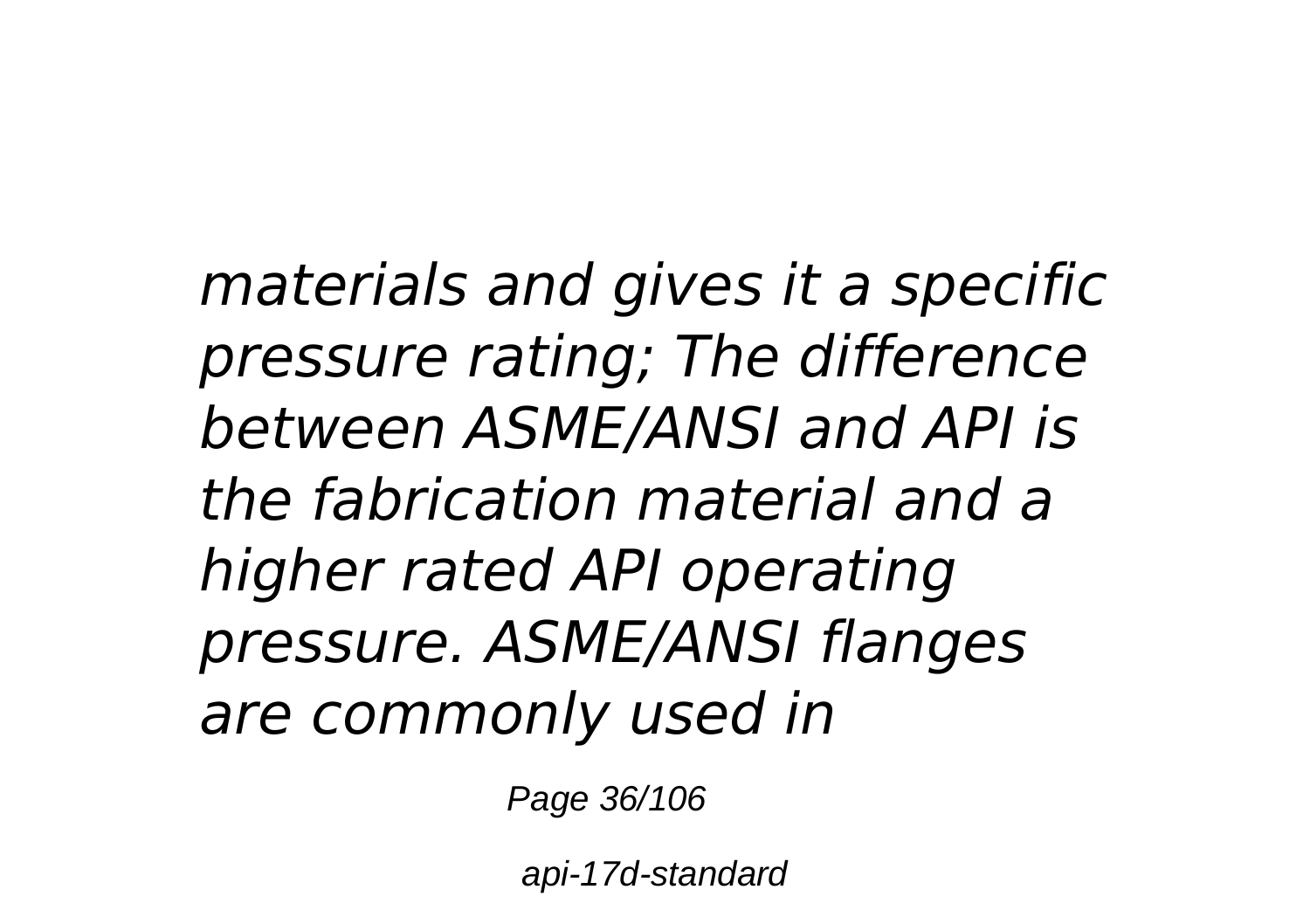*industrial process systems handling water, steam, air and gas.*

*Flanges - API vs. ASME/ANSI (API) standard for designing subsea equipment, API*

Page 37/106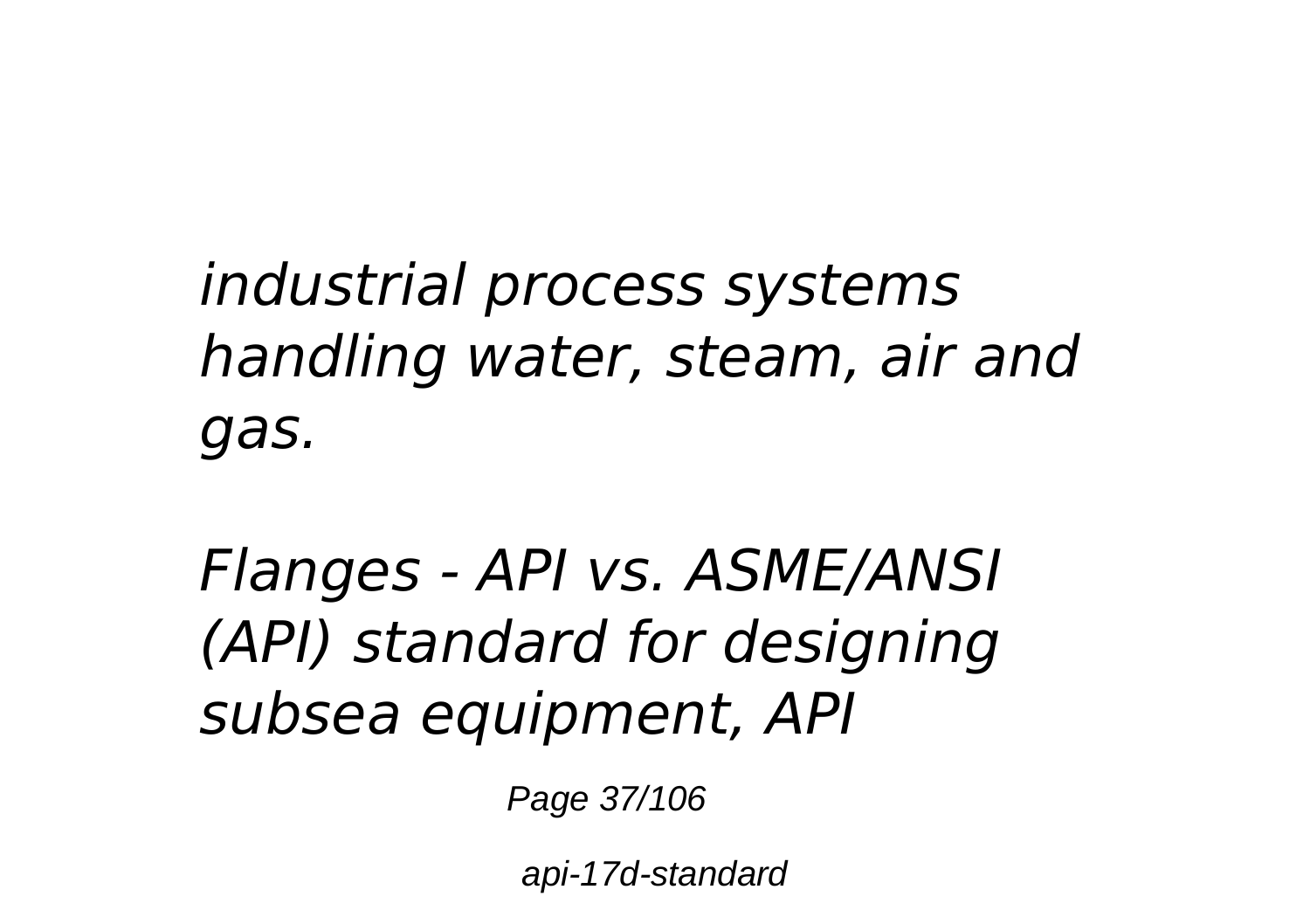*Specification (SPEC) 17D (2011), is limited to a working pressure of 15,000 psi and provides little guidance on temperature conditions exceeding 250°F.*

Page 38/106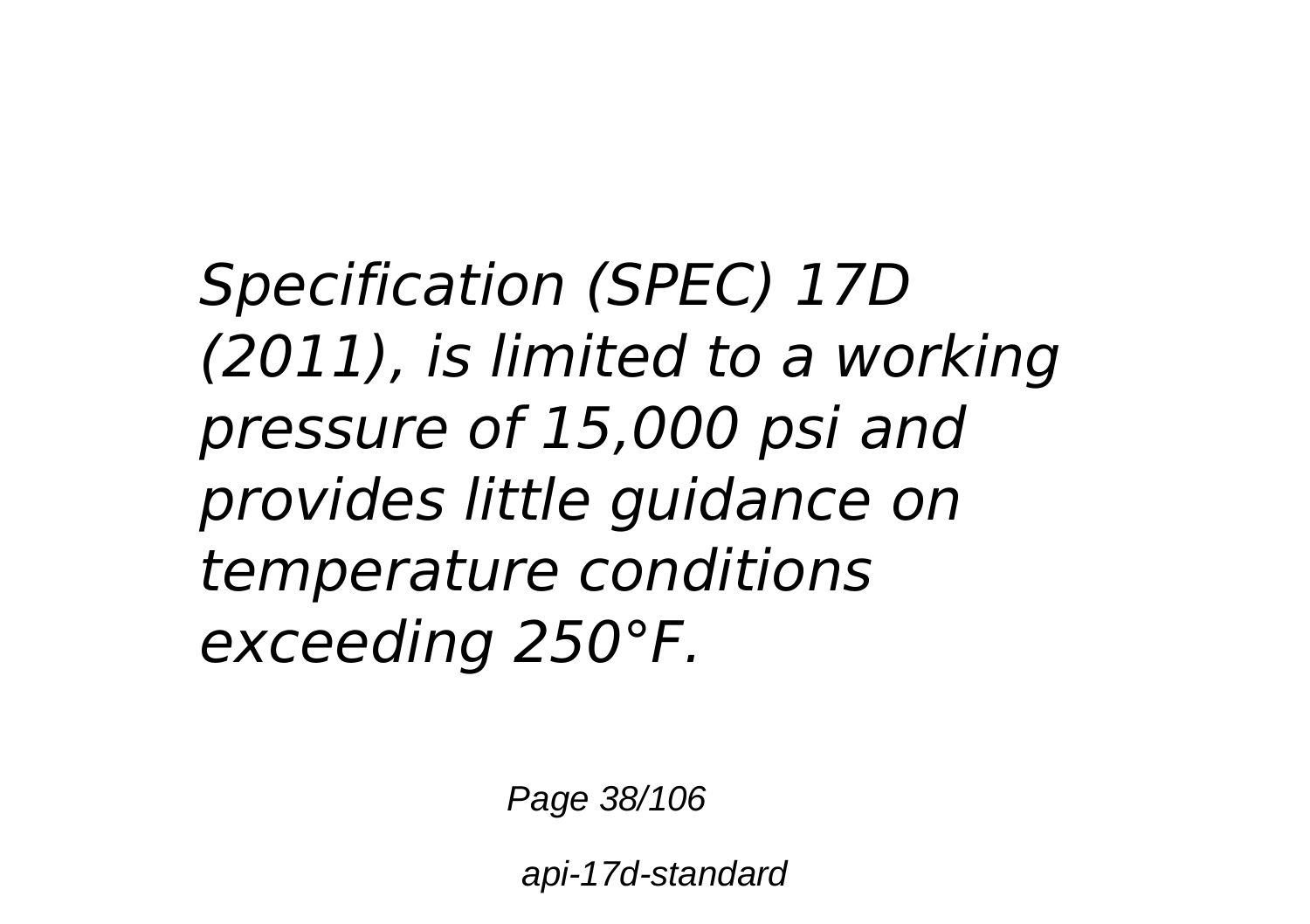#### **API SPEC 17D : Design and Operation of Subsea Production ...**

API 17D : 2011 Superseded View Superseded By Superseded A superseded Standard is one, which is fully replaced by another Standard, which is a new edition of the same Standard.

API specifies allowable materials and gives it Page 39/106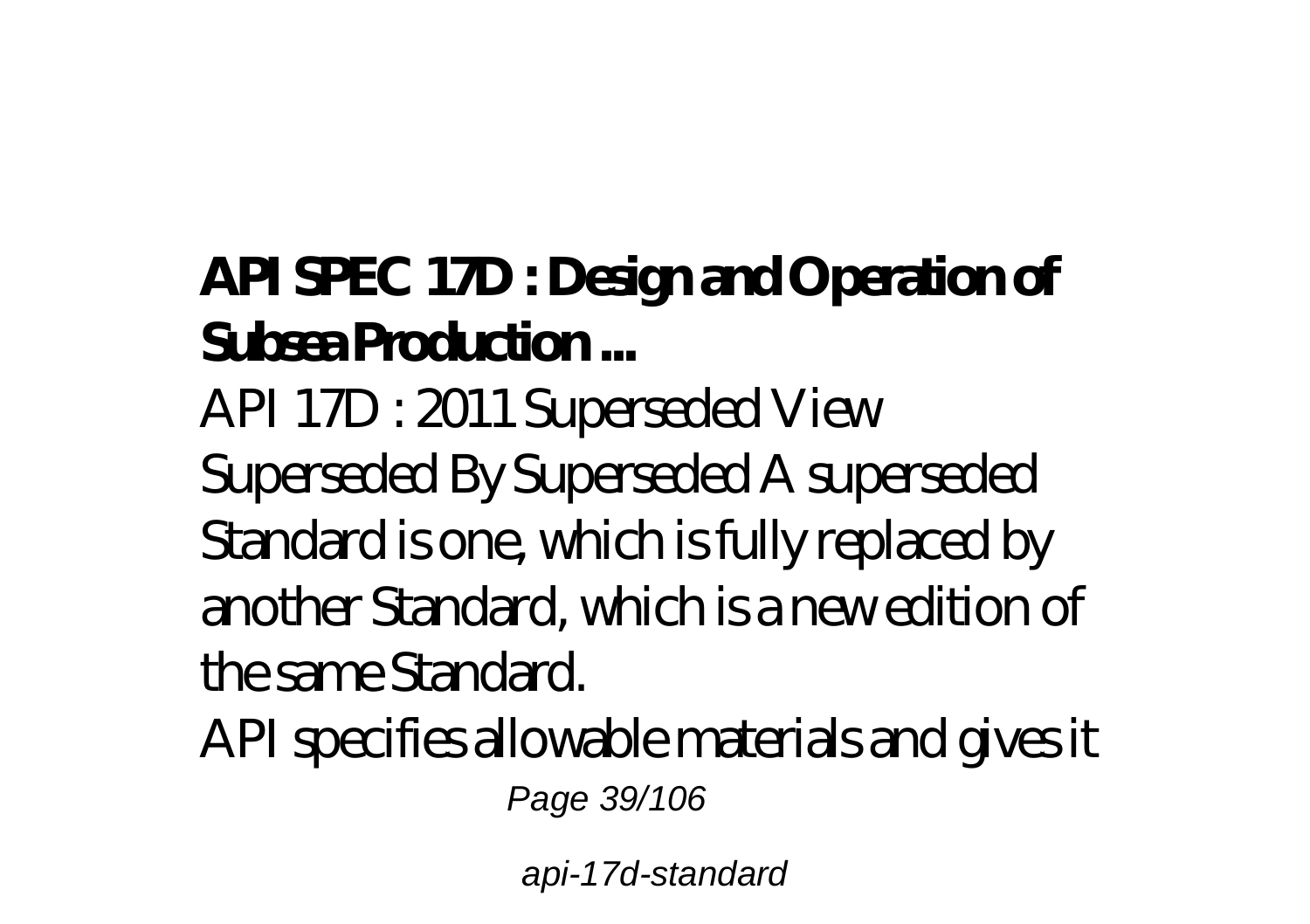a specific pressure rating; The difference between ASME/ANSI and API is the fabrication material and a higher rated API operating pressure. ASME/ANSI flanges are commonly used in industrial process systems handling water, steam, air and gas. **17D wellhead and tree equipment - api.org API Spec 17D (R2018) - techstreet.com** Page 40/106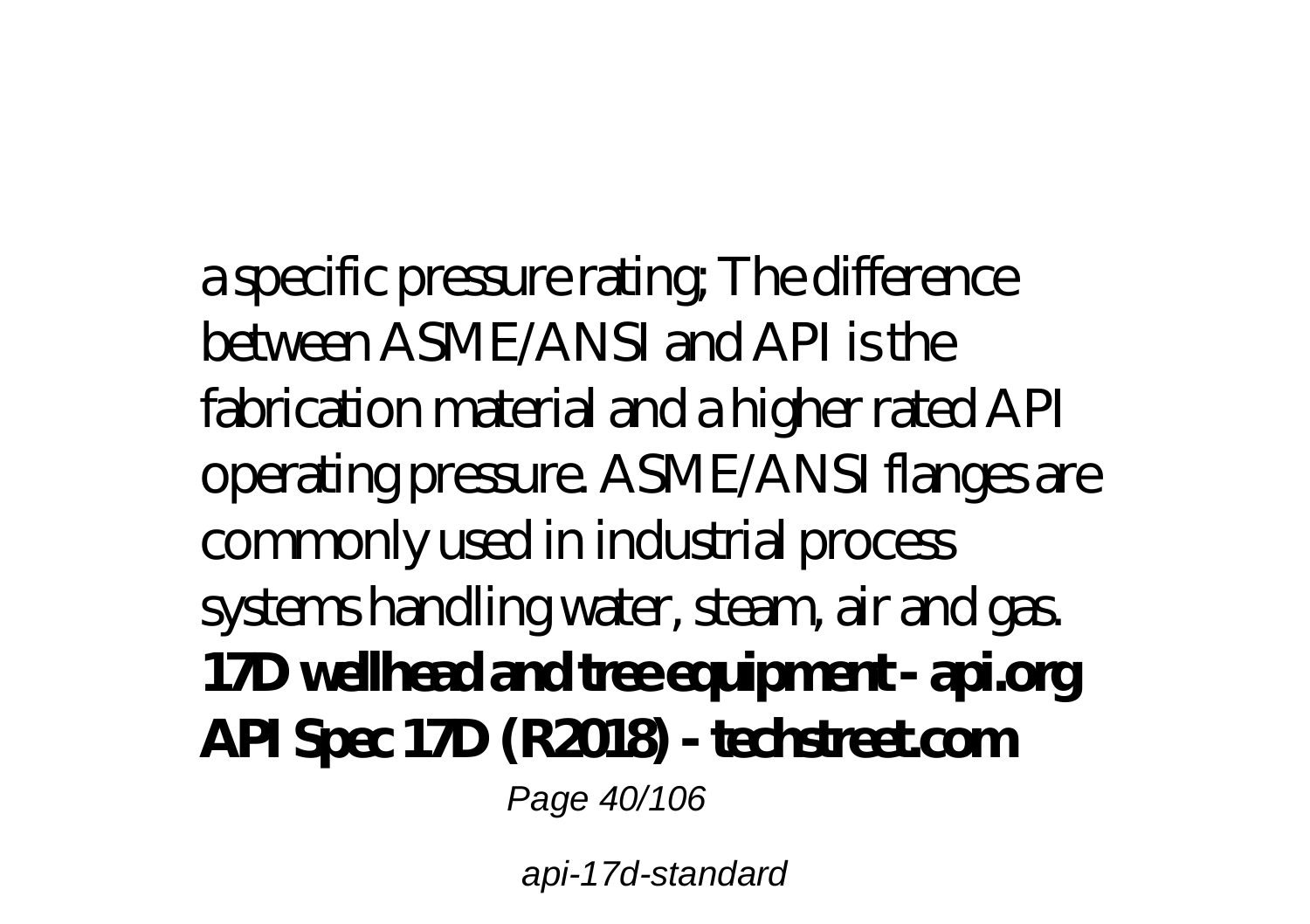For example, the standardthis part of ISO 13628 does not allow the use of a subsea tree rated for 69 69 MPa (10 000 10 000 psi) installed in 2438 2 438 m (8000 8 000 ft) of water to be used on a well which that has a shut-in tubing pressure greater than 69 Page 41/106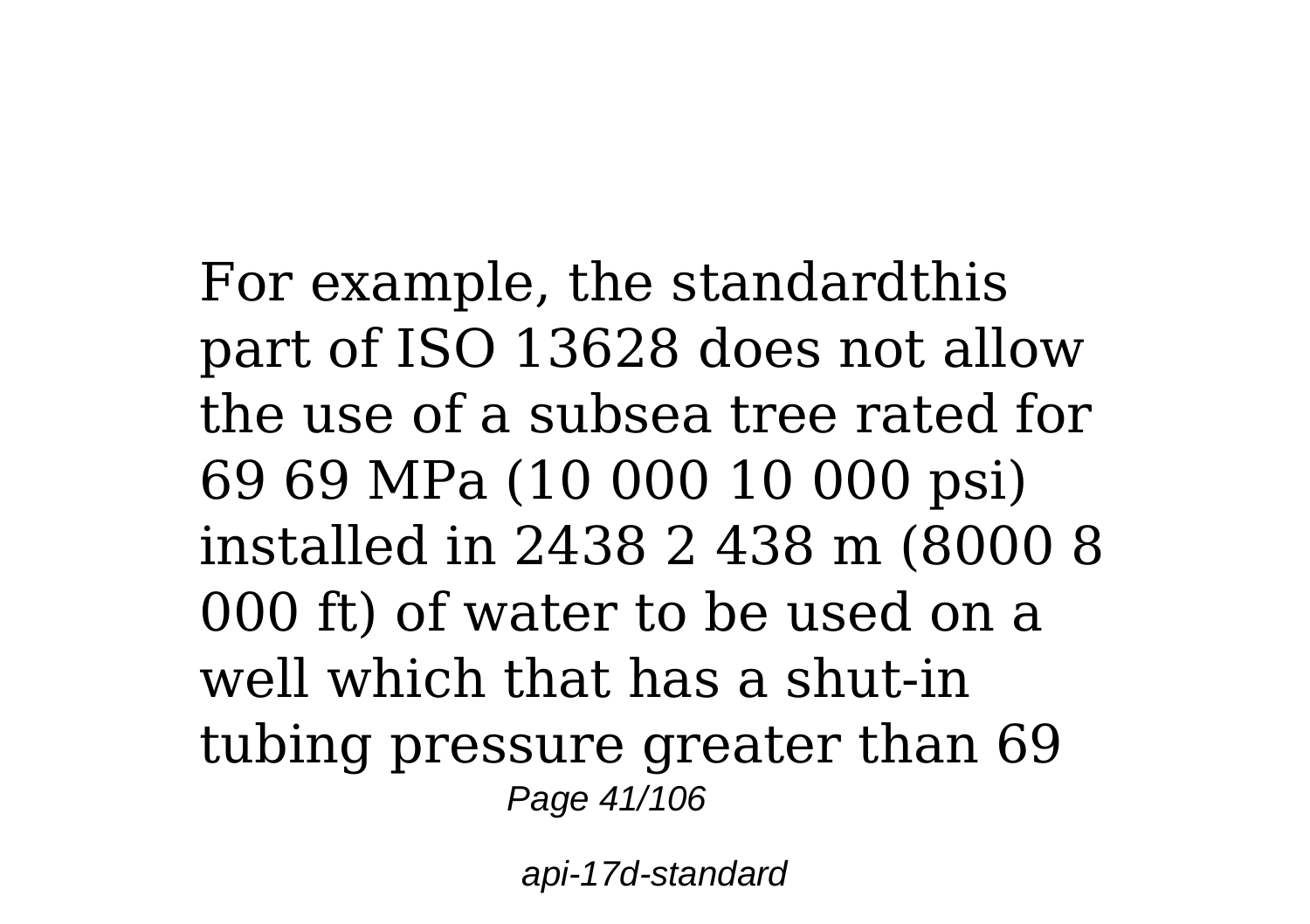#### 69 MPa (10 000 10 000 psi). **API Spec 17D (R2018) - Norsk Standard | standard.no Hot Stabs and Receptacles - Oceaneering** Standard (Electronic only) NOK 0,00 (excl. VAT) Errata 3 to Design and Operation of Subsea Page 42/106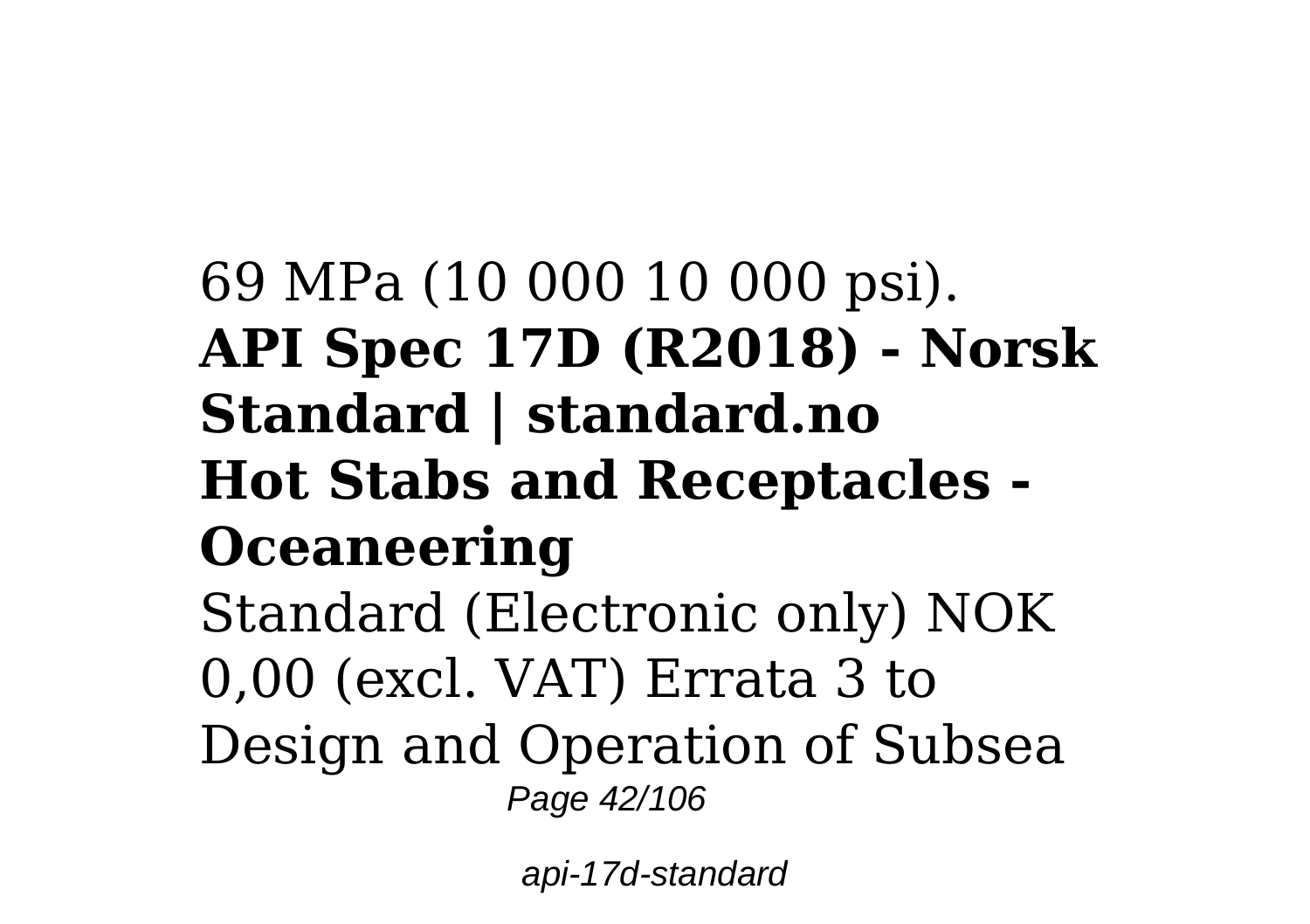Production Systems-Subsea Wellhead and Tree Equipment, Second Edition; ISO 13628-4 (Identical), Design and operation of subsea production systems-Part 4: Subsea wellhead and tree equipment

#### **API RP 17H - Techstreet**

Page 43/106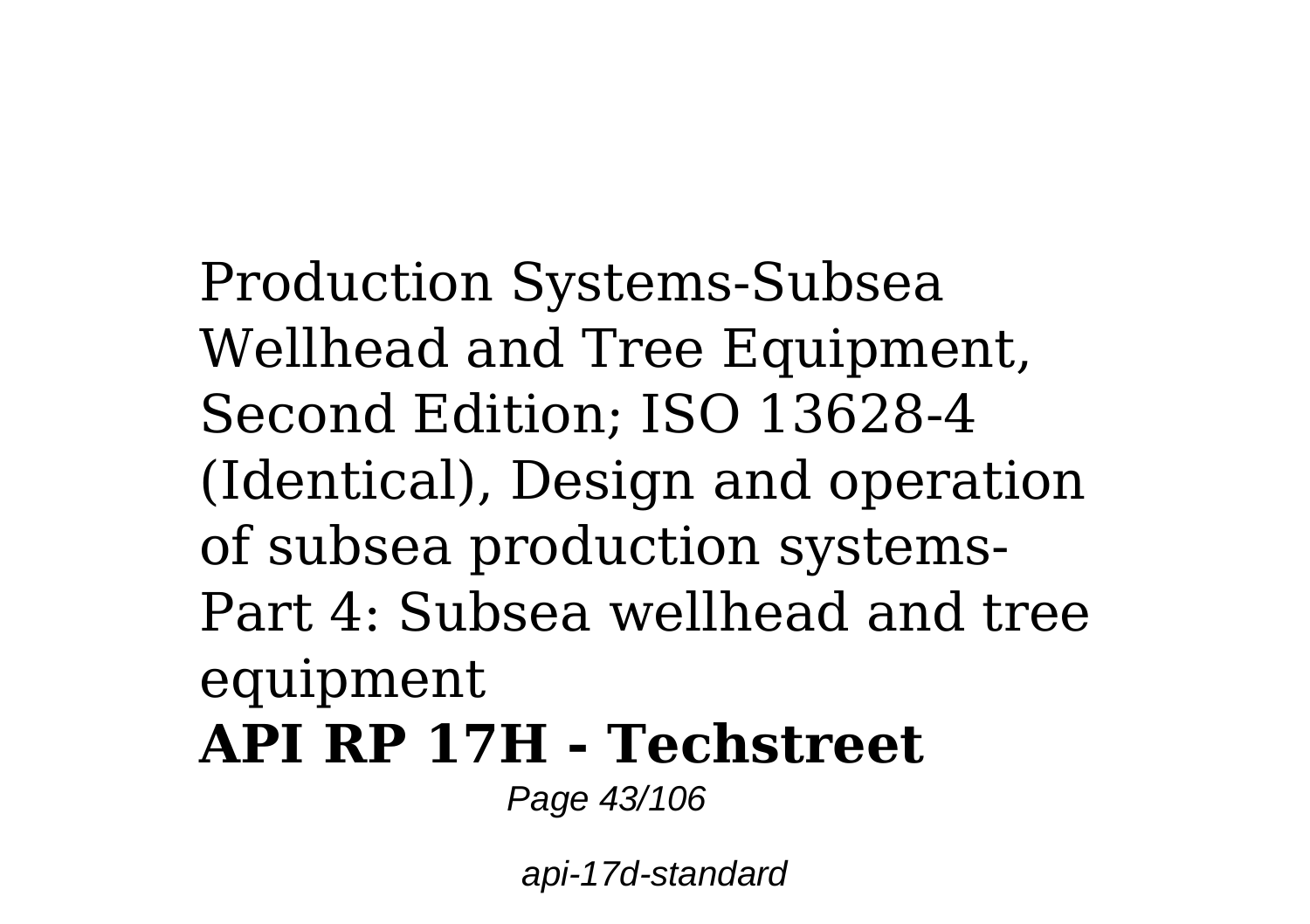API – W Maass (UK) Ltd 1.1.4 API Specification 17D – Annex M.3 PSLs are defined in 5.2 and 5.3, and in ISO 10423. PSLs apply to pressurecontaining and pressure-Page 44/106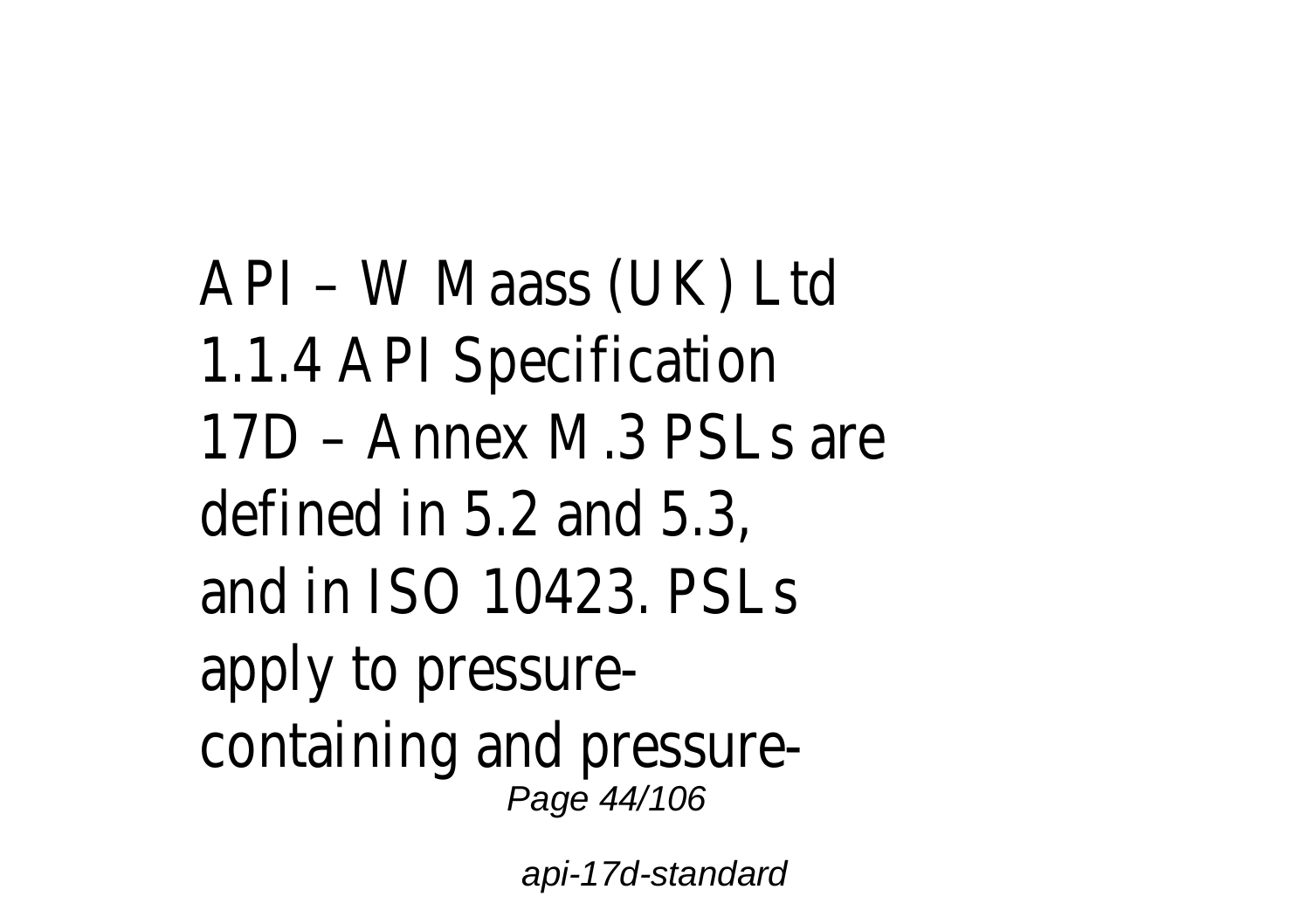controlling parts and assembled equipment as defined in this part of ISO 13628. Determination of the PSL is the responsibility of the purchaser. Page 45/106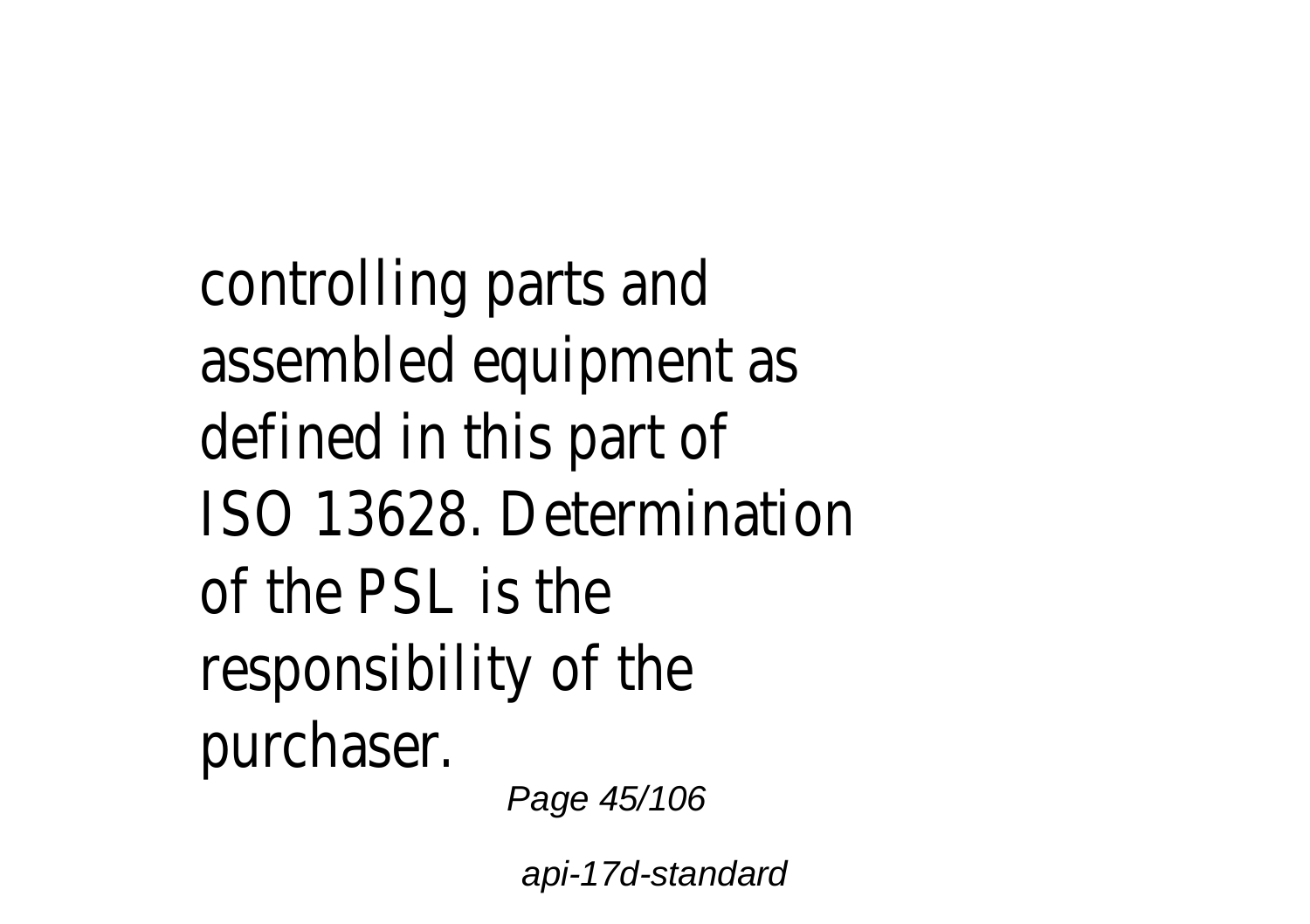## API 17D : 2011 | DESIGN AND OPERATION OF SUBSEA PRODUC ...

#### Api 17d Standard 1.1.4 API Specification 17D – Annex M.3 PSLs are Page 46/106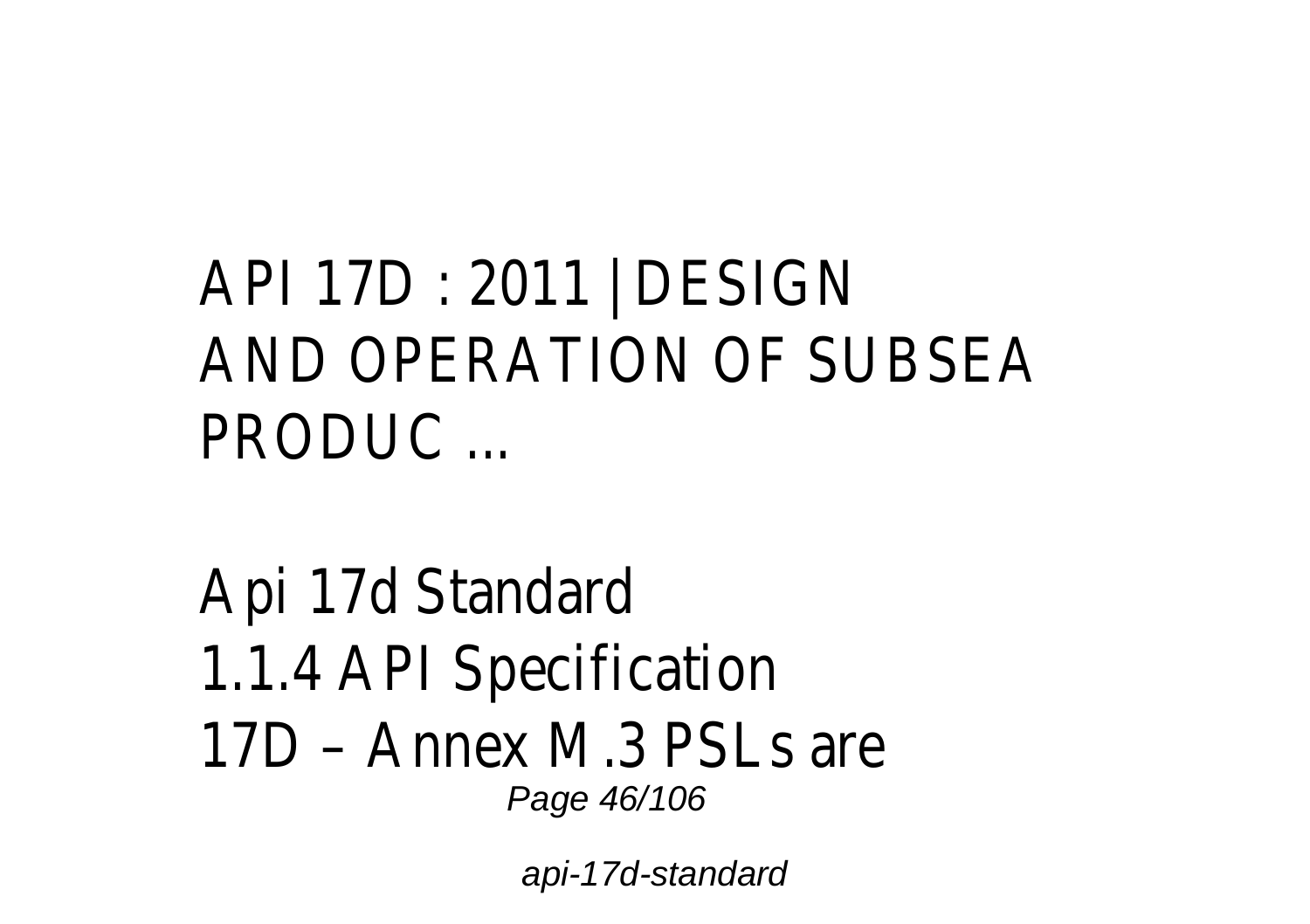defined in 5.2 and 5.3, and in ISO 10423. PSLs apply to pressurecontaining and pressurecontrolling parts and assembled equipment as defined in this part of Page 47/106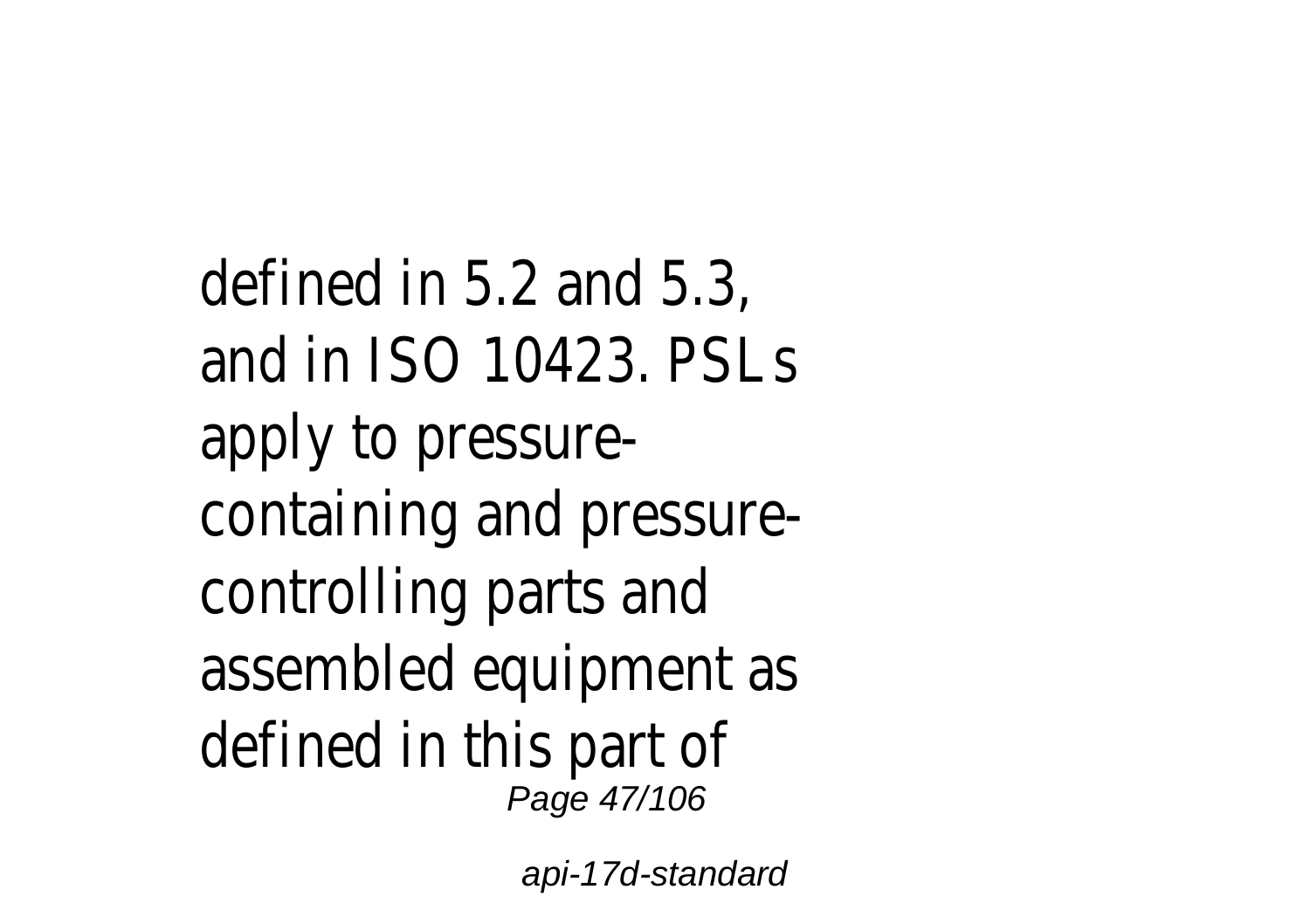ISO 13628. Determination of the PSL is the responsibility of the purchaser.

17D wellhead and tree equipment - api.org Page 48/106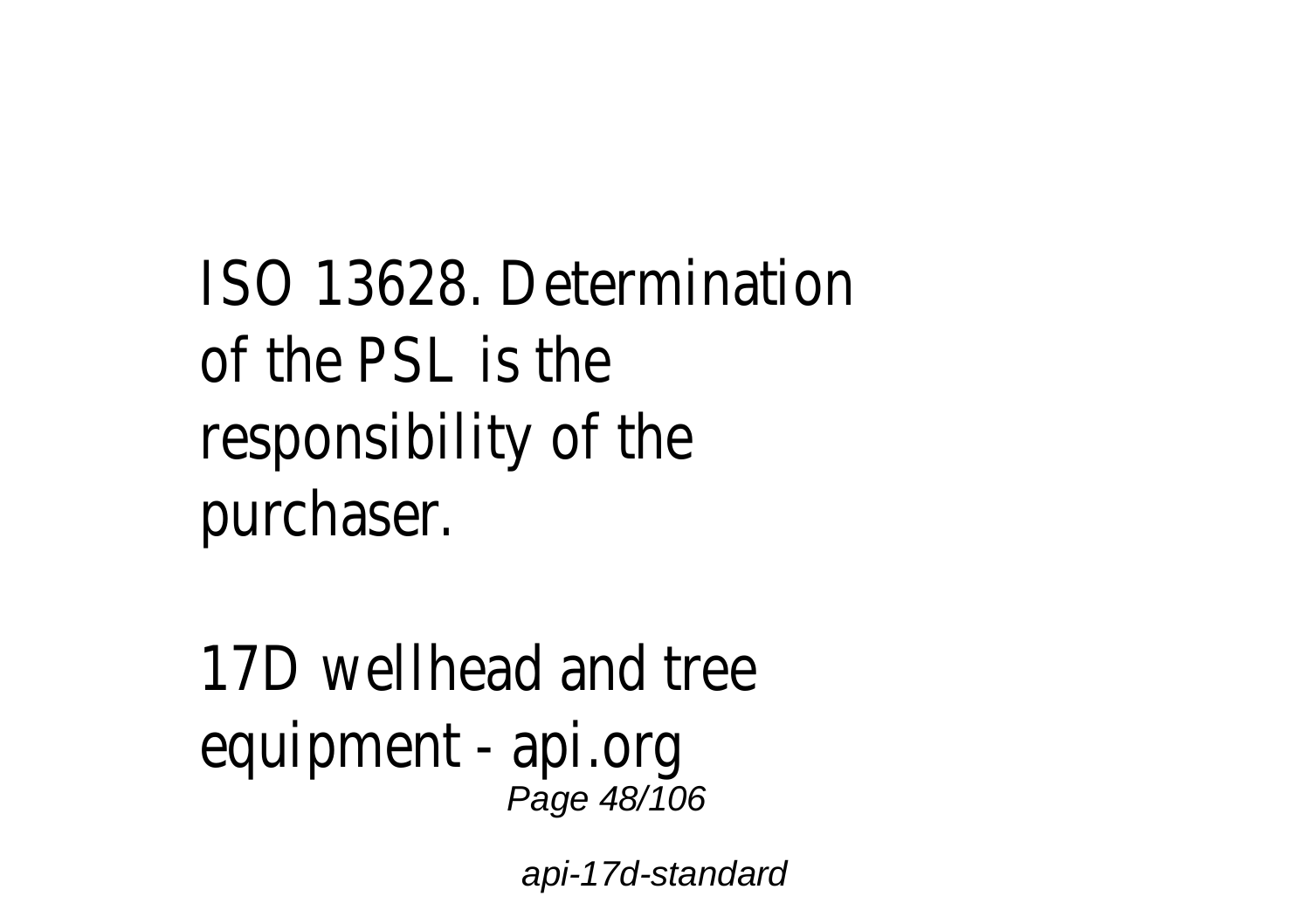API 17D : 2011 Superseded View Superseded By Superseded A superseded Standard is one, which is fully replaced by another Standard, which is a new Page 49/106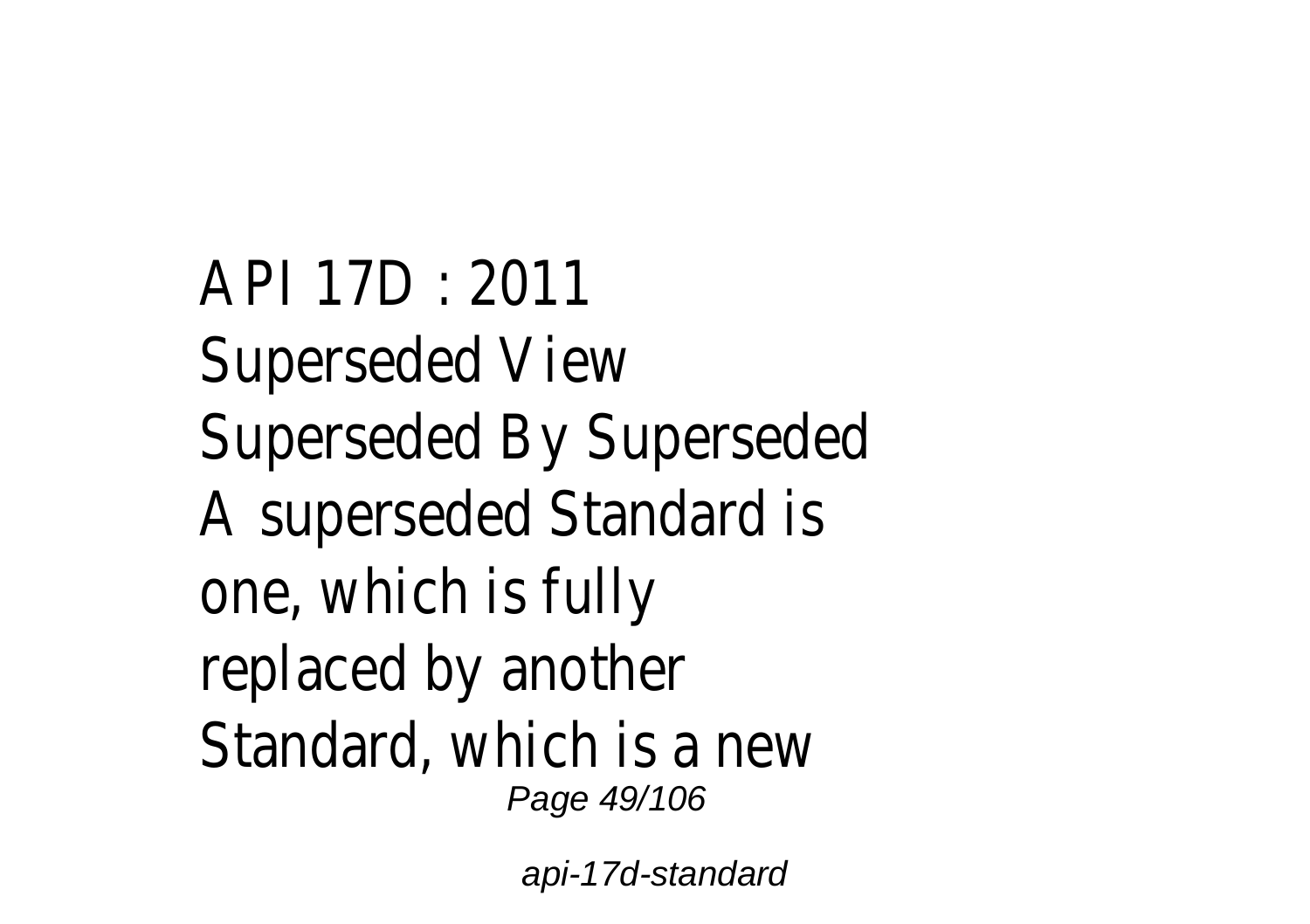## edition of the same **Standard**

## API 17D : 2011 | DESIGN AND OPERATION OF SUBSEA PRODUC ...

#### This edition of ANSI/API Page 50/106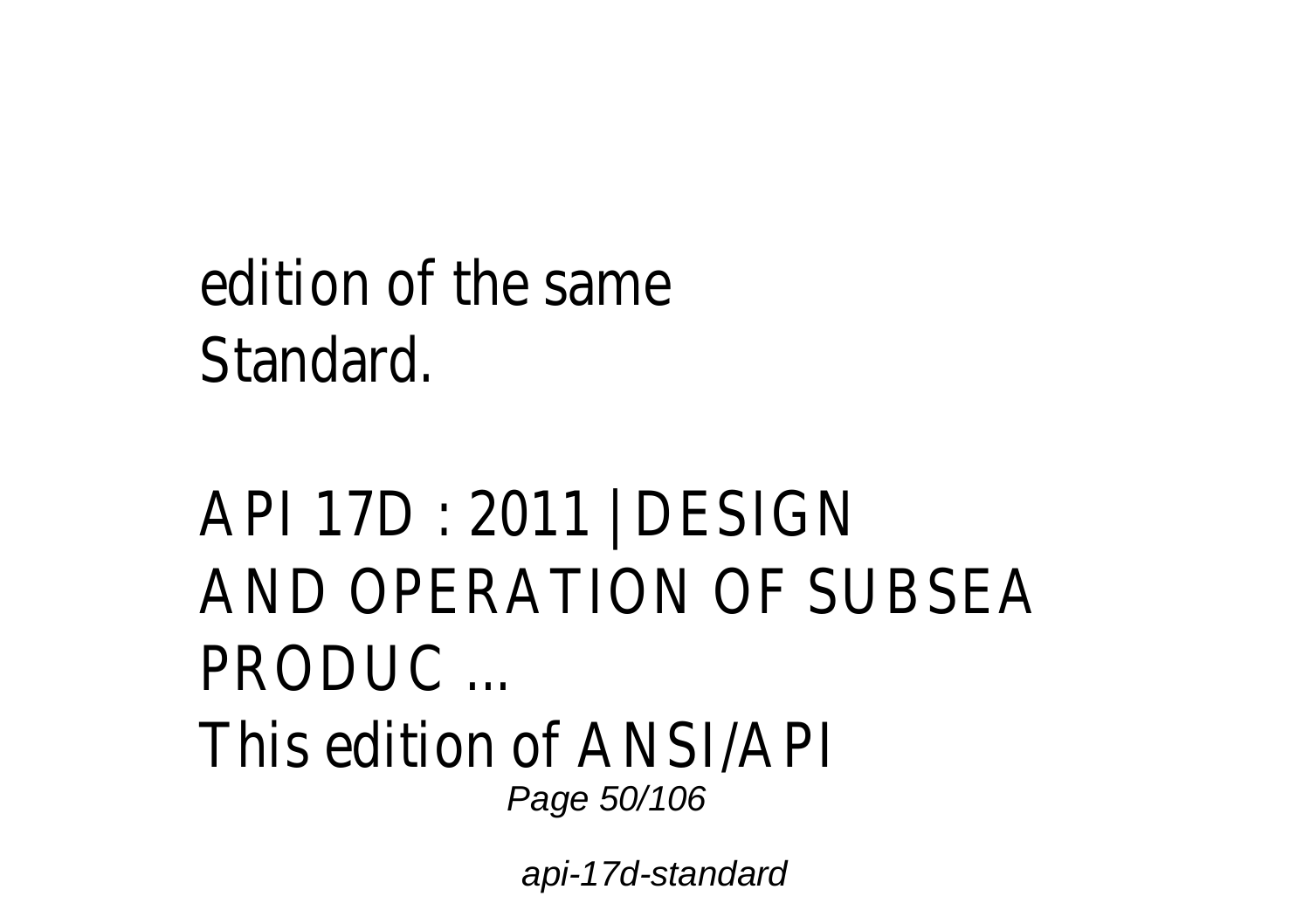Specification 17D is the identical national adoption of ISO 13628-4, Design and operation of subsea production systems-Part 4: Subsea wellhead and tree Page 51/106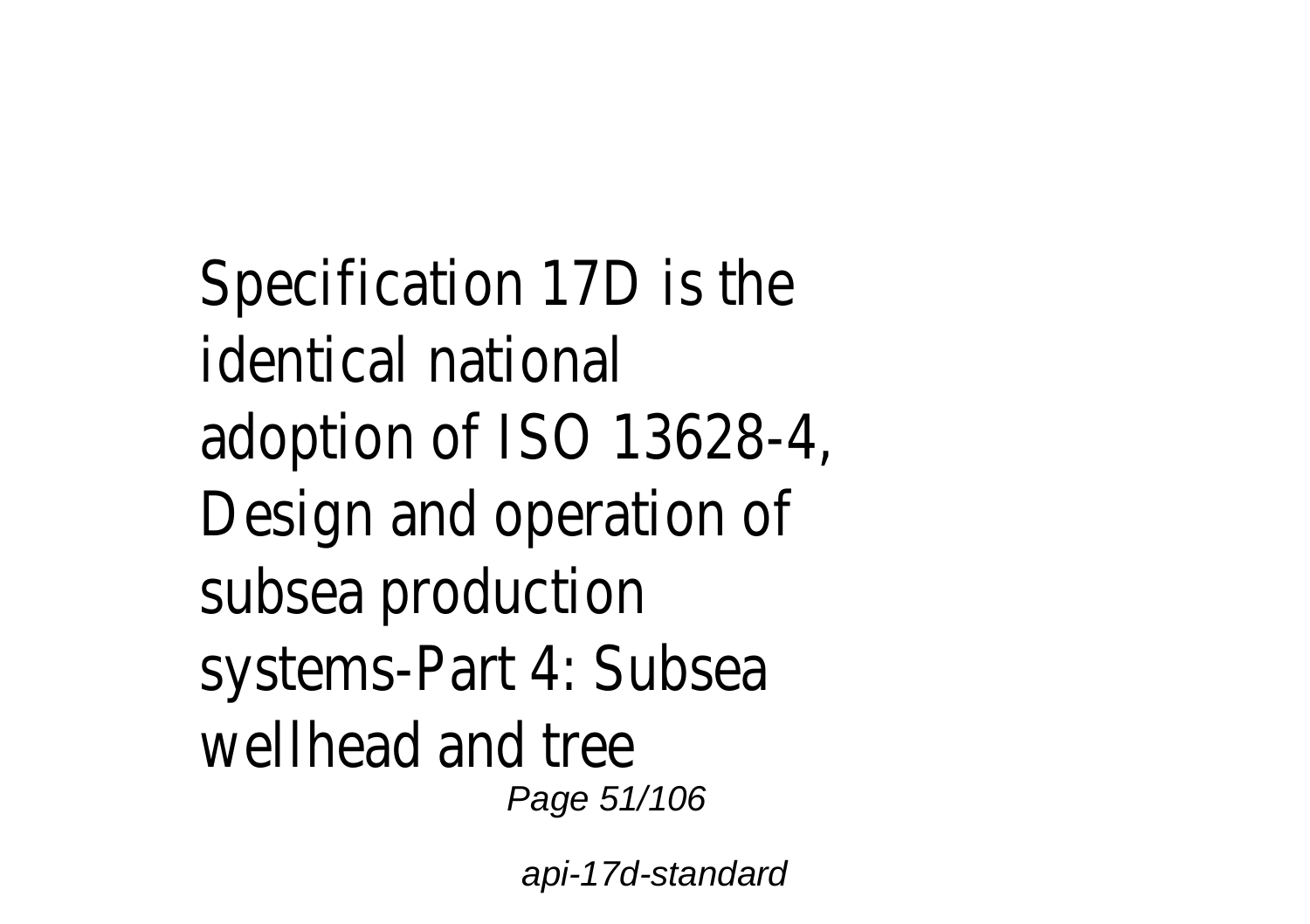equipment.

API Spec 17D (R2018) techstreet.com API SPEC 17D : Design and Operation of Subsea Production Page 52/106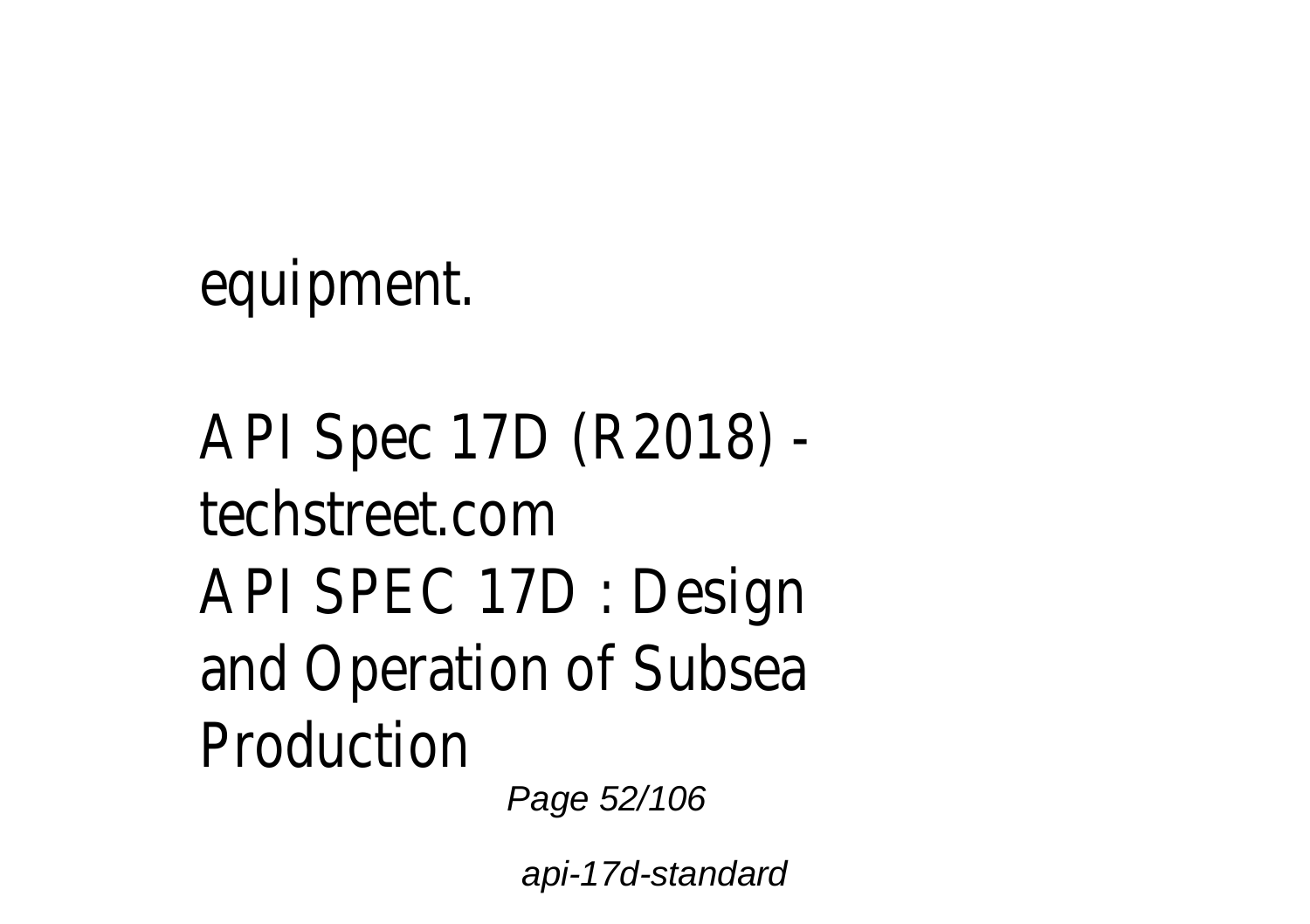# Systems—Subsea Wellhead and Tree Equipment

API SPEC 17D : Design and Operation of Subsea Production ...

parent standard (API Page 53/106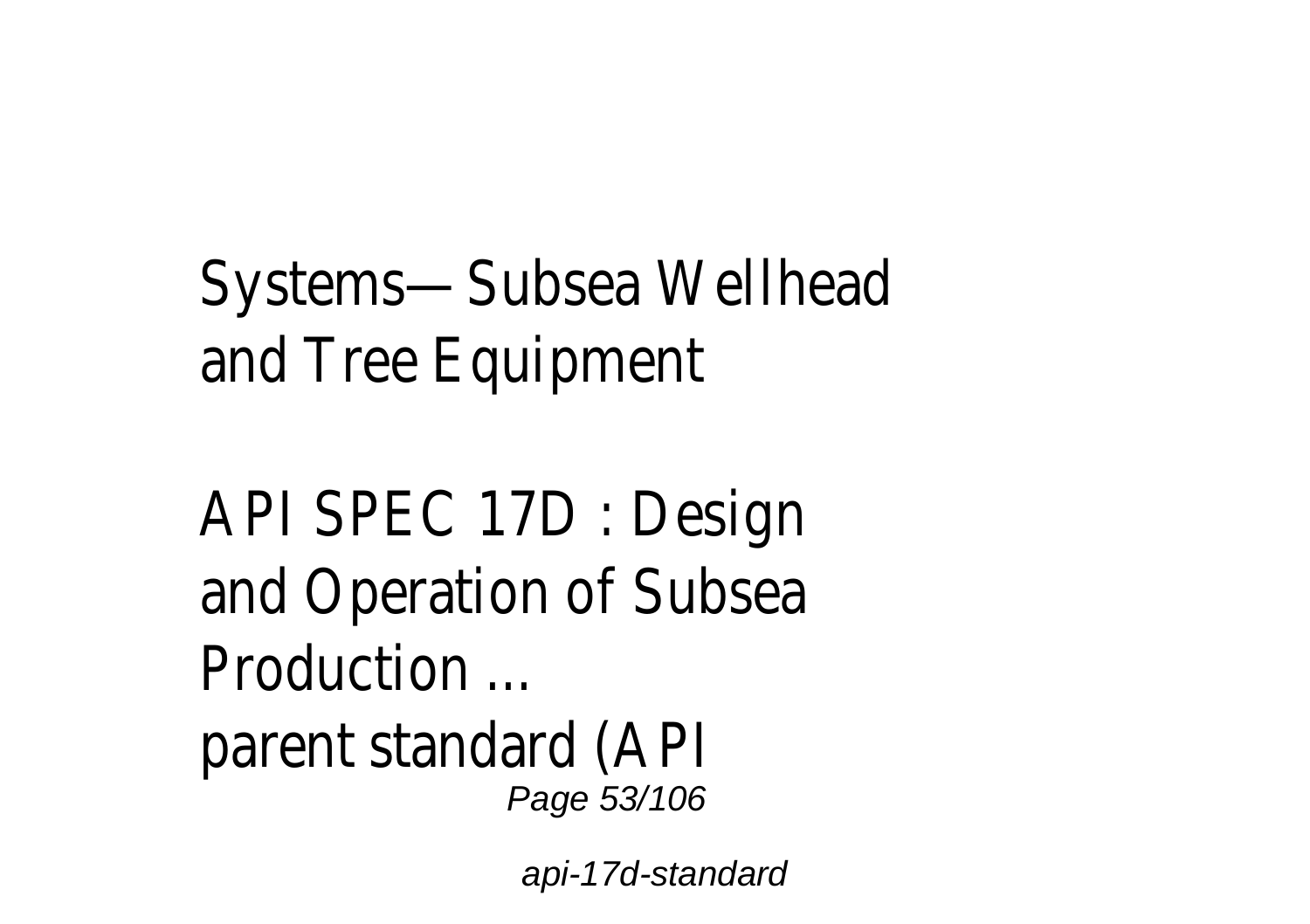17D) are not covered in this specification, there are no supplementary requirements or modifications to the respective clause. The Page 54/106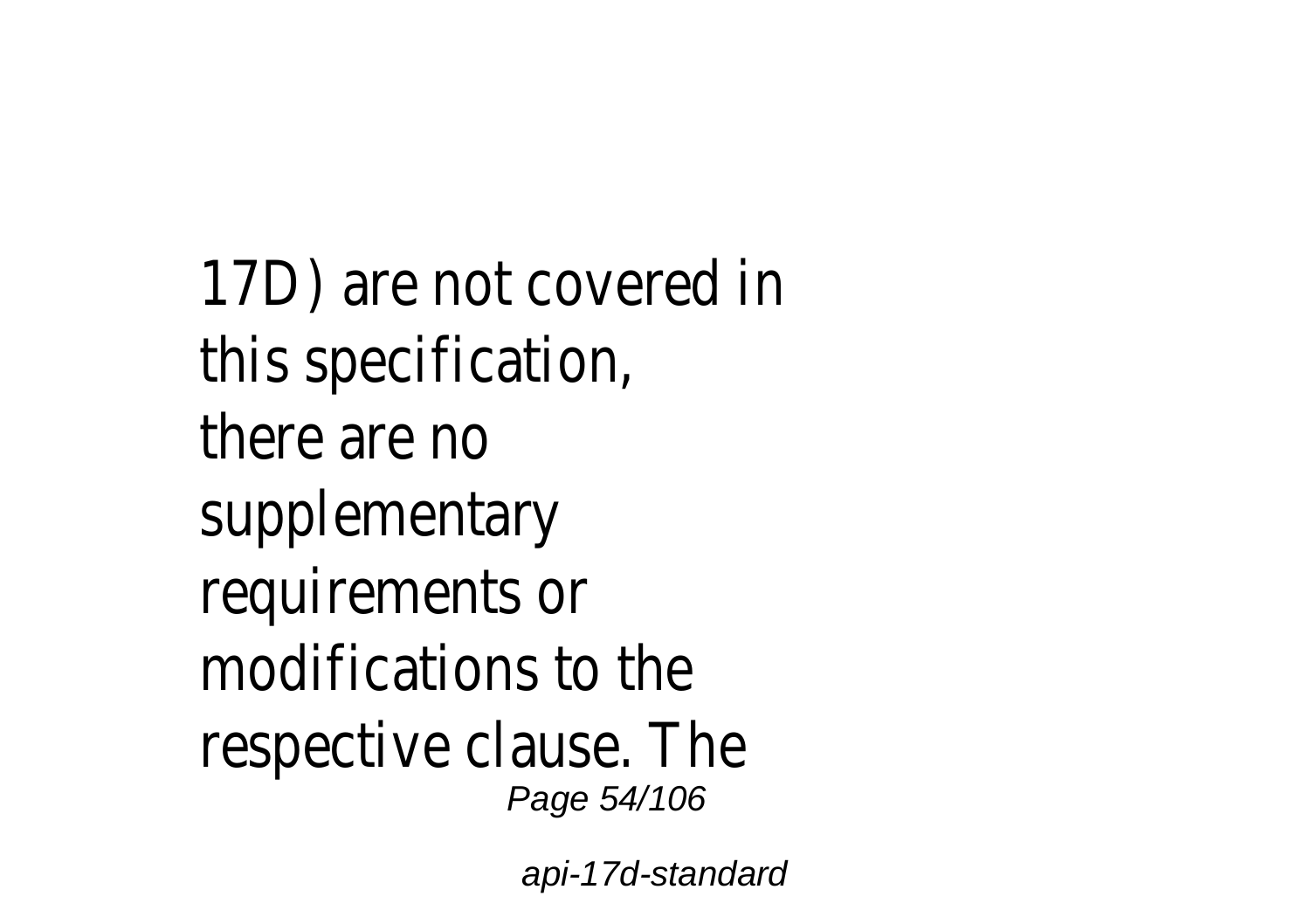terminology used within this specification follows that of the parent standard and otherwise is in accordance with ISO/IEC Directives, Part 2. Page 55/106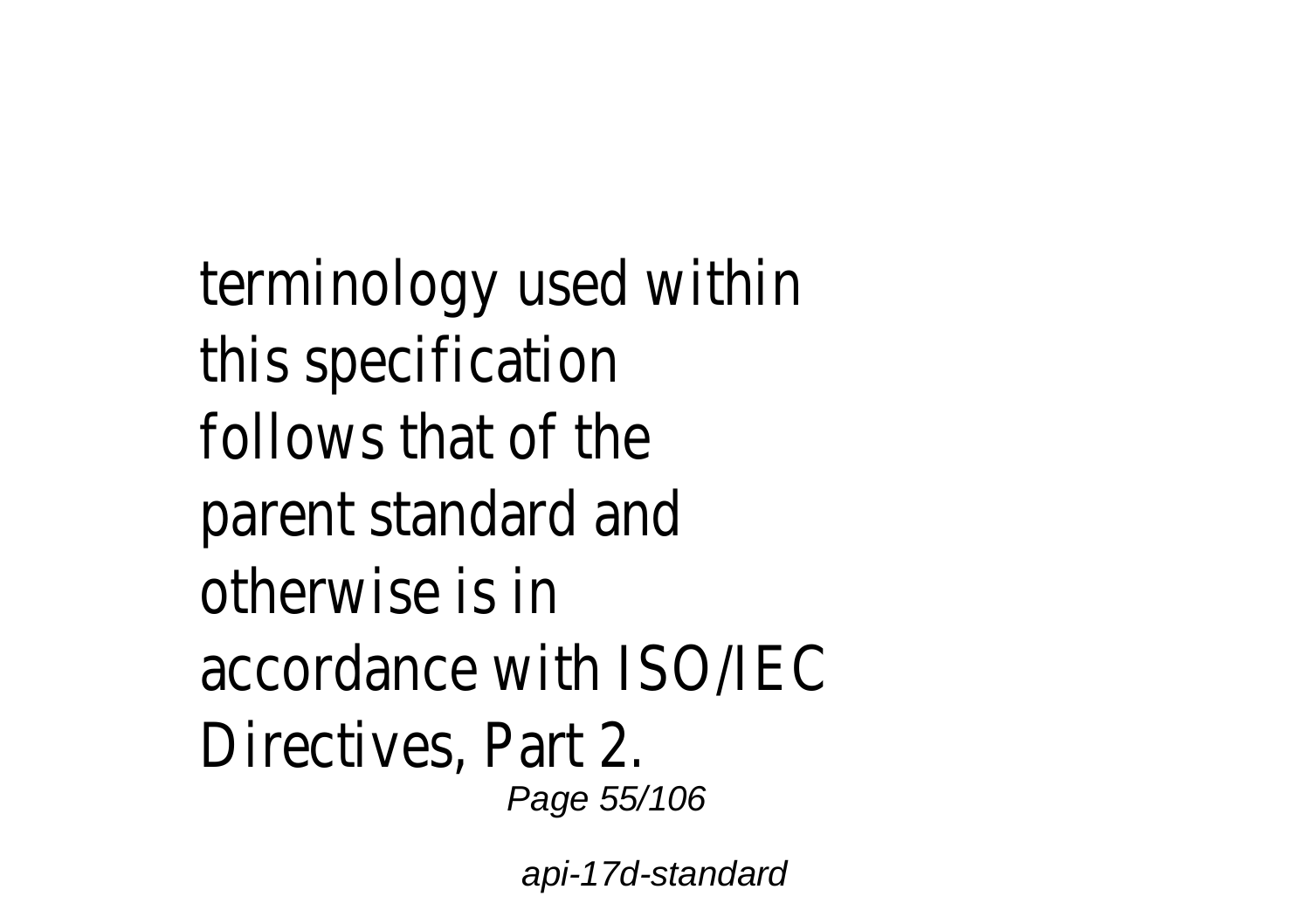**Supplementary** Specification to API 17D Subsea Trees Specification 17D provides specifications for subsea wellheads, Page 56/106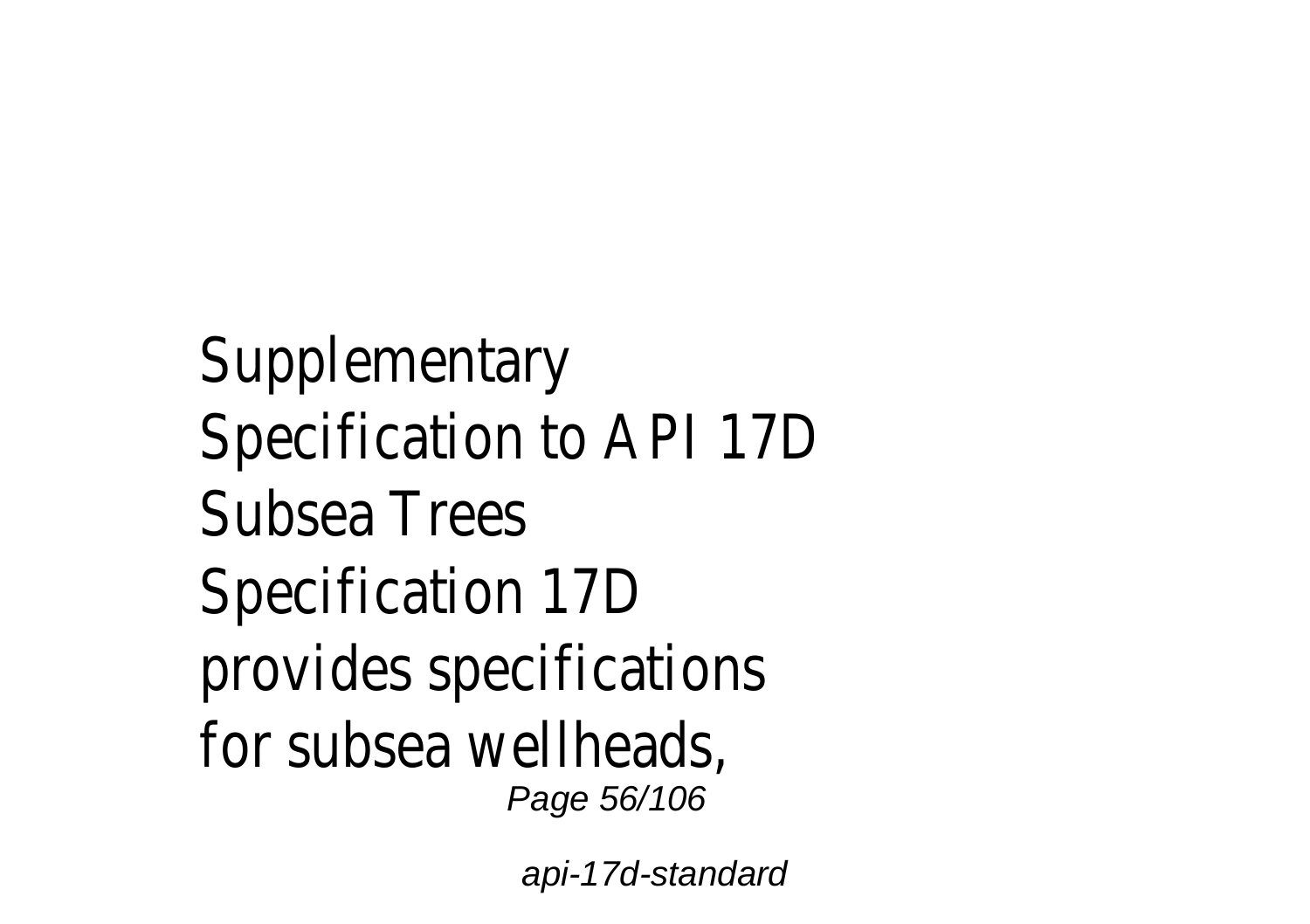mudline wellheads, drillthrough mudline wellheads and both vertical and horizontal subsea trees. It specifies the associated tooling necessary to Page 57/106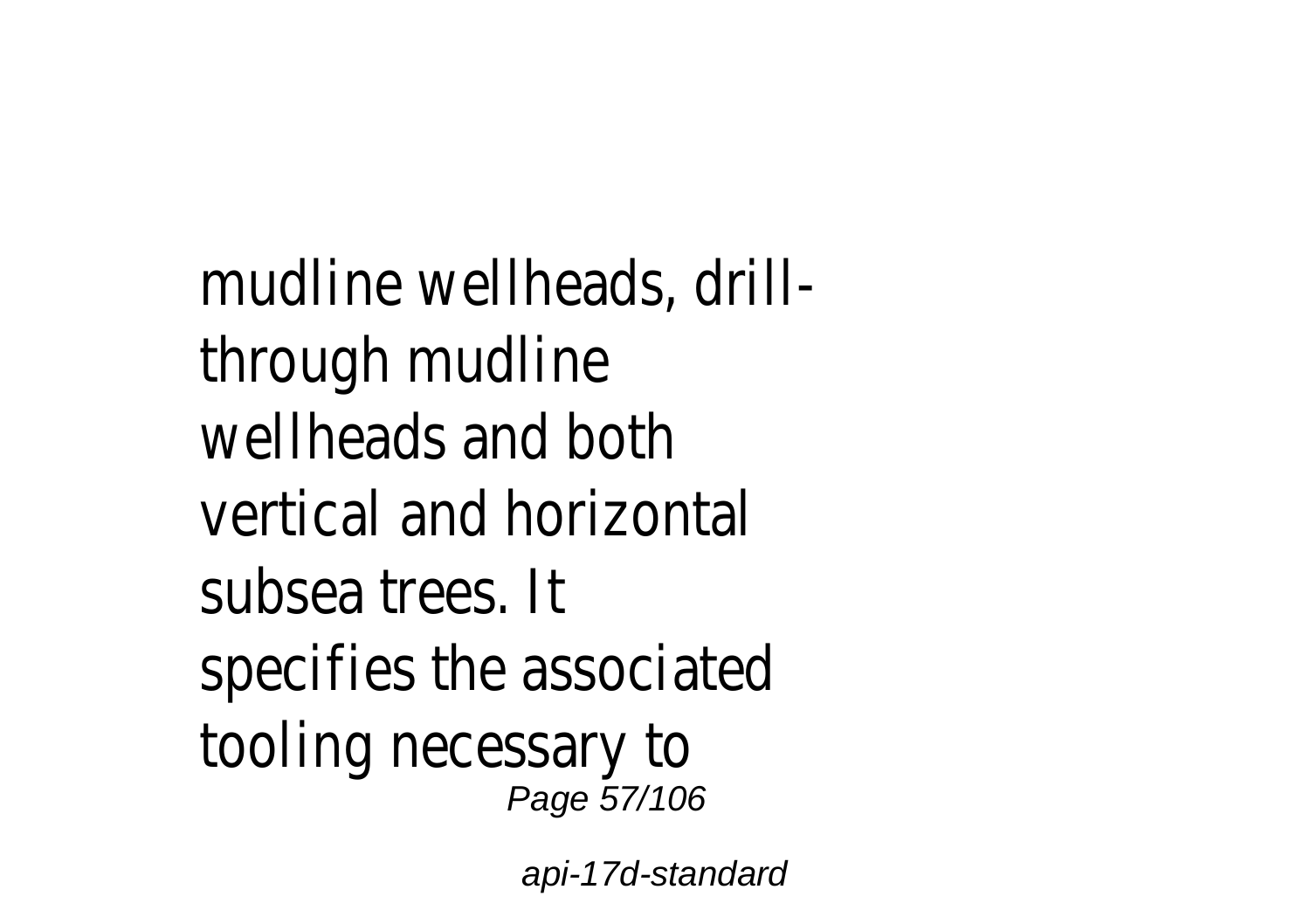handle, test and install the equipment.

API Spec 17D (R2018) - Norsk Standard | standard.no Standard (Electronic Page 58/106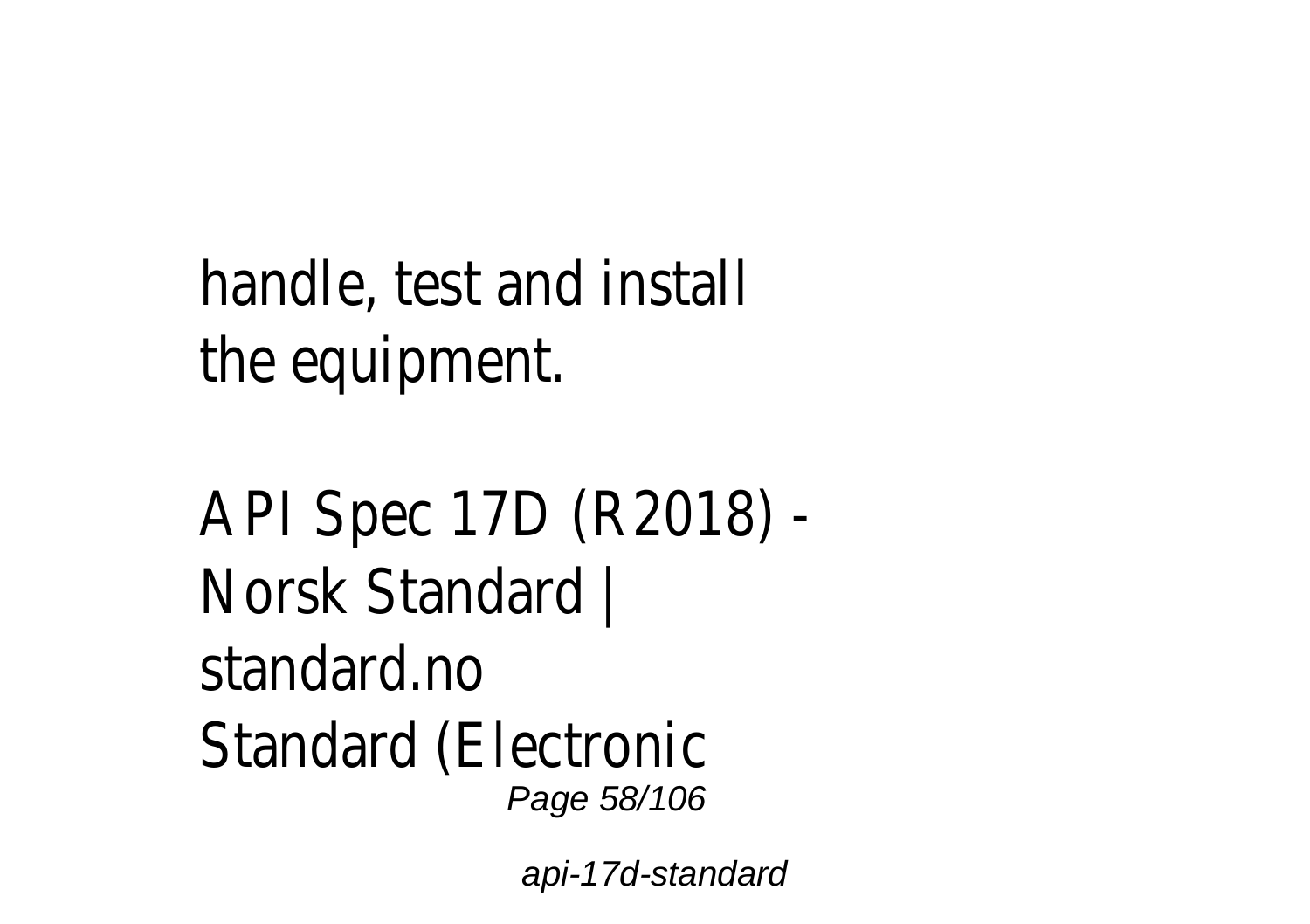only) NOK 0,00 (excl. VAT) Errata 3 to Design and Operation of Subsea Production Systems-Subsea Wellhead and Tree Equipment, Second Edition; ISO 13628-4 Page 59/106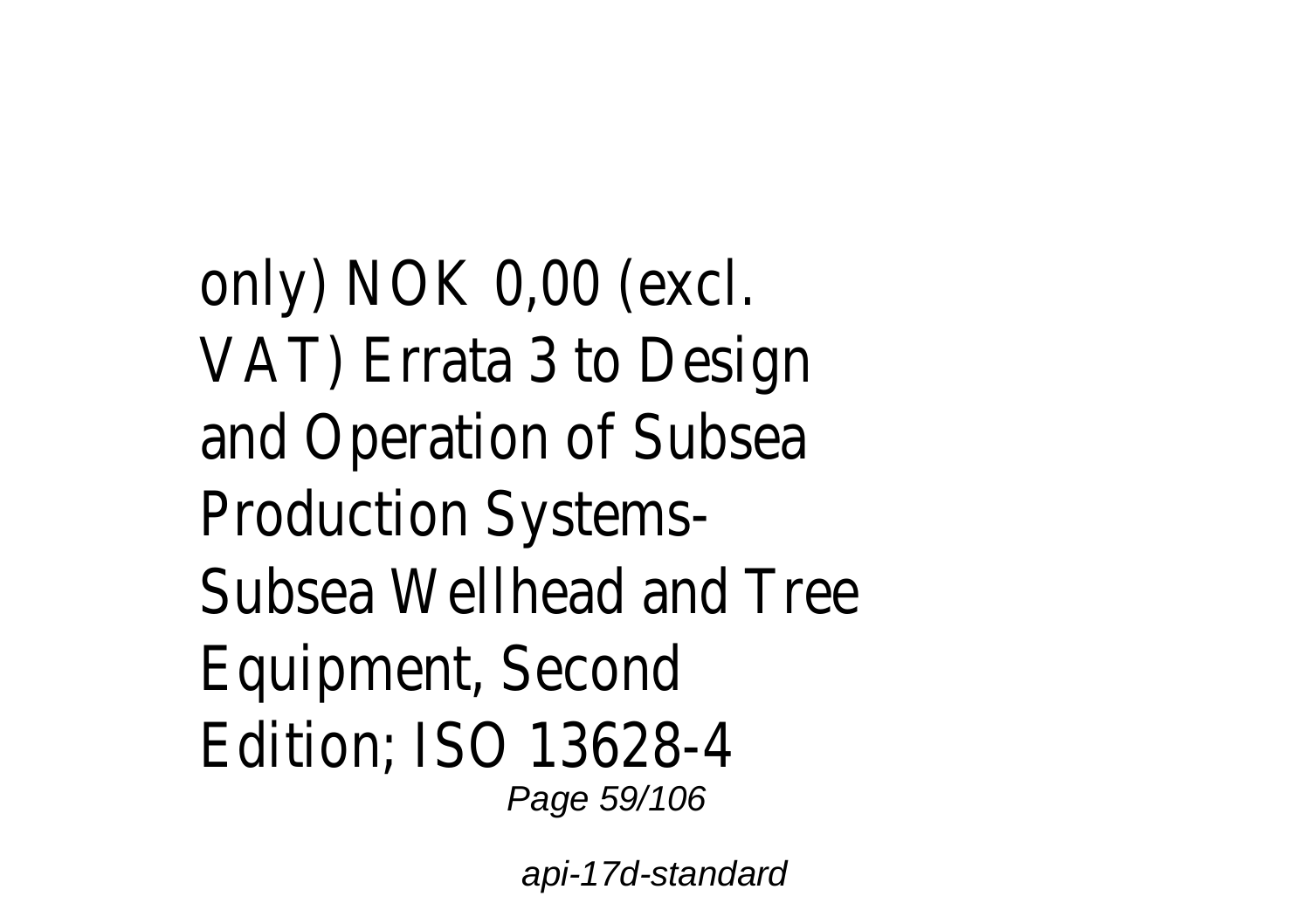(Identical), Design and operation of subsea production systems-Part 4: Subsea wellhead and tree equipment

Results | standard.no Page 60/106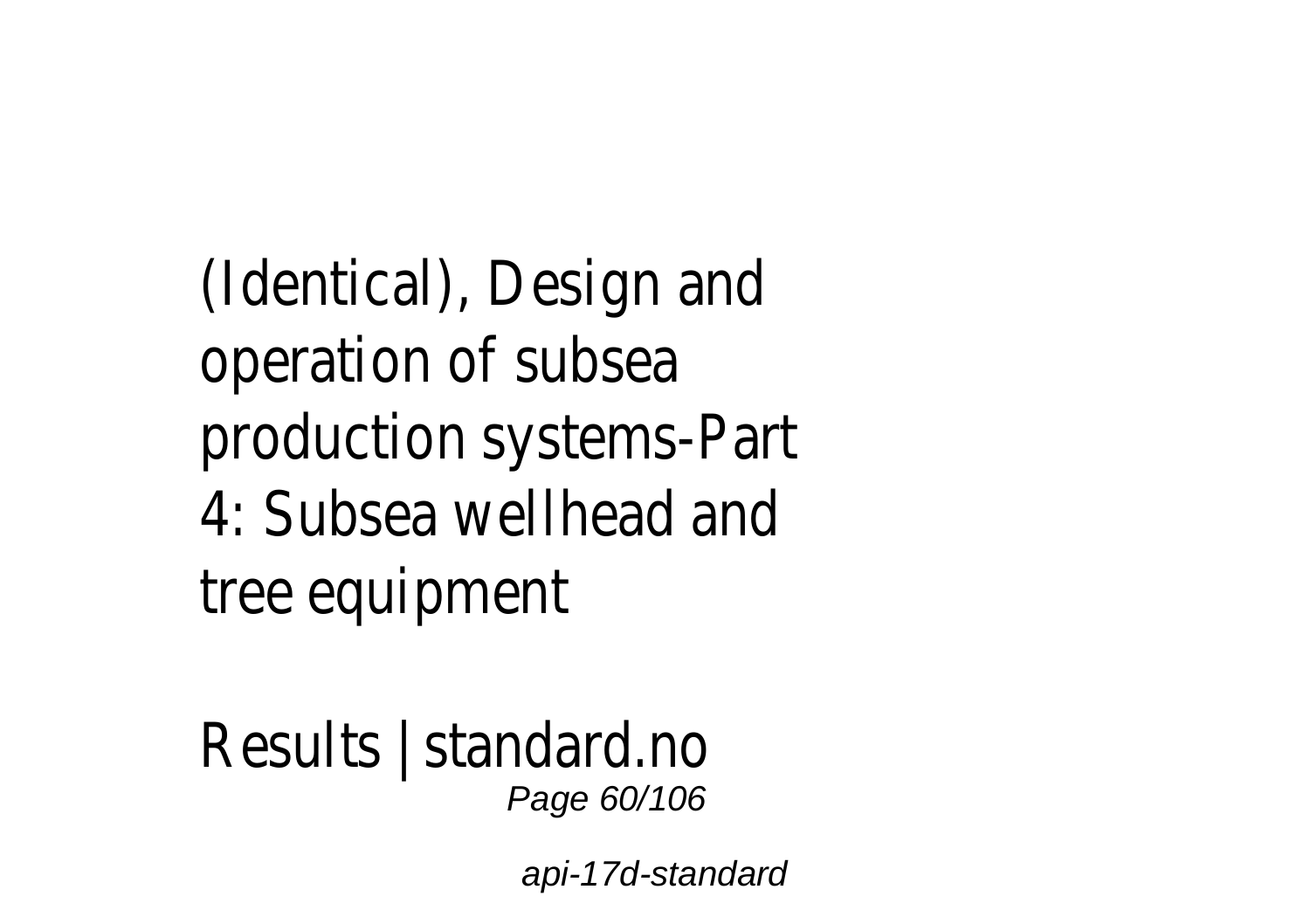Standard Edition Section Question Answer. 17D 2nd 5.1.3.5 Paragraph 5.1.3.5 of API Specification 17D 2nd Edition specifies a stress range between 67% Page 61/106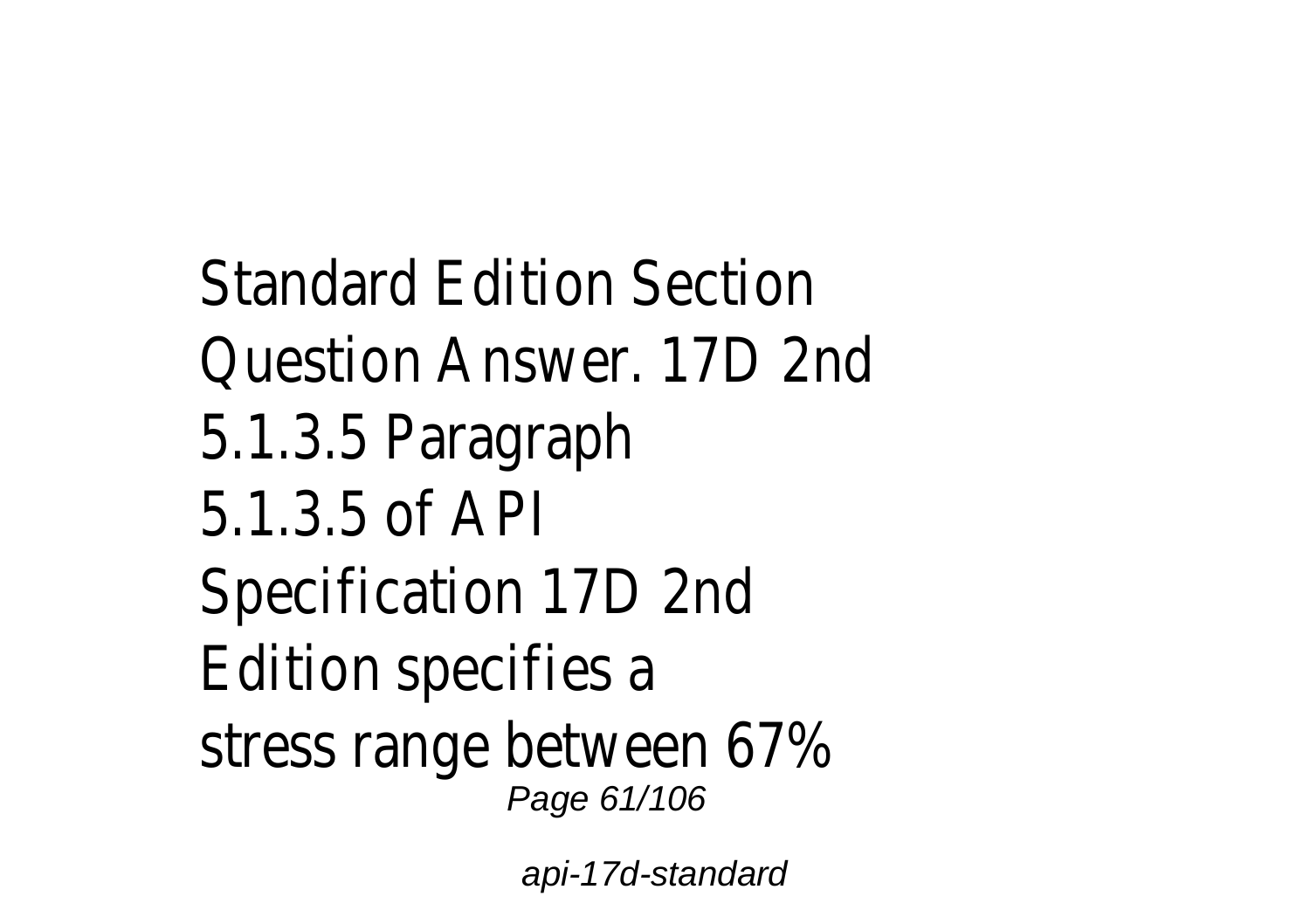and 73% of the bolt's material yield stress that cannot be achieved or verified using production assembly methods.

Page 62/106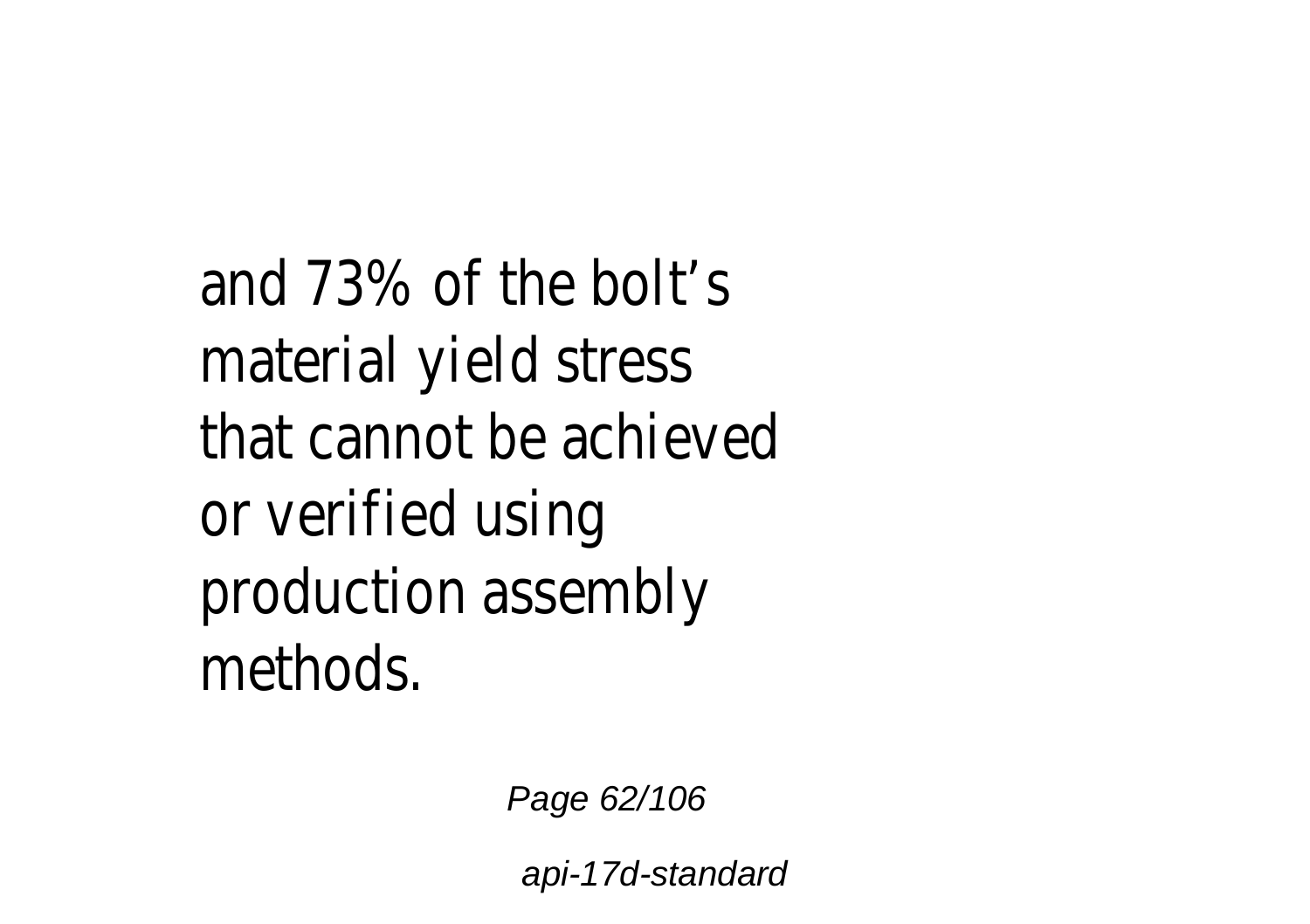Standard Edition Section Question Answer API 17C — TFL Systems API 17D — Subsea Wellheads and Trees API 17E Production Umbilicals API 17F ... Page 63/106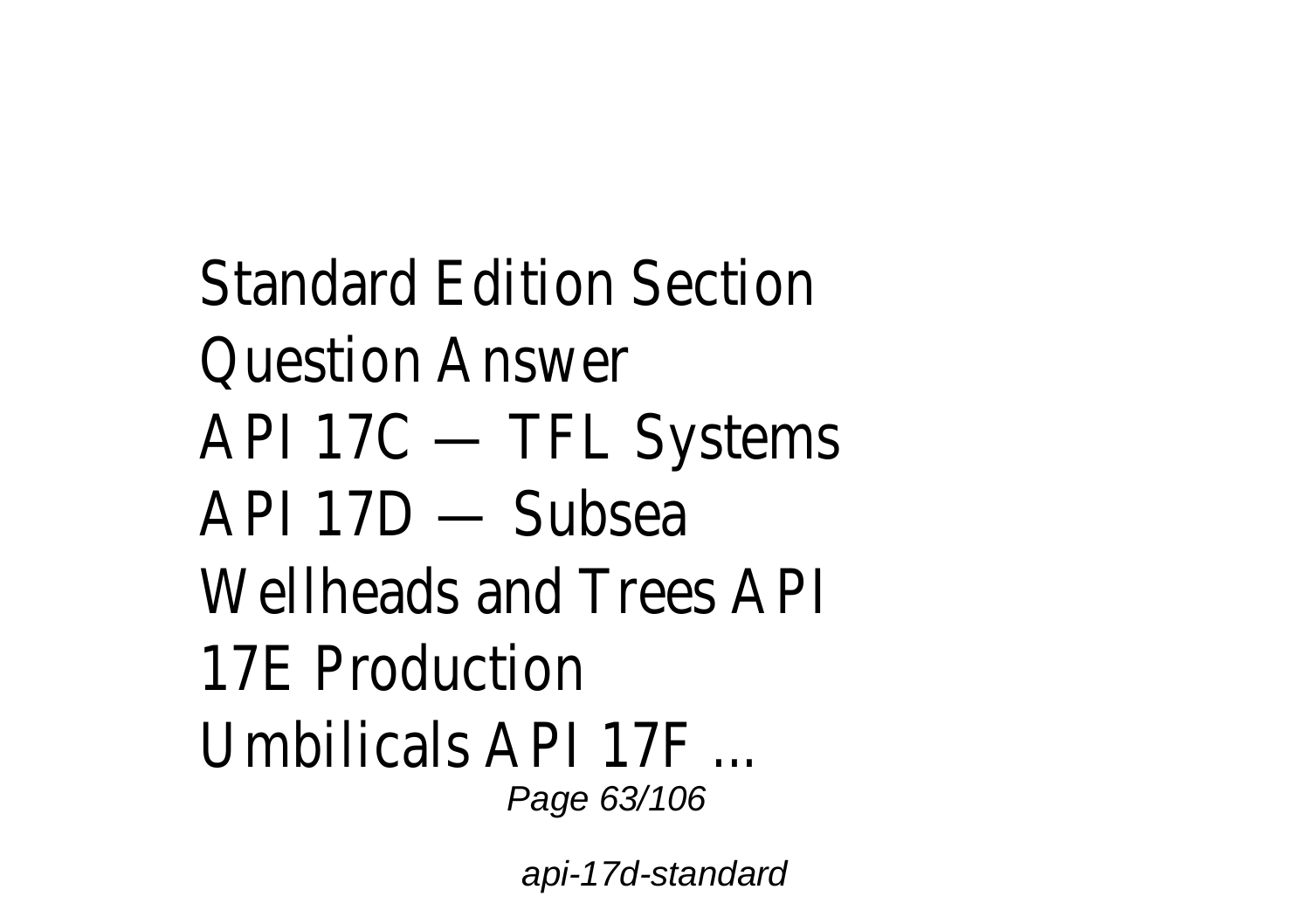Standard Development & Mgmt • Drivers for Revised Subsea Documents ... (API 14C equivalent for subsea facilities) 17W Capping Stacks --

Page 64/106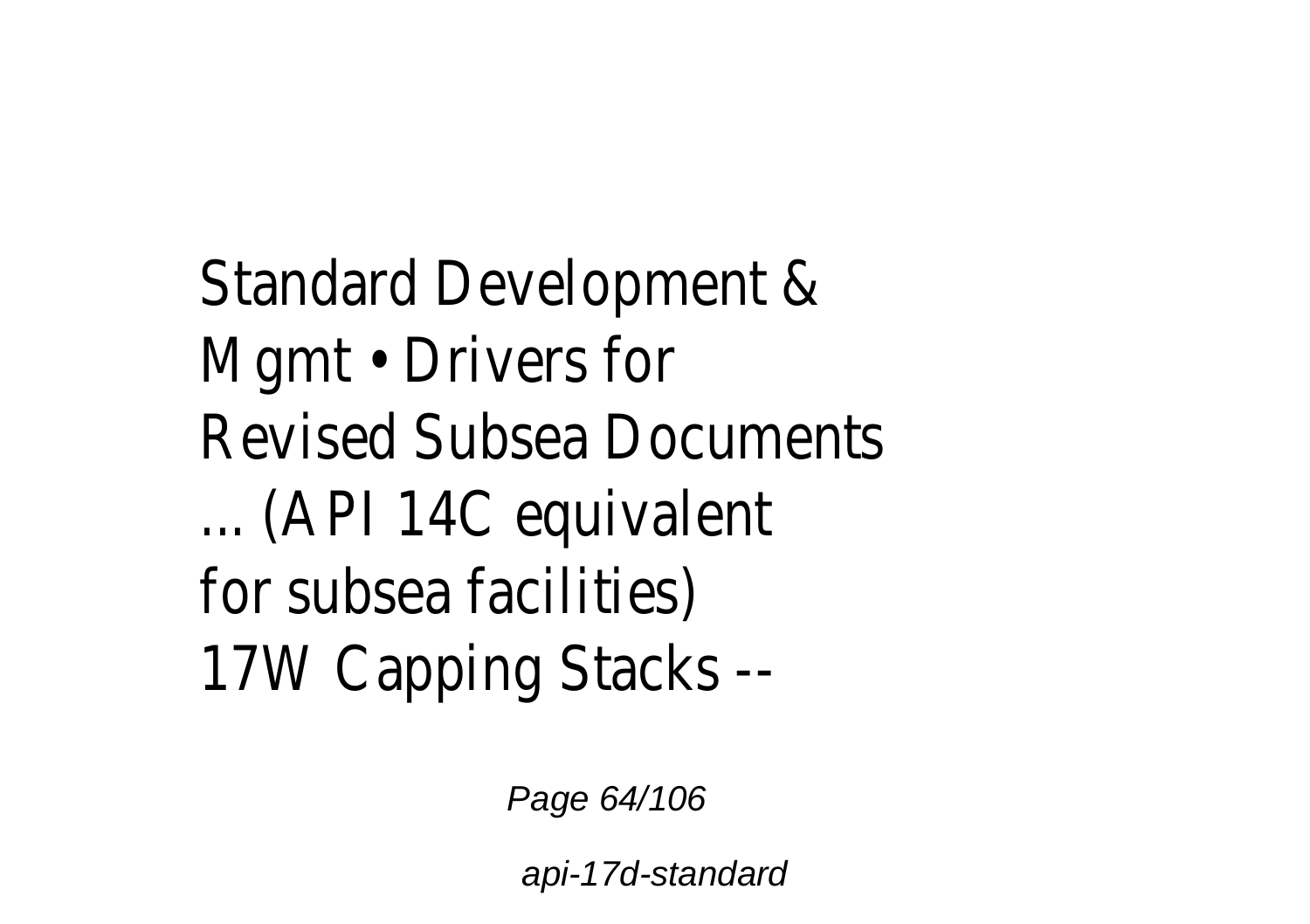API Specificaiton for **Subsea** Standard Test Method for Density or Relative Density of Light Hydrocarbons by Pressure Hydrometer(ASTM D1657) 4 Page 65/106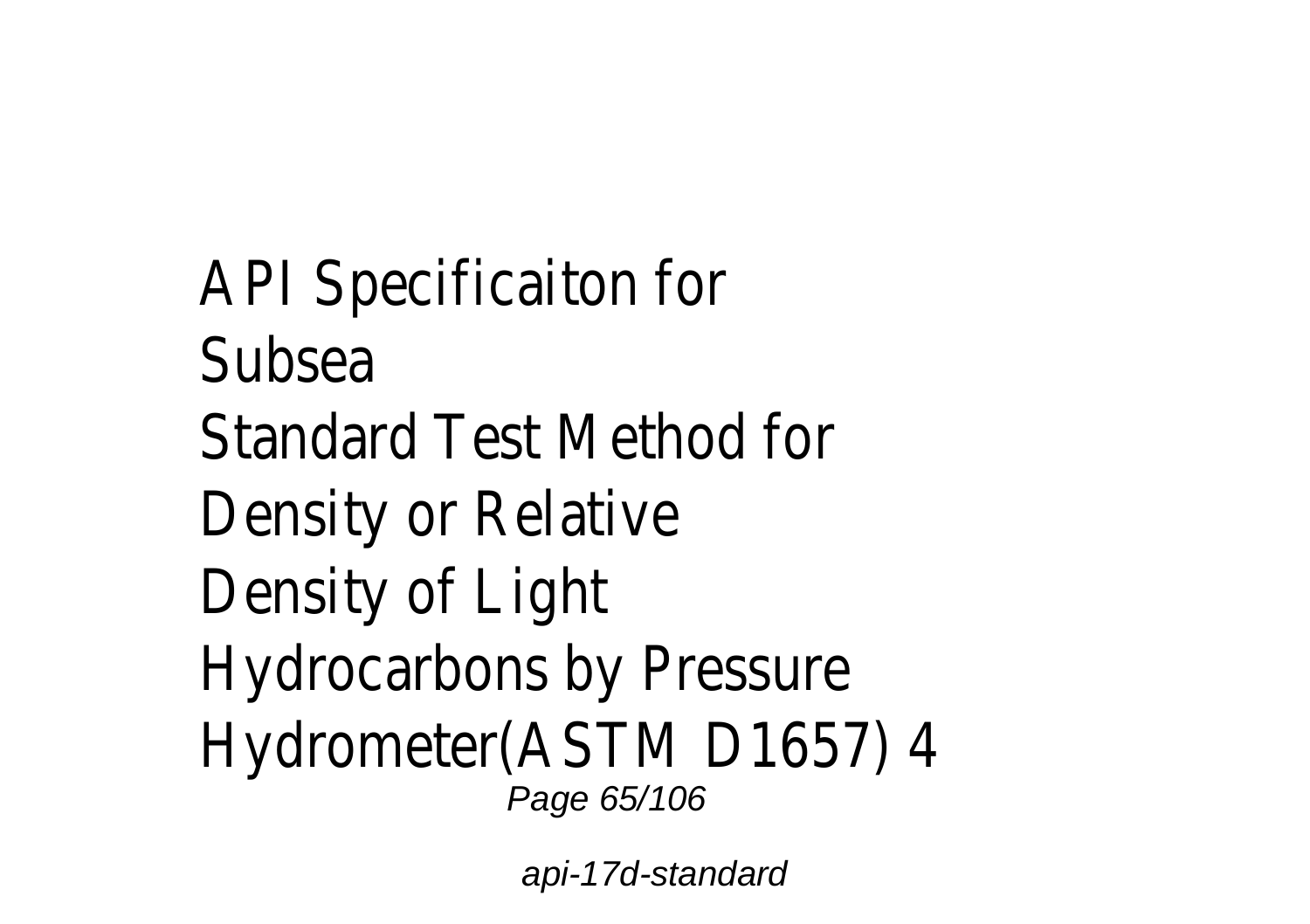: X : COPM : Ch. 9.3: Standard Test Method for Density, Relative Density, and API Gravity of Crude Petroleum and Liquid Petroleum Products by Page 66/106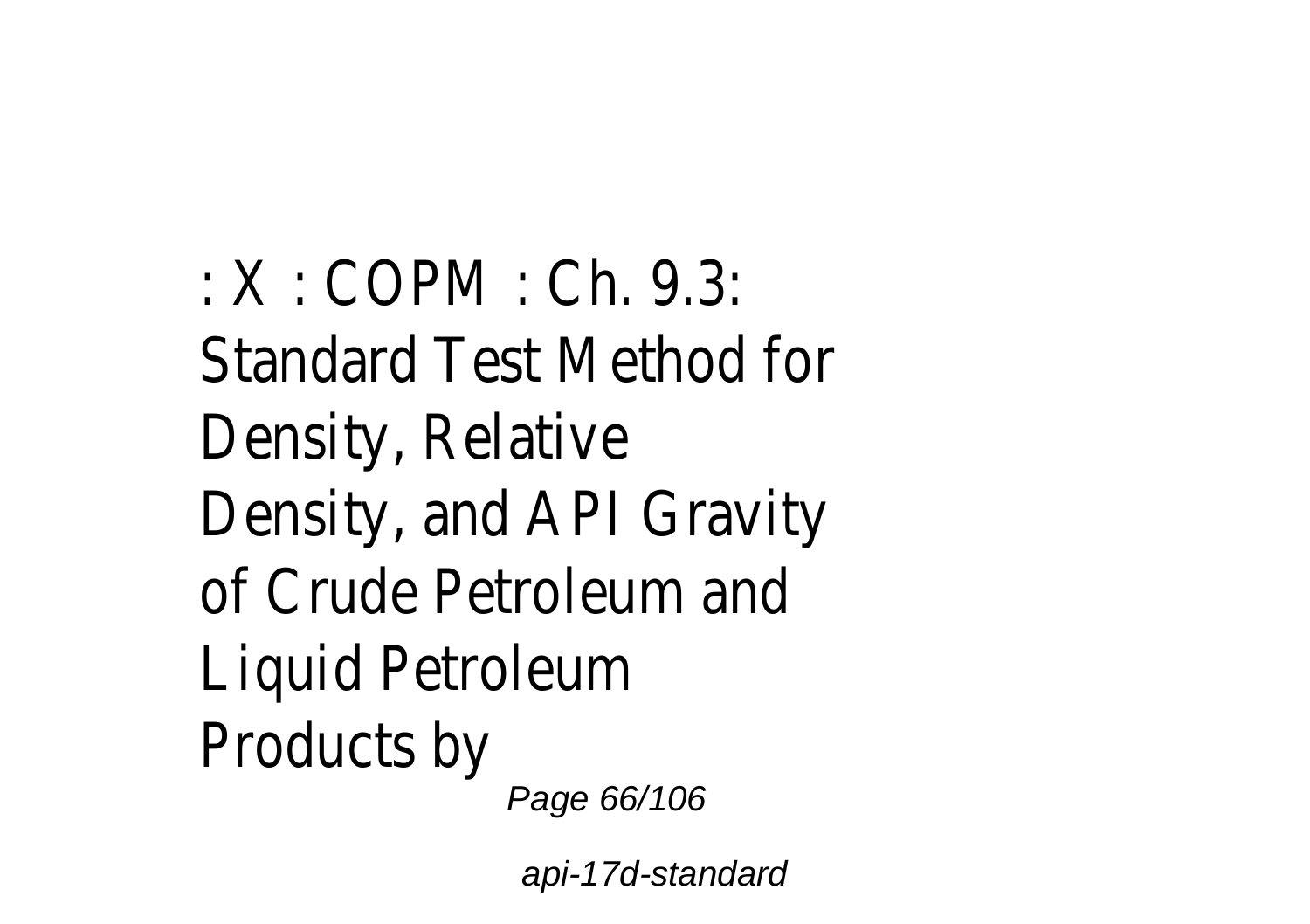## Thermohydrometer Method(ASTM D6822) 4

#### API | Standards Plan API SPECx17D 92 m 0732290 055b237 461 m. Supplement 2 to Page 67/106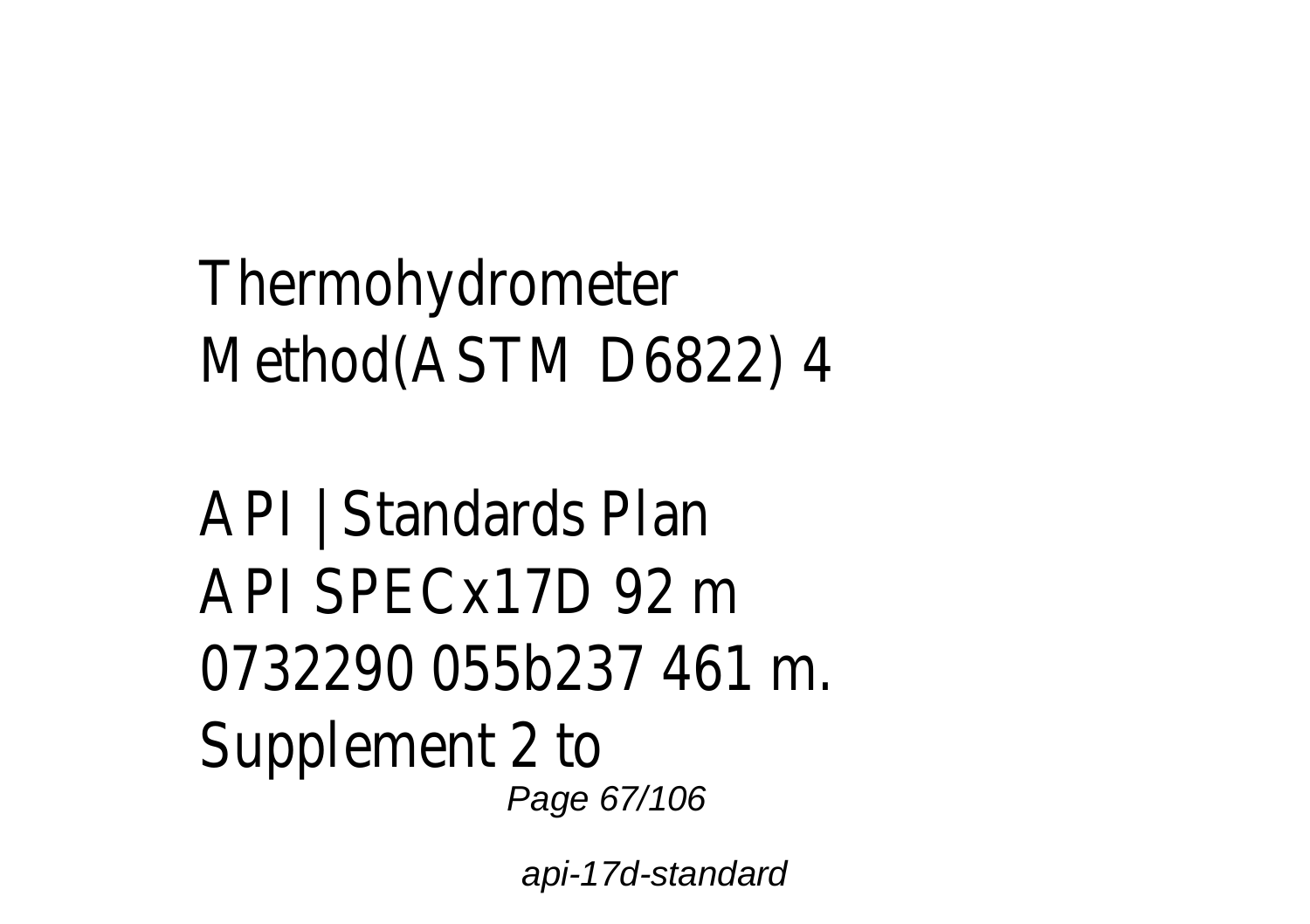Specification for Subsea Wellhead and Christmas Tree Equipment. This supplement covers changes to API Specification 17D (First Edition, October 30, Page 68/106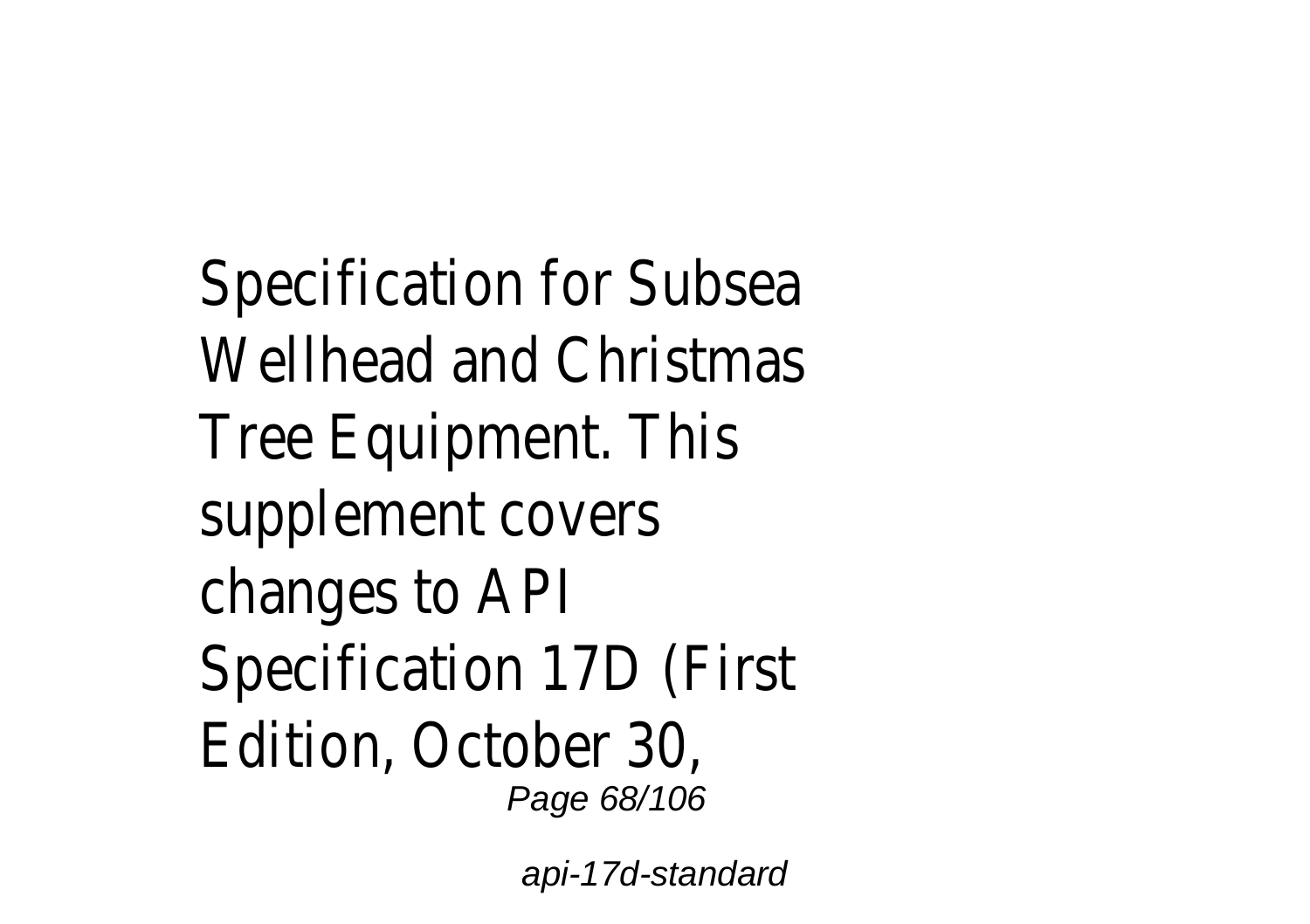# 1992) adopted by letter ballot as well as editorial changes and changes from Supplement 1. Page IO, Section 102.

antaresoffshore.com Page 69/106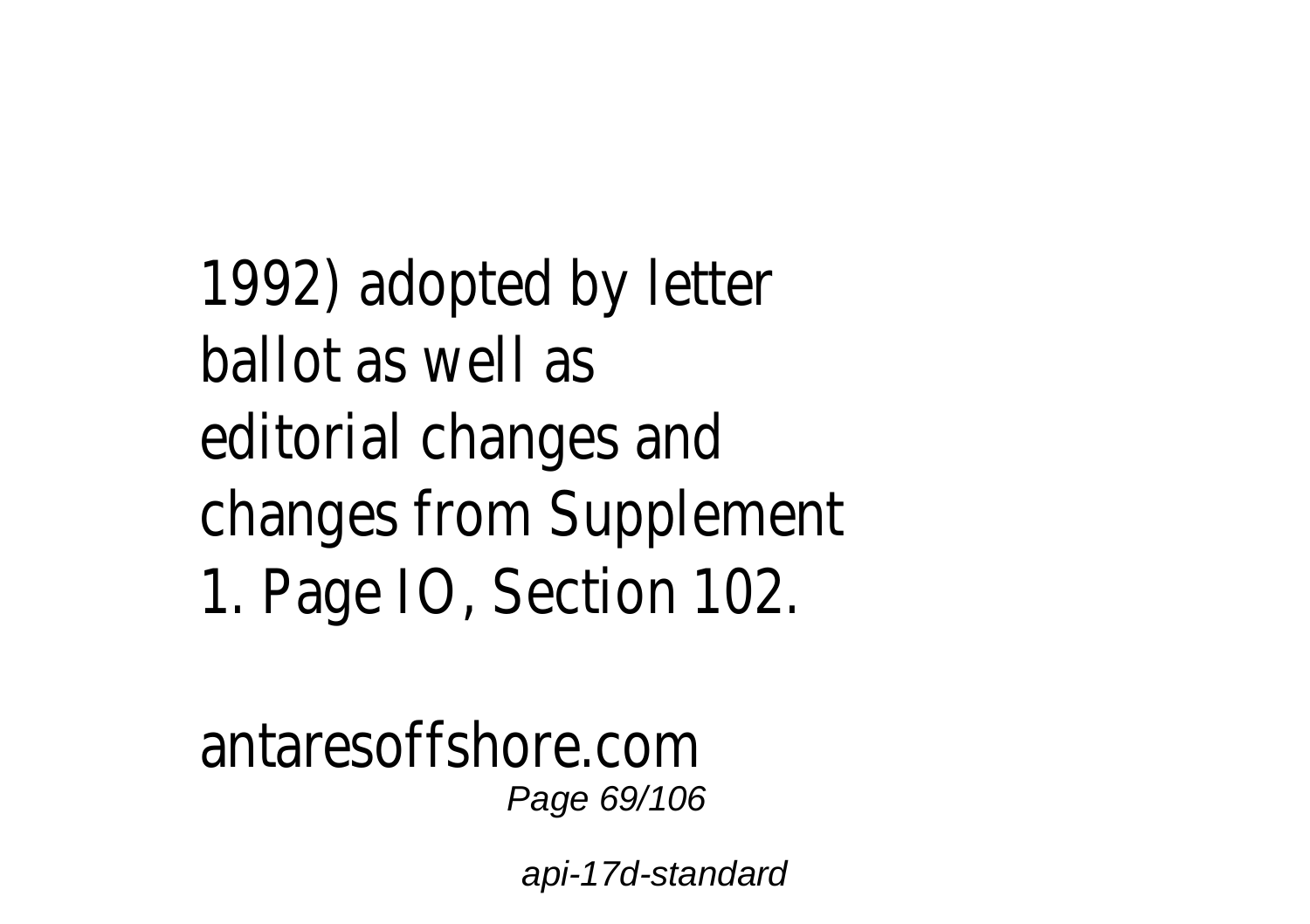On this page you will find API Spec 6A and API Spec 17D Flange information, dimensions, and a method of Flange identification.

Included, you will find Page 70/106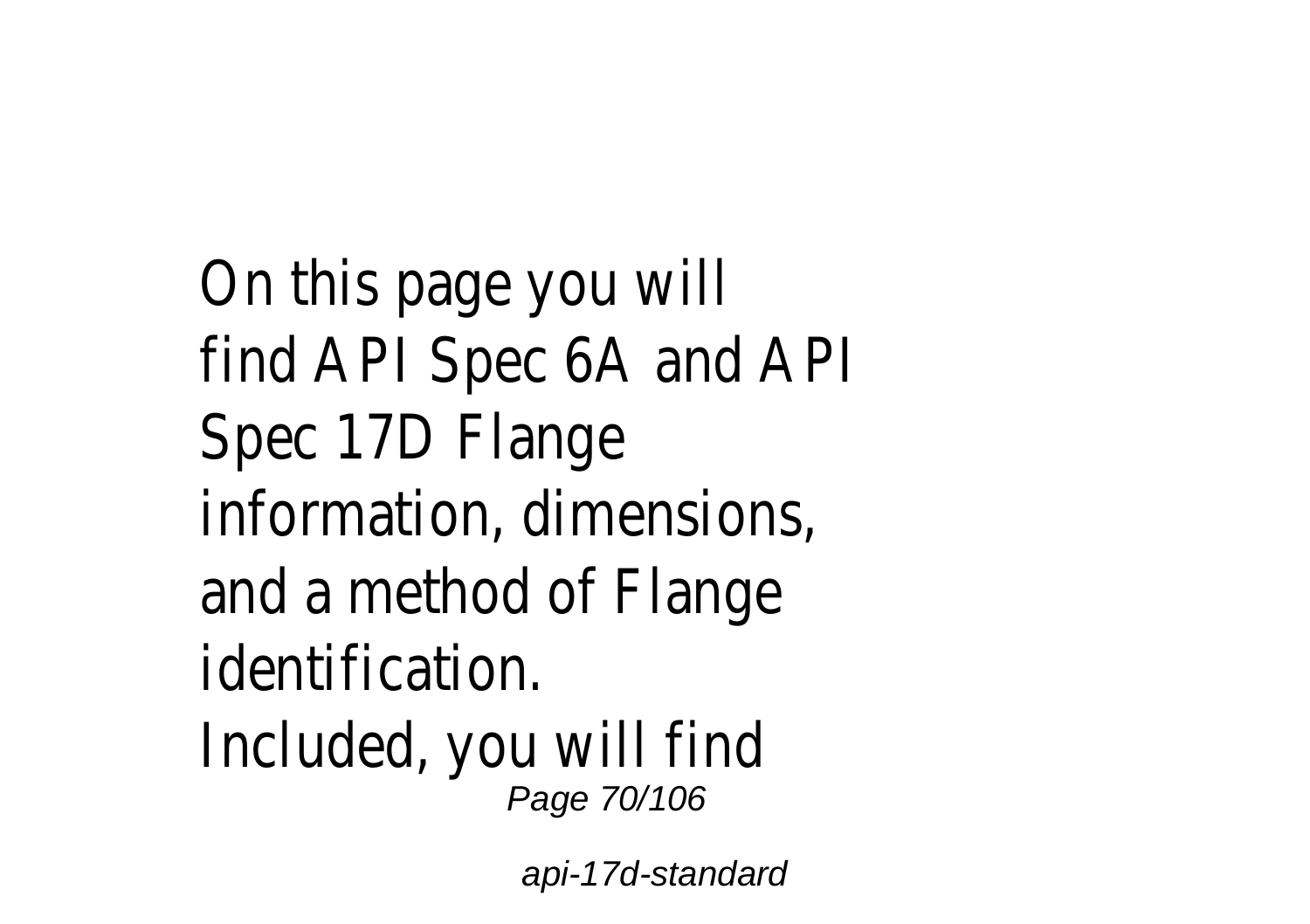a chart comparing old API Series Flanges with many ANSI Flanges and current API Flanges. You can easily obtain Flange bolt sizes, bolt torque, and ring gasket numbers. Page 71/106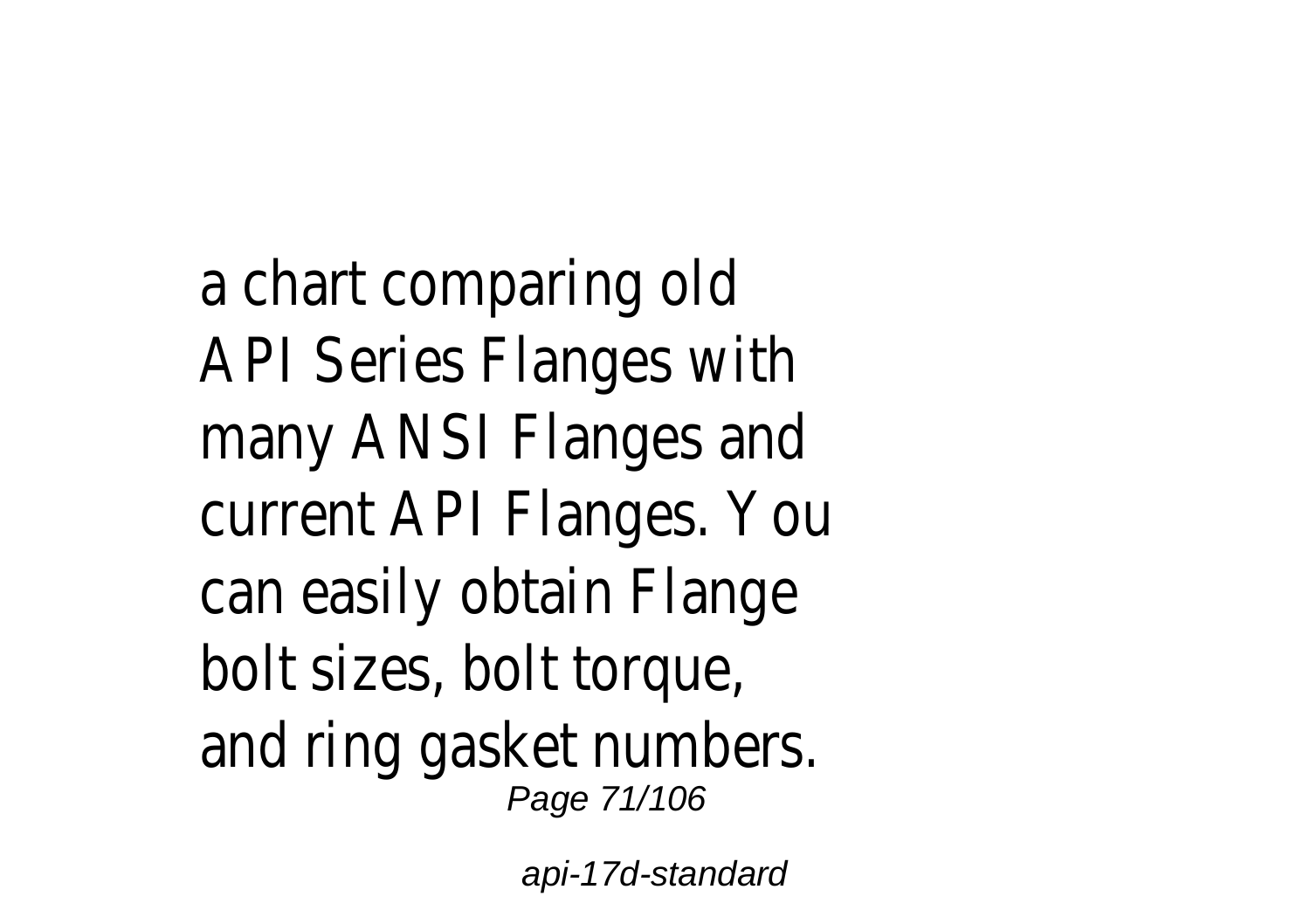API Flange Dimensions, API Flange Sizes, API Flange Slide ... Our API 17D, API 17H, and high-flow hot stabs and receptacles are Page 72/106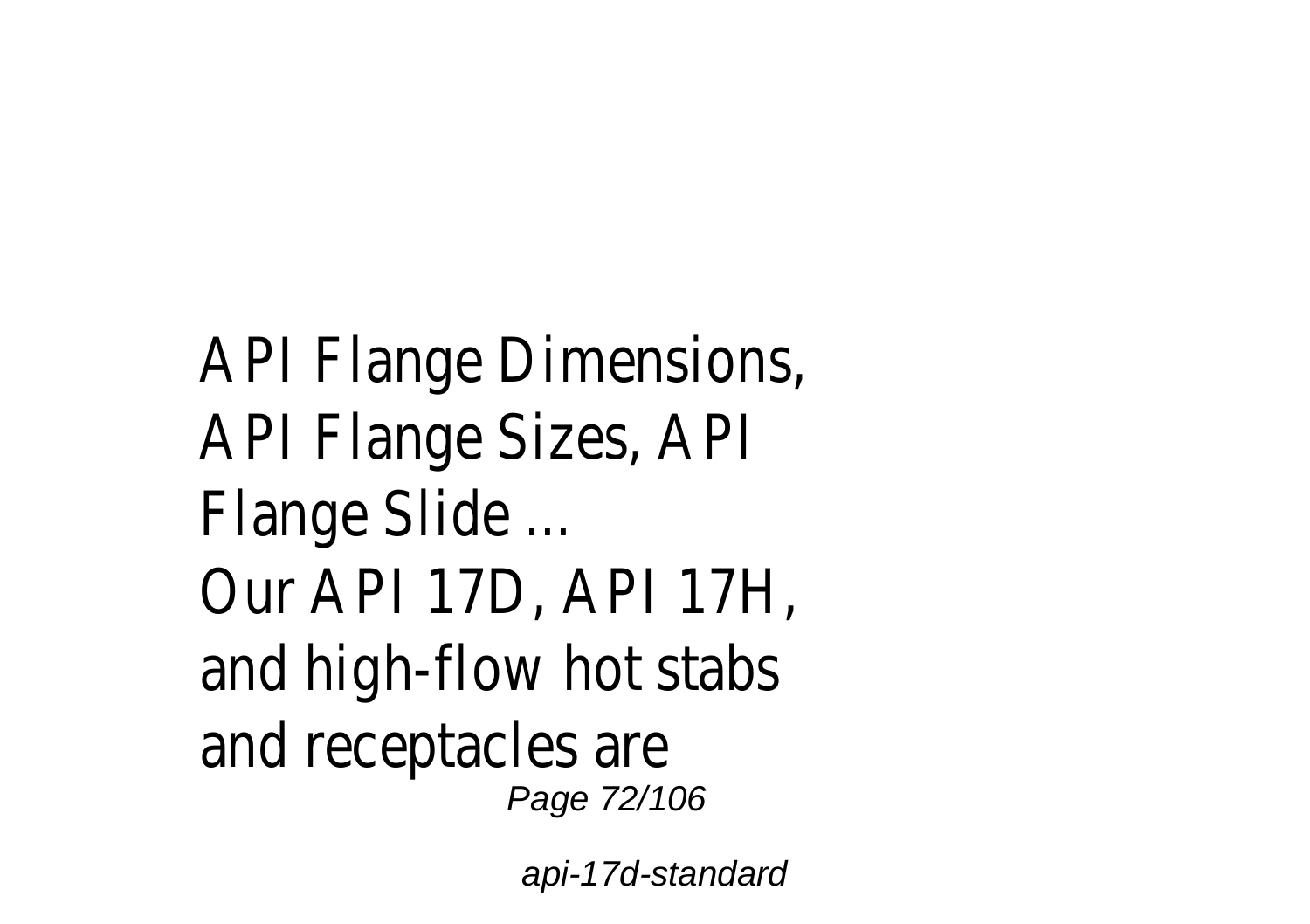manufactured and tested to the highest industry standards. All products are supplied with test certificates, Certificate of Conformity (COC), and Page 73/106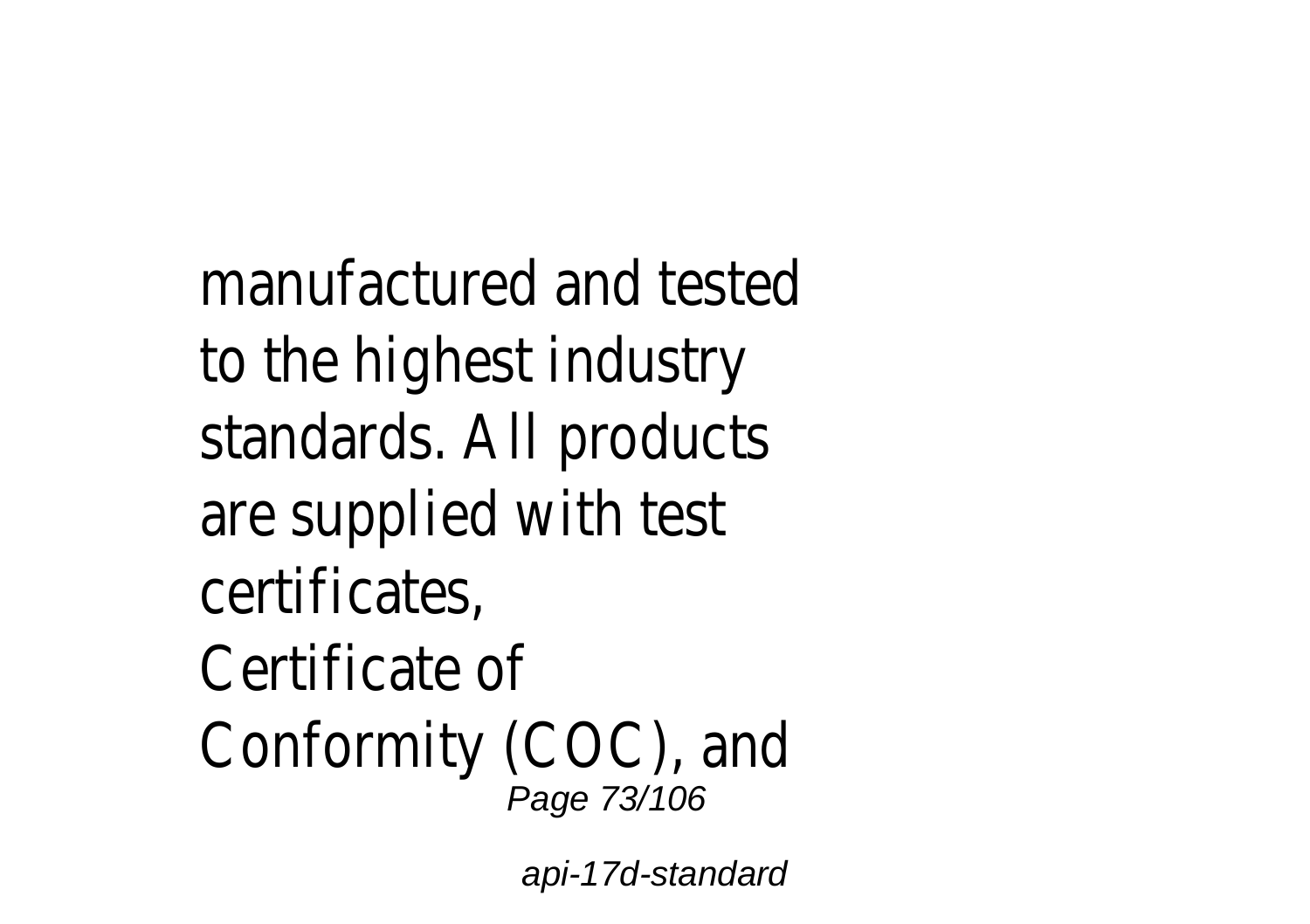# are individually packaged to protect critical sealing

Hot Stabs and Receptacles - **Oceaneering** Page 74/106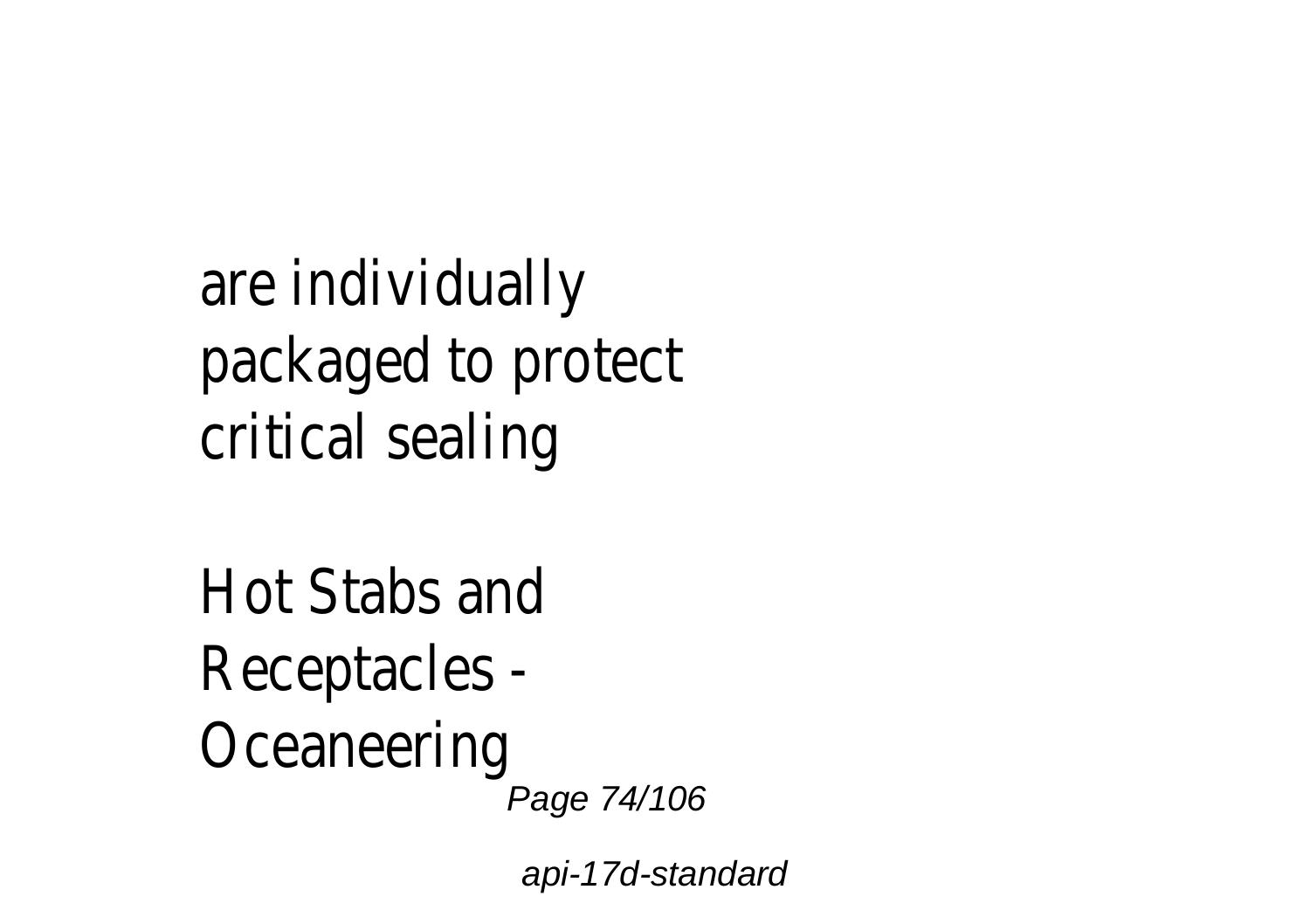All API Spec 17D 10M SV Flanges shown have weld neck outside diameters as specified for 6BX 10M flanges in API Spec 6A. All Weld Necks shown have a minimum wall Page 75/106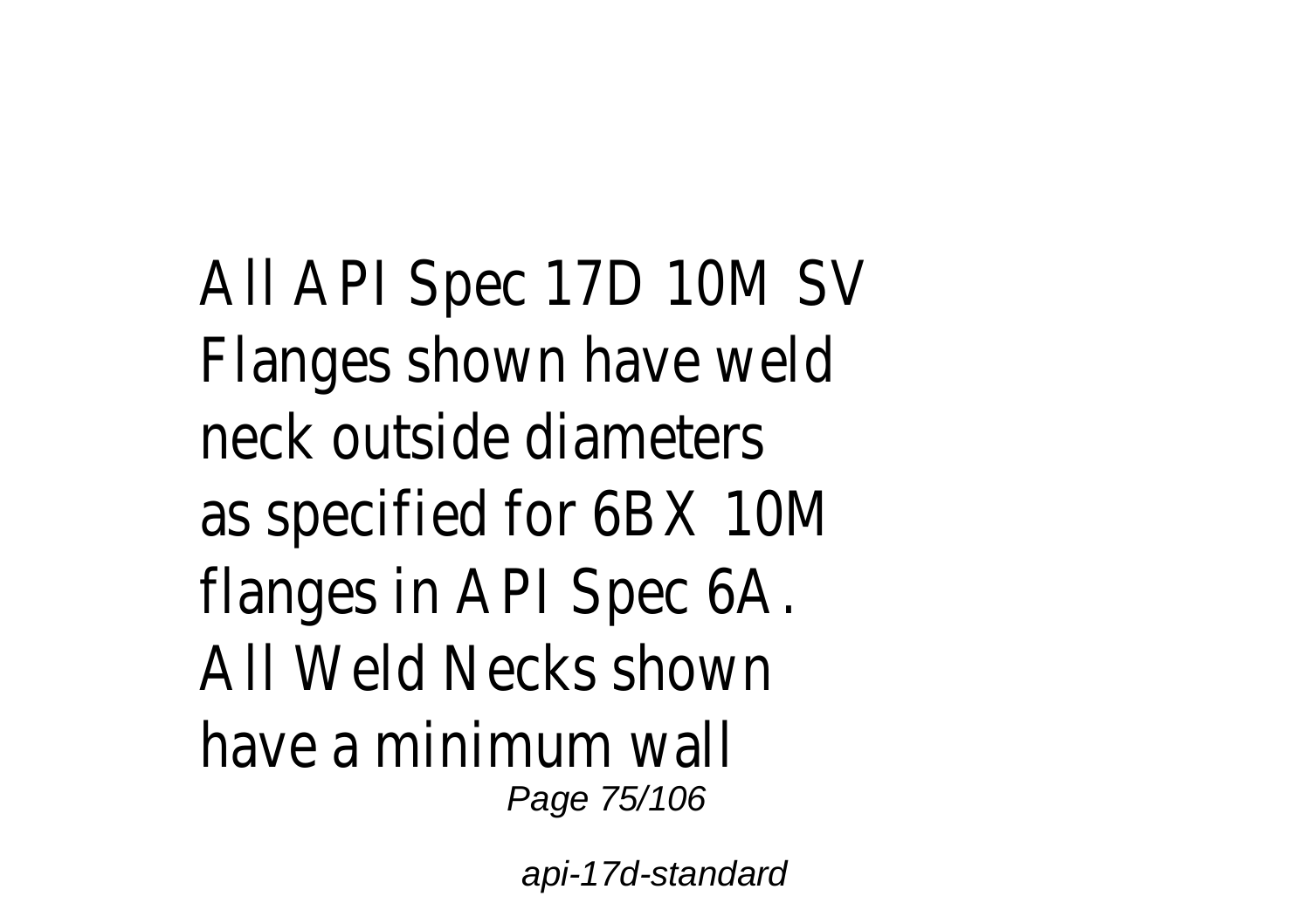thickness of .200 inches. See Weld Neck Flanges section of this Web Site for more information. Click here to find Carbon Steel Pipe Dimensions to match Page 76/106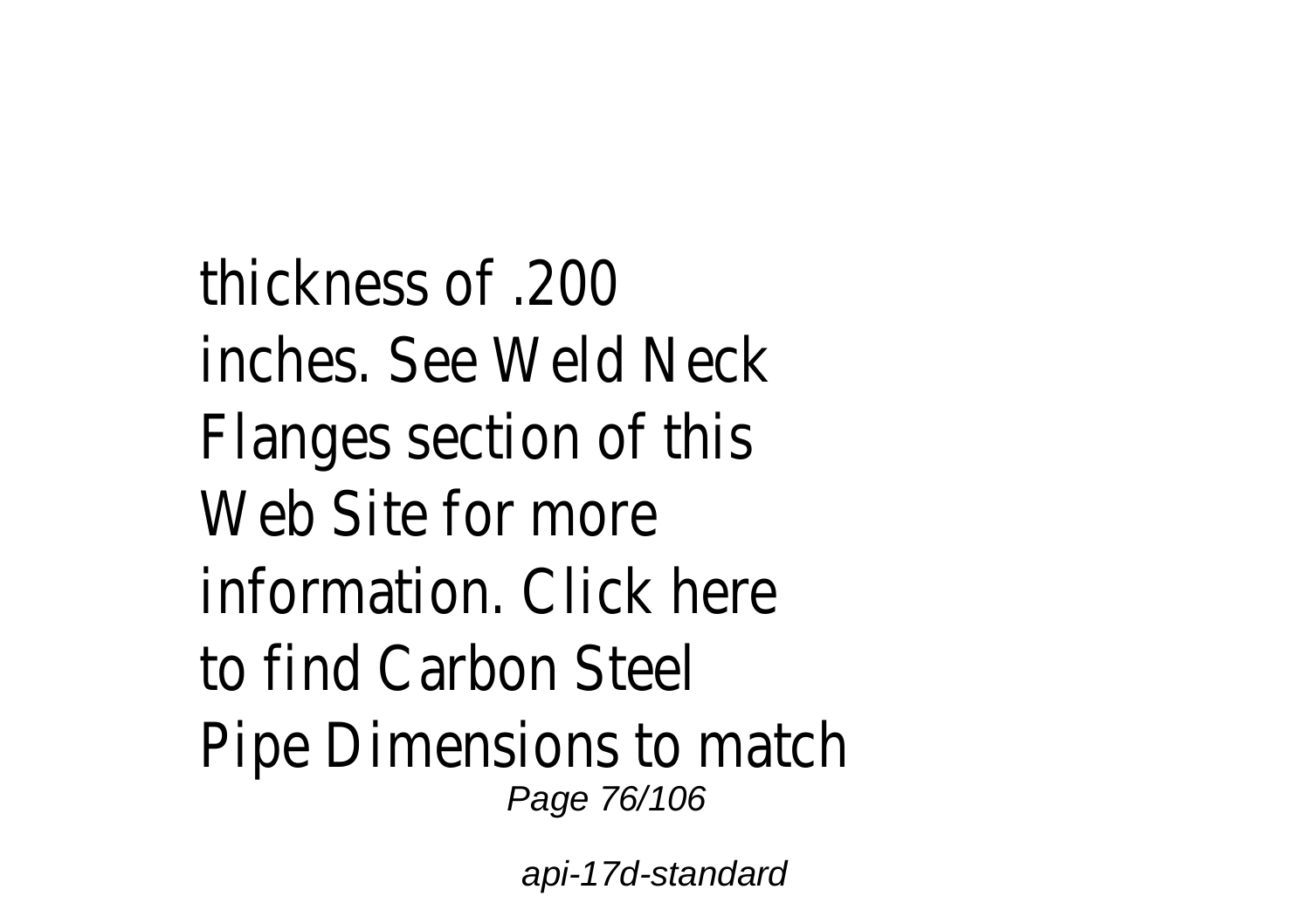## Flange Weld Necks not shown.

# API Spec 17D, Subsea, SV Weld Neck Swivel Flanges

For example, the Page 77/106

...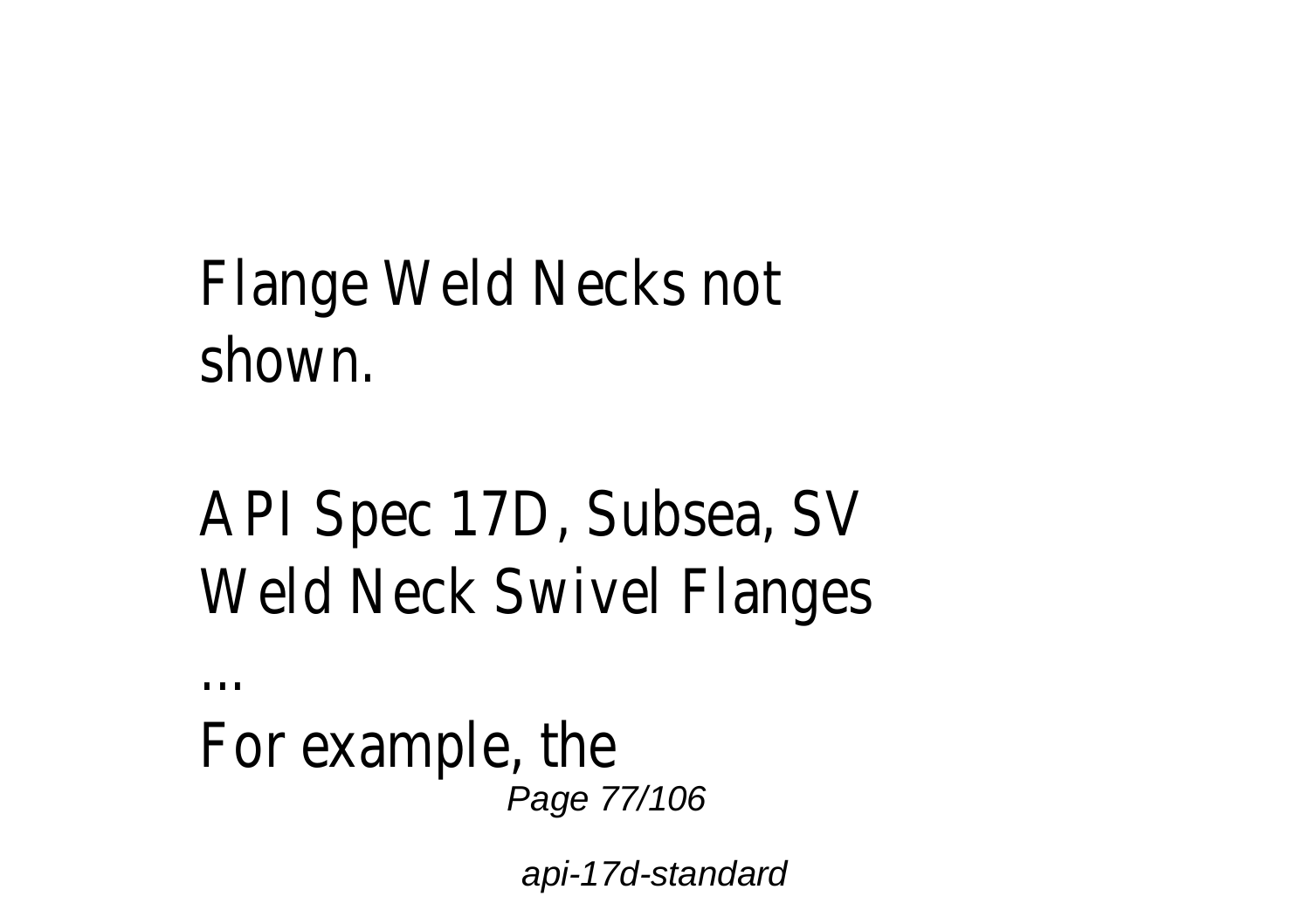standardthis part of ISO 13628 does not allow the use of a subsea tree rated for 69 69 MPa (10 000 10 000 psi) installed in 2438 2 438 m (8000 8 000 ft) of Page 78/106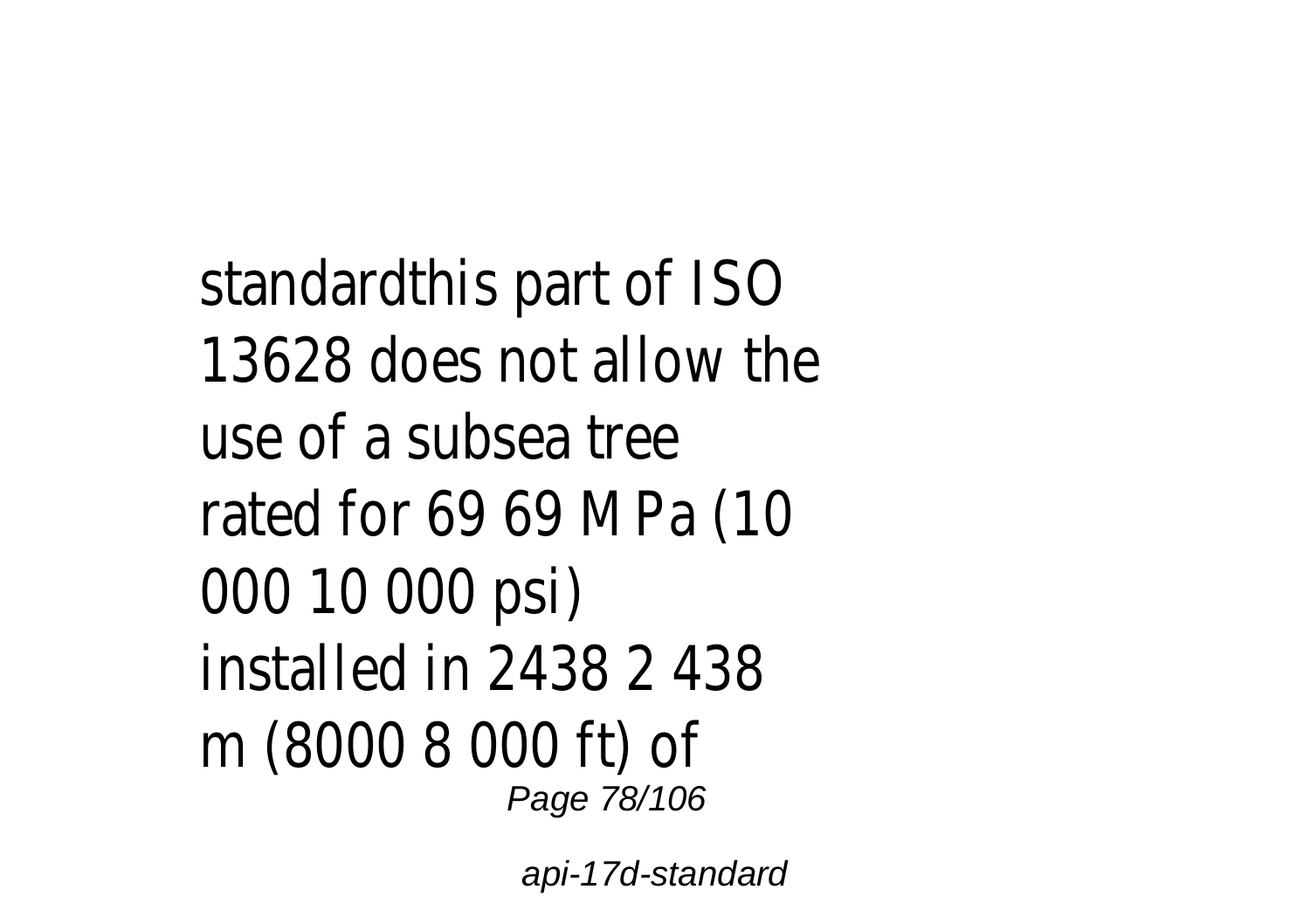water to be used on a well which that has a shut-in tubing pressure greater than 69 69 MPa (10 000 10 000 psi).

Petroleum and natural Page 79/106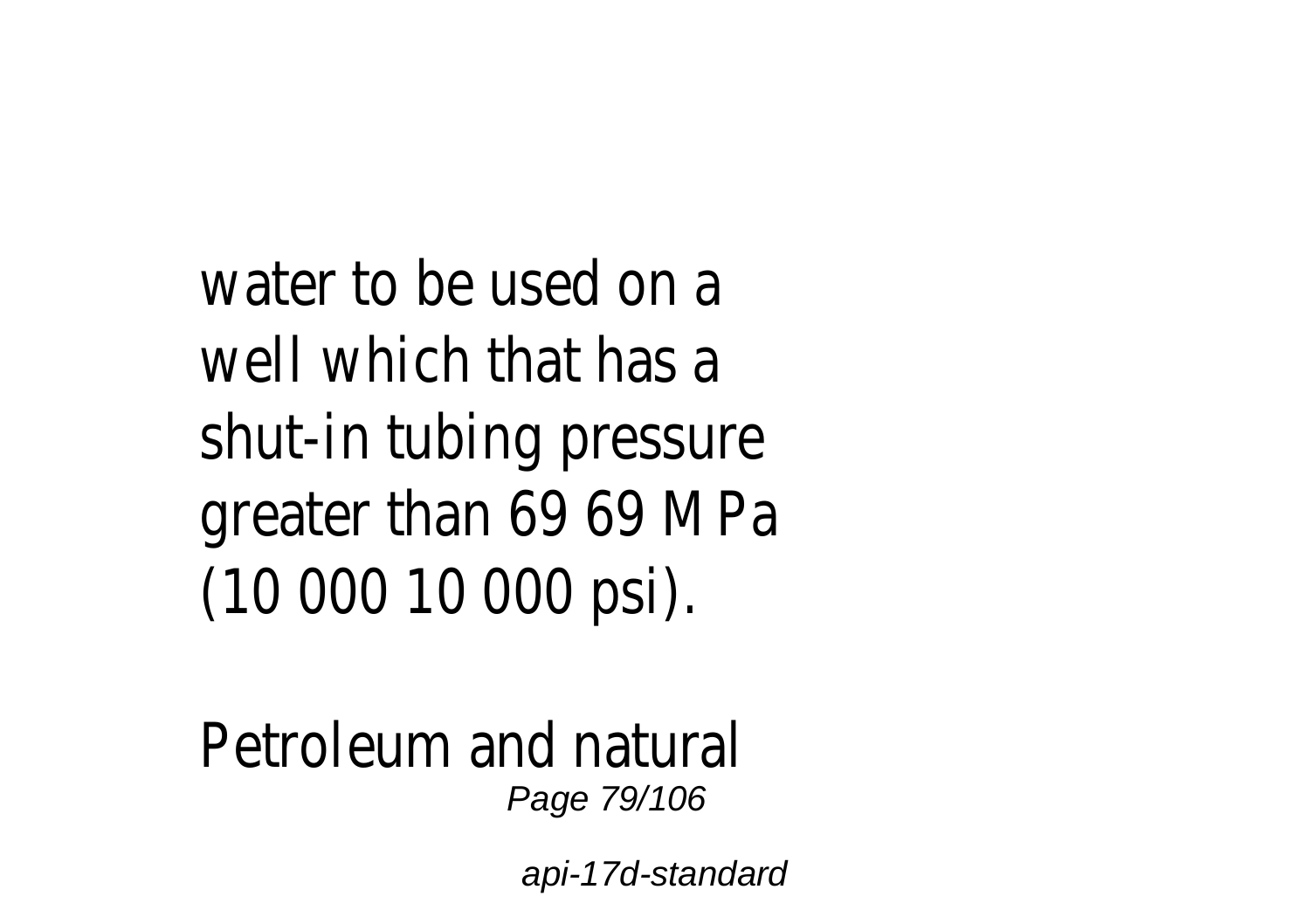gas industries — Design and ... API RP 17H Remotely Operated Tools and Interfaces on Subsea Production Systems, Third Edition. standard Page 80/106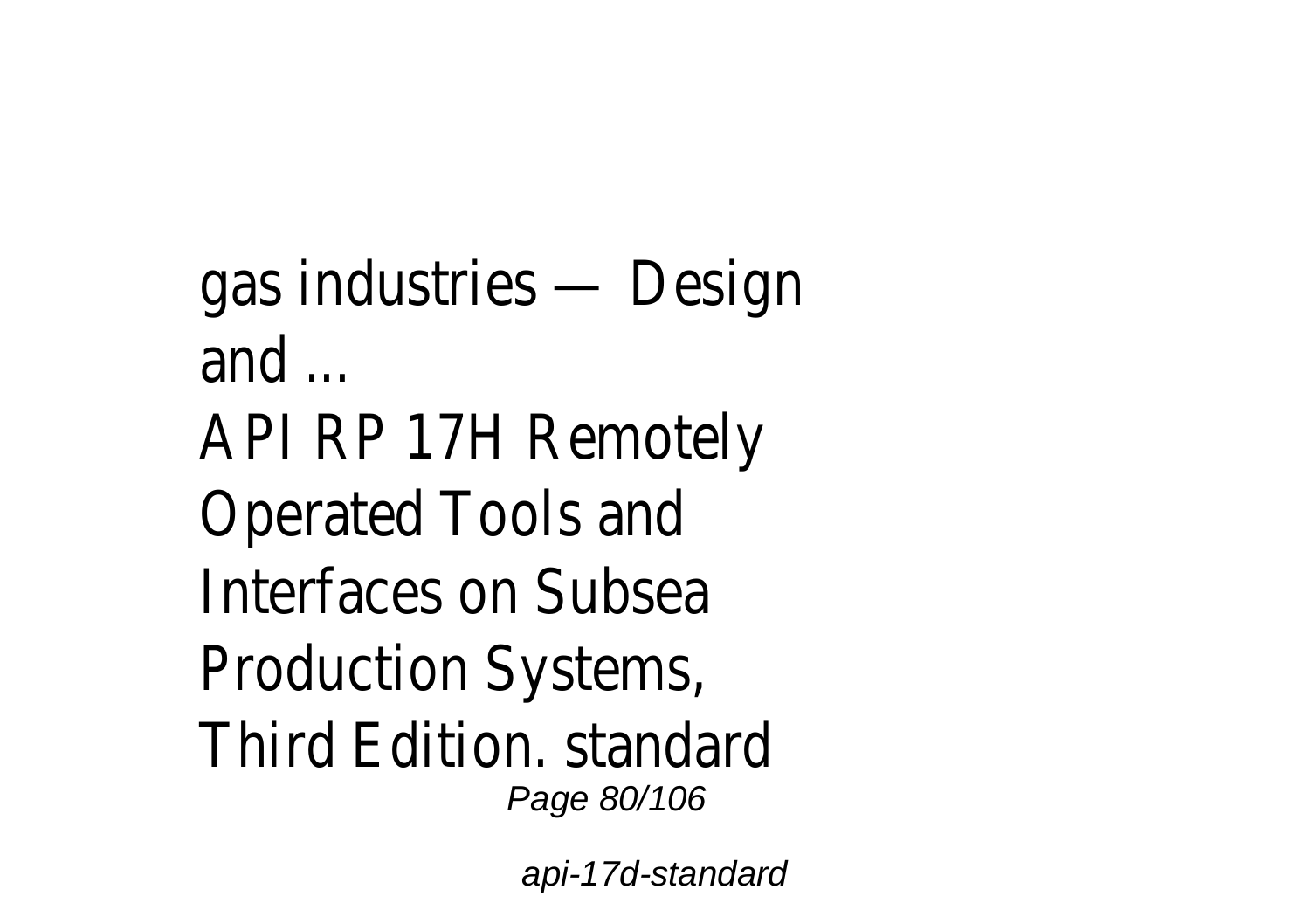by American Petroleum Institute, 07/01/2019. View all product details Most Recent

API RP 17H - Techstreet API 17D = BX type. After Page 81/106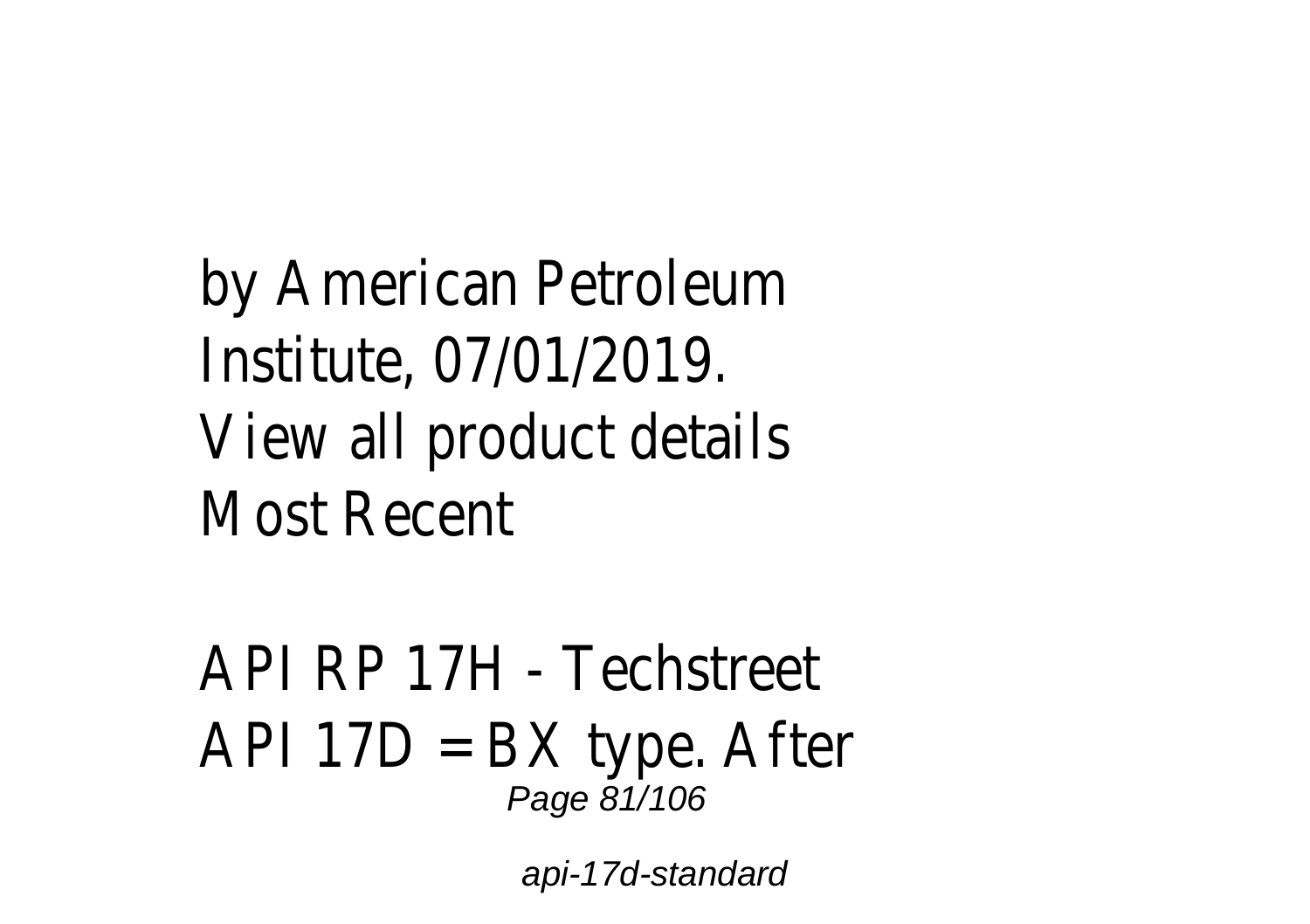assembly, API flanges fitted with R type ring grooves stand off from each other. API Flanges fitted with BX type ring grooves meet face to face with no stand-off. Page 82/106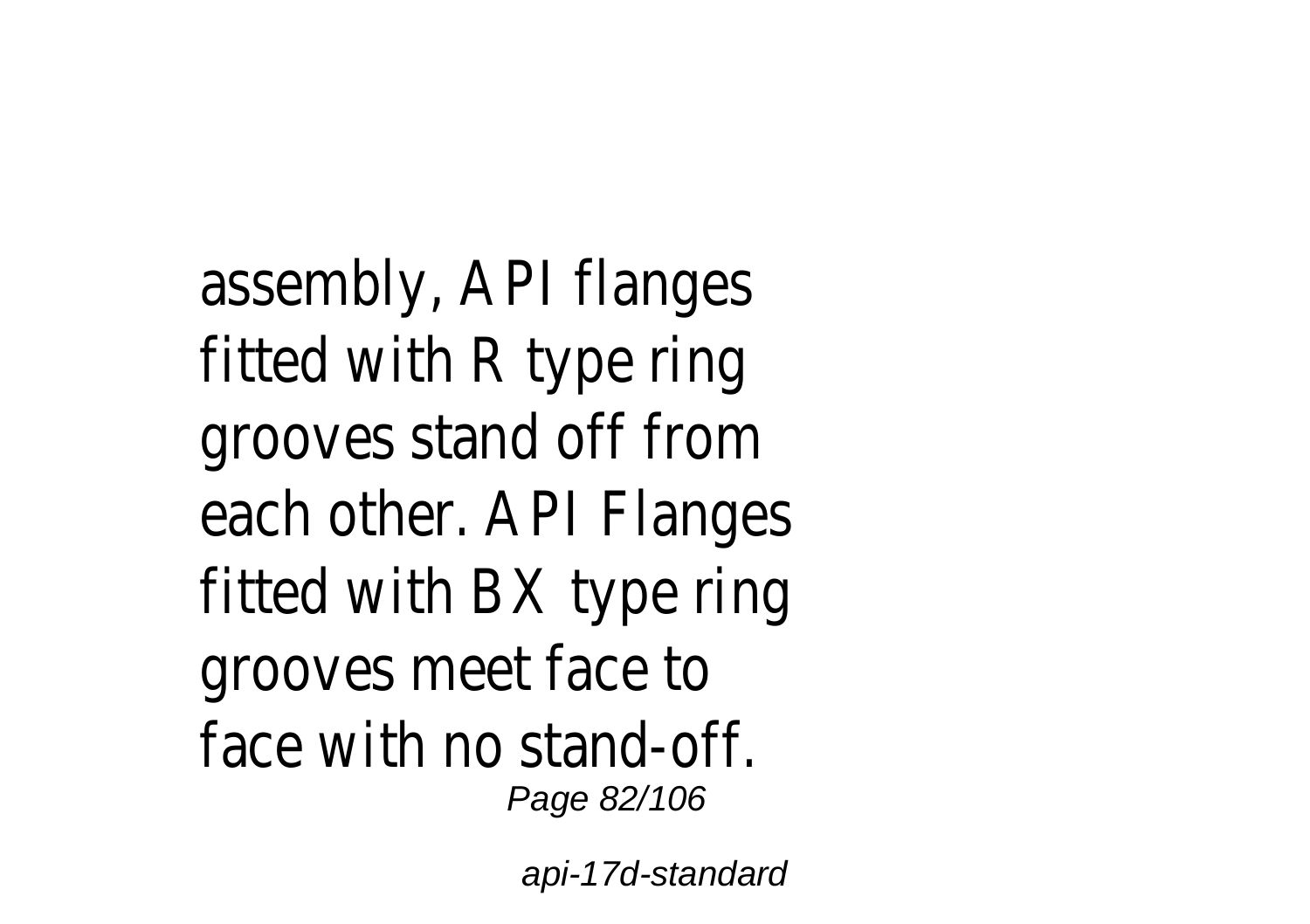For API flanges fitted with R type ring grooves, Oval type or Octagonal type gaskets may be used. For API flanges used subsea, gaskets must be drilled Page 83/106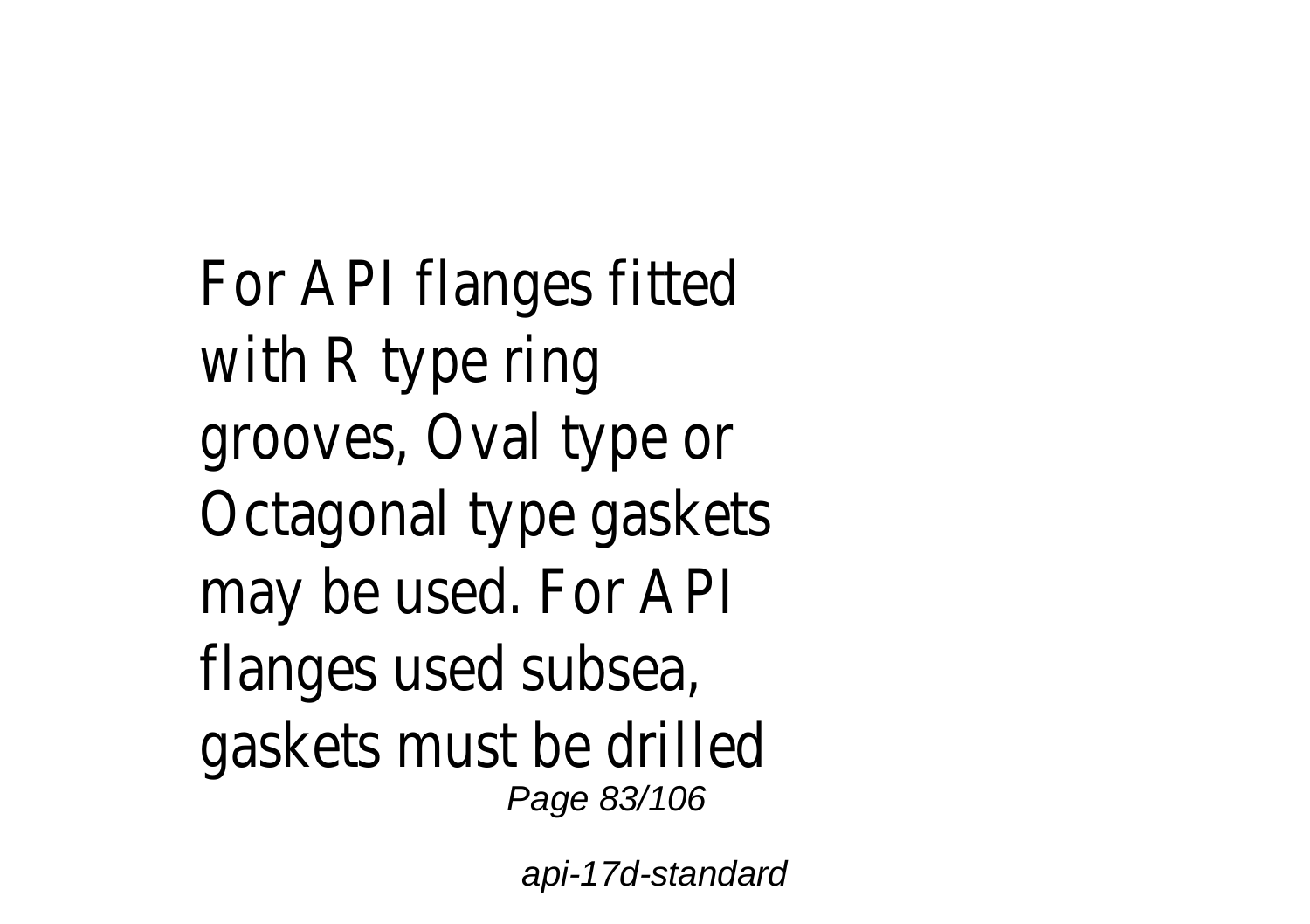# with a pressure release hole to prevent hydraulic locking and their name pre-fixed with an 'S', i.e. SR or **SBX**

Page 84/106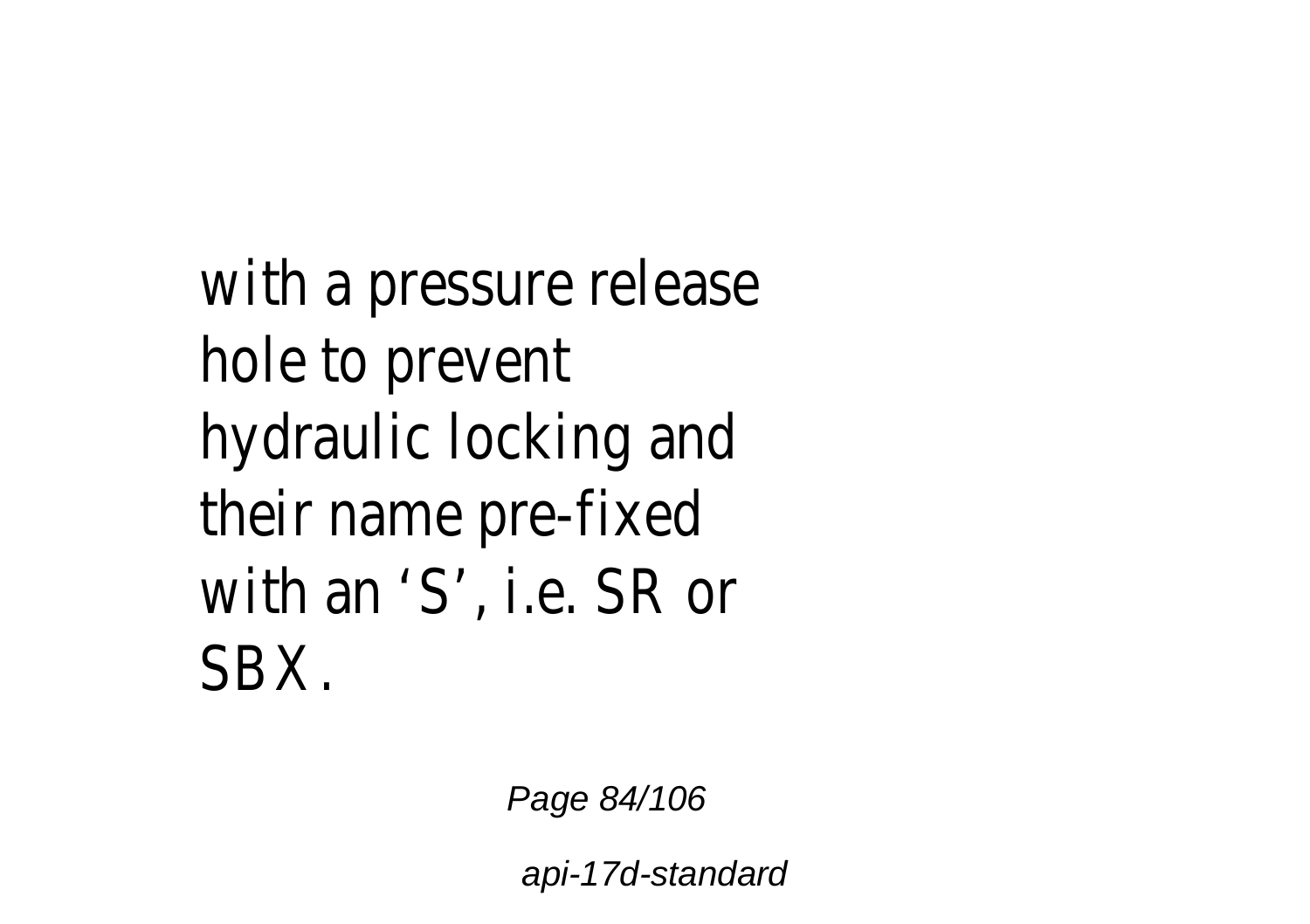API – W Maass (UK) Ltd API specifies allowable materials and gives it a specific pressure rating; The difference between ASME/ANSI and API is the fabrication Page 85/106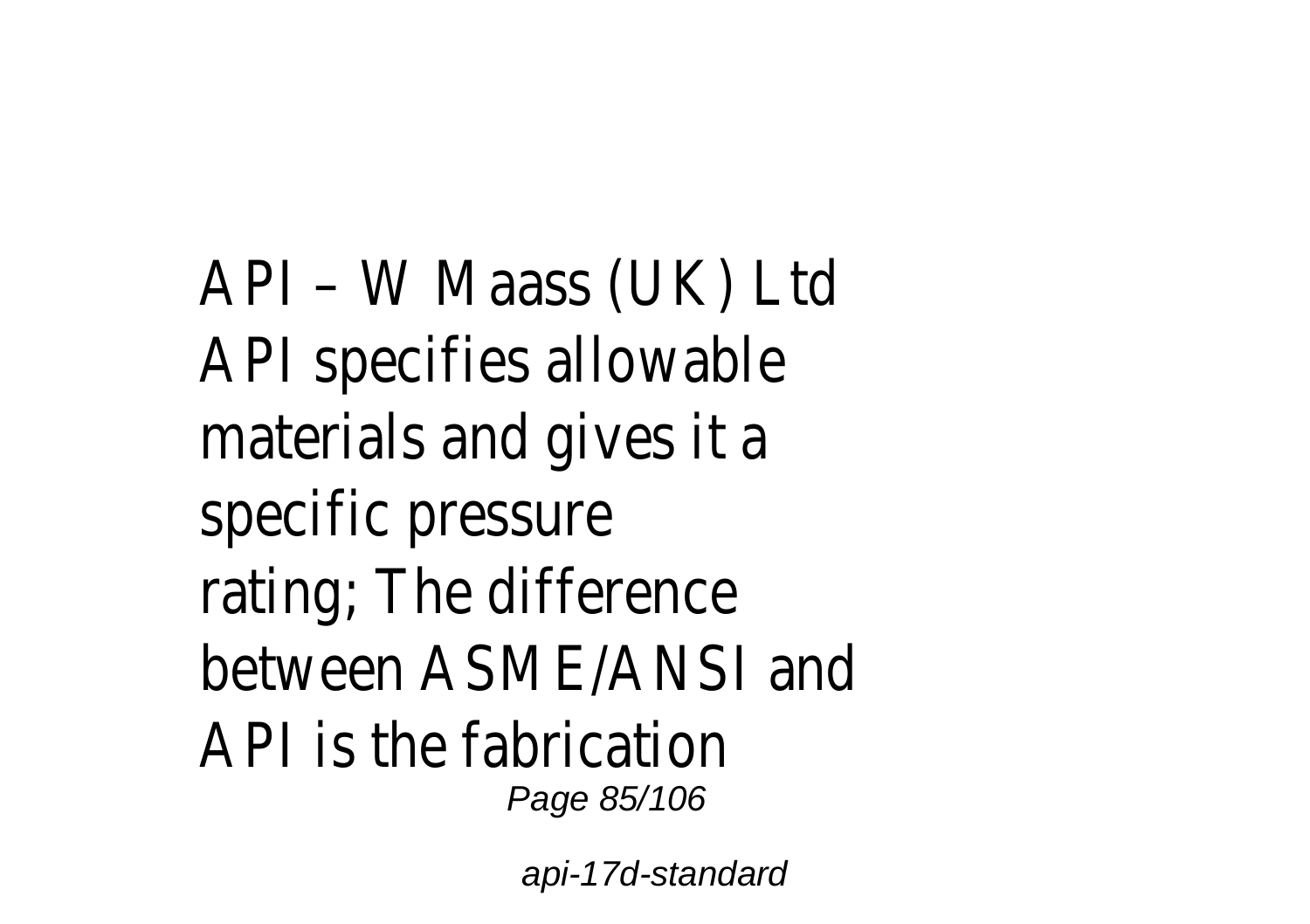material and a higher rated API operating pressure. ASME/ANSI flanges are commonly used in industrial process systems handling water, steam, air and Page 86/106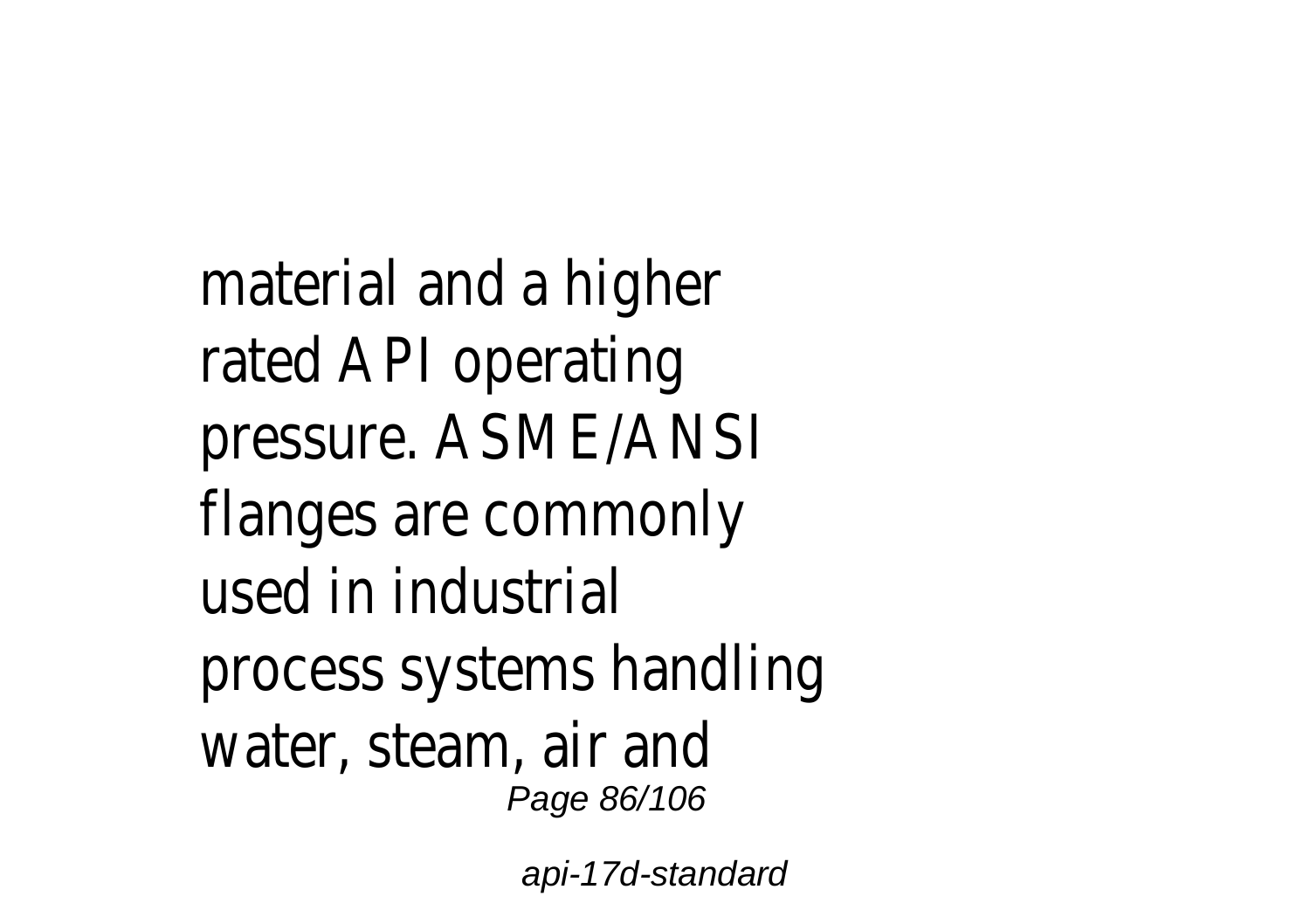## gas.

Flanges - API vs. ASME/ANSI (API) standard for designing subsea equipment, API Page 87/106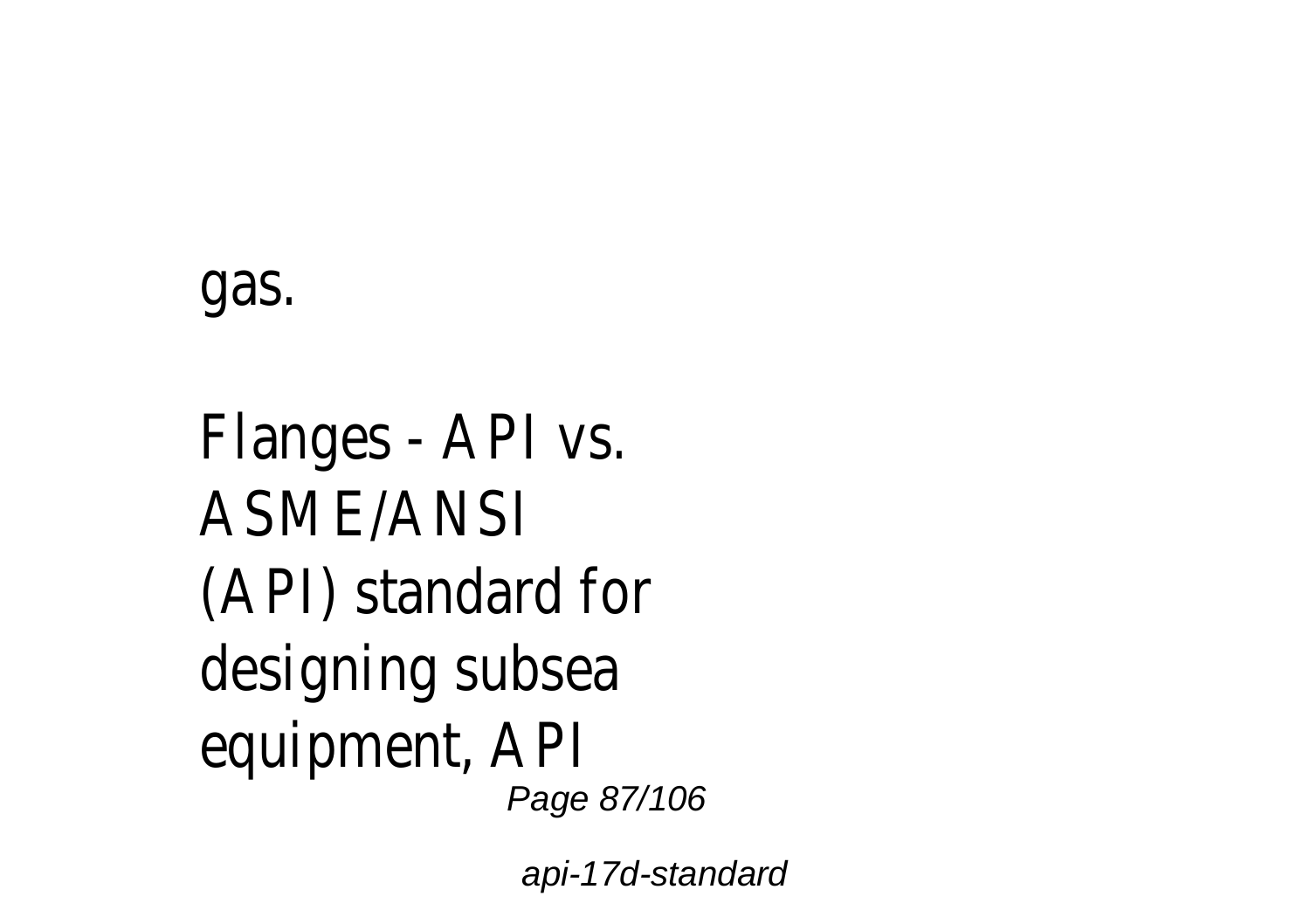Specification (SPEC) 17D (2011), is limited to a working pressure of 15,000 psi and provides little guidance on temperature conditions exceeding 250°F. Page 88/106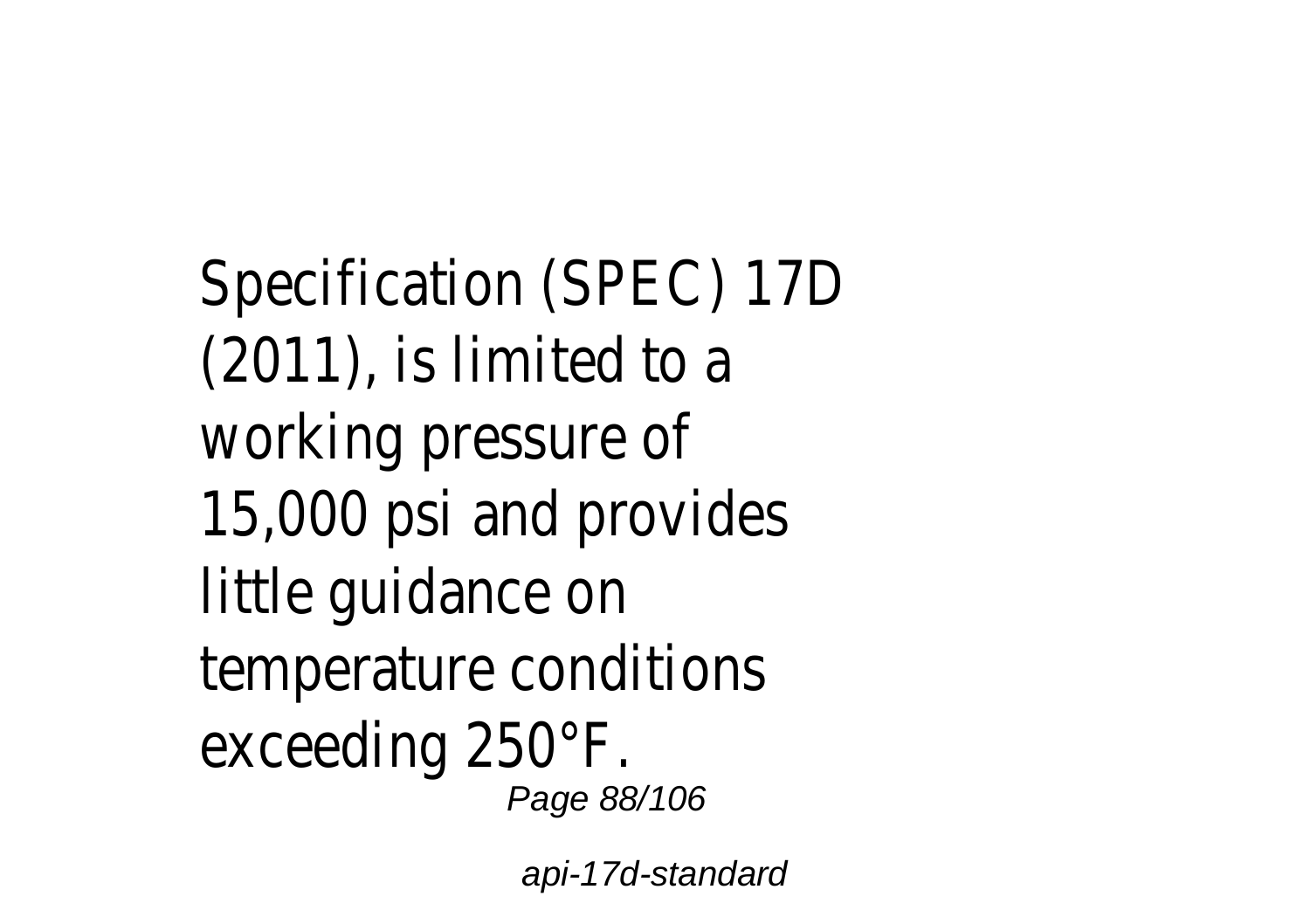Specification 17D provides specifications for subsea wellheads, mudline wellheads, drillthrough mudline Page 89/106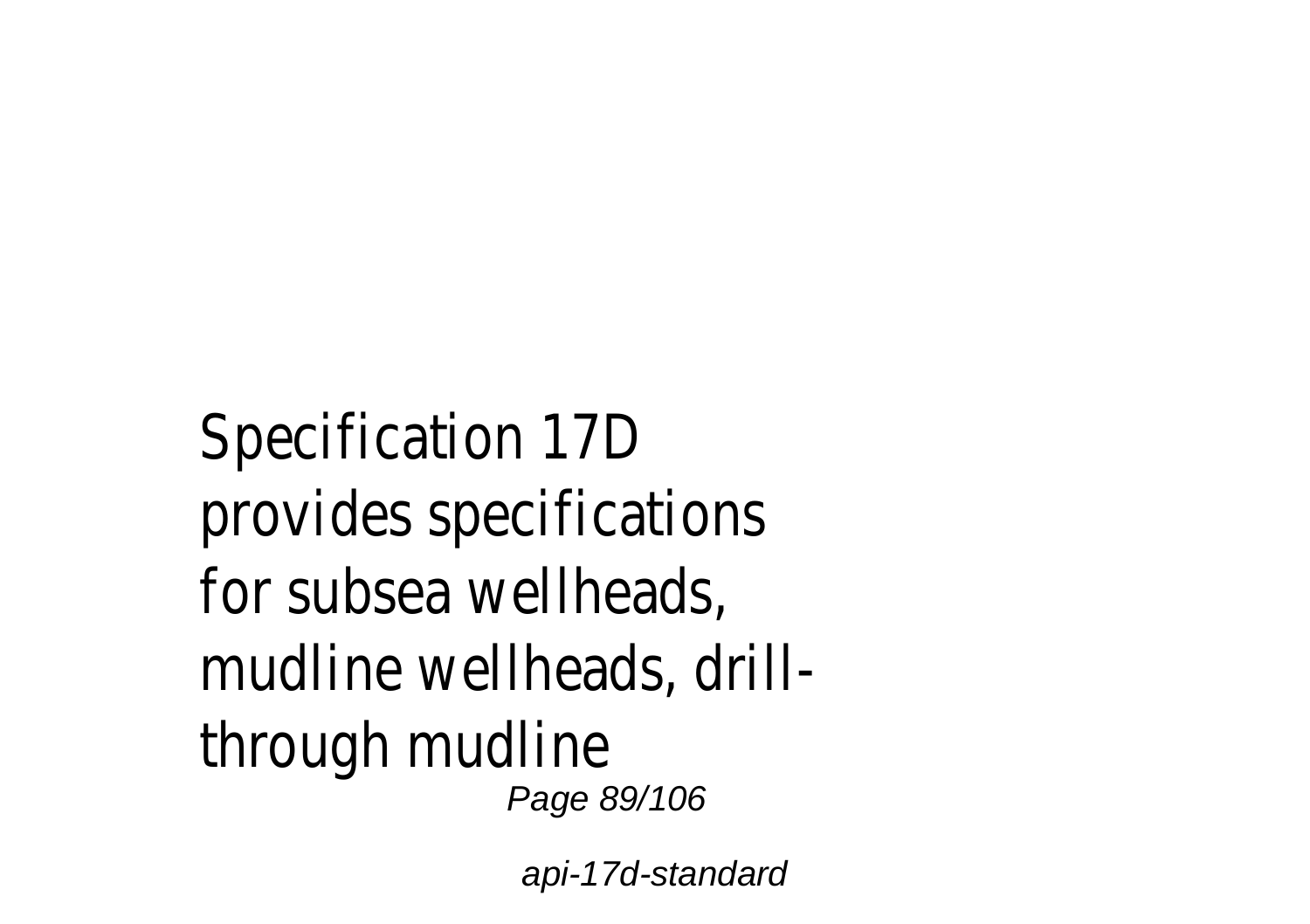wellheads and both vertical and horizontal subsea trees. It specifies the associated tooling necessary to handle, test and install the equipment. Page 90/106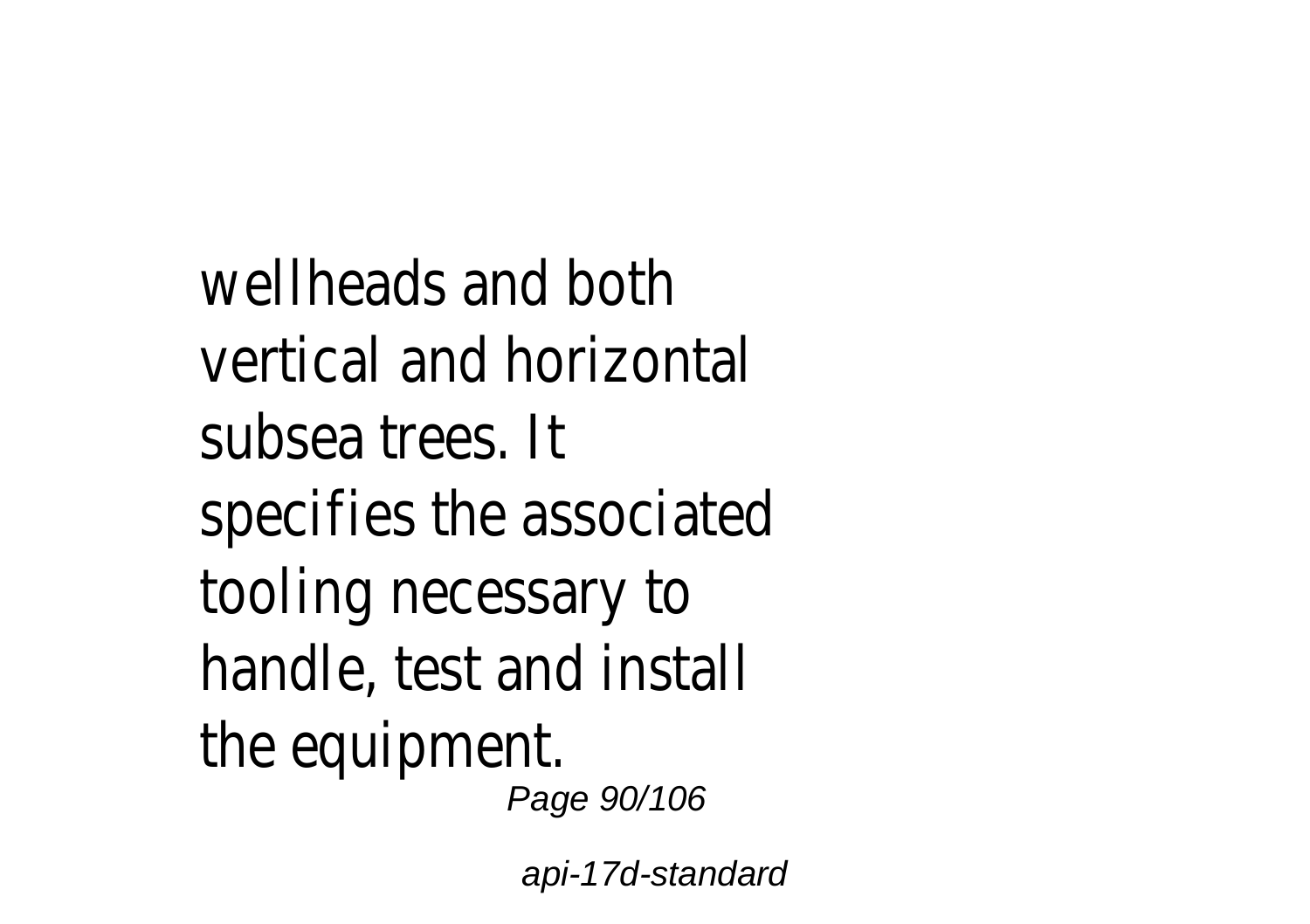API SPEC 17D : Design and Operation of Subsea Production Systems—Subsea Wellhead and Tree Equipment Standard Test Method for Density or Relative Density of Light Hydrocarbons by Pressure Hydrometer(ASTM D1657) 4 : X : Page 91/106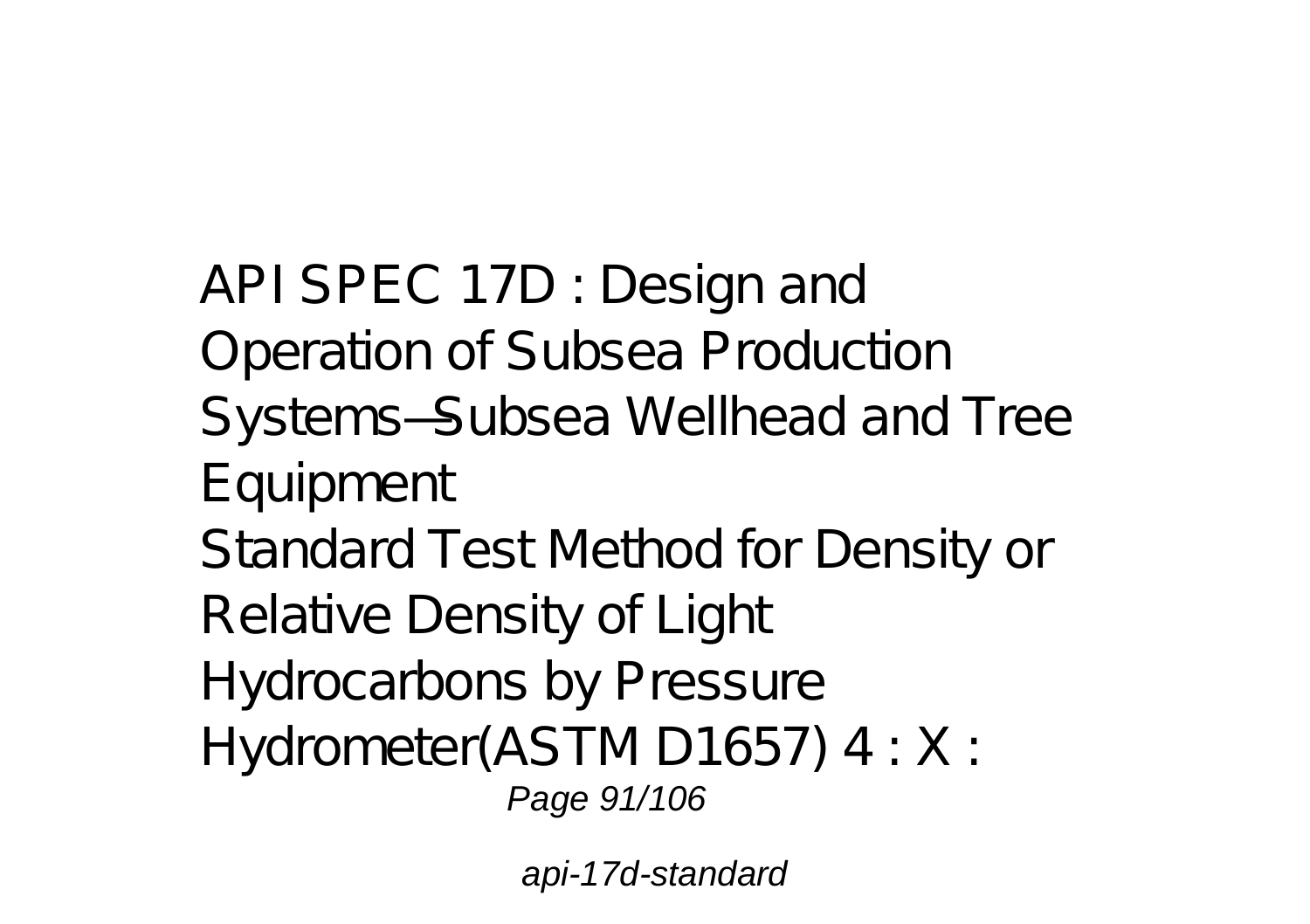COPM : Ch. 9.3: Standard Test Method for Density, Relative Density, and API Gravity of Crude Petroleum and Liquid Petroleum Products by Thermohydrometer Method(ASTM D6822) 4

- This edition of ANSI/API Specification
- 17D is the identical national adoption Page 92/106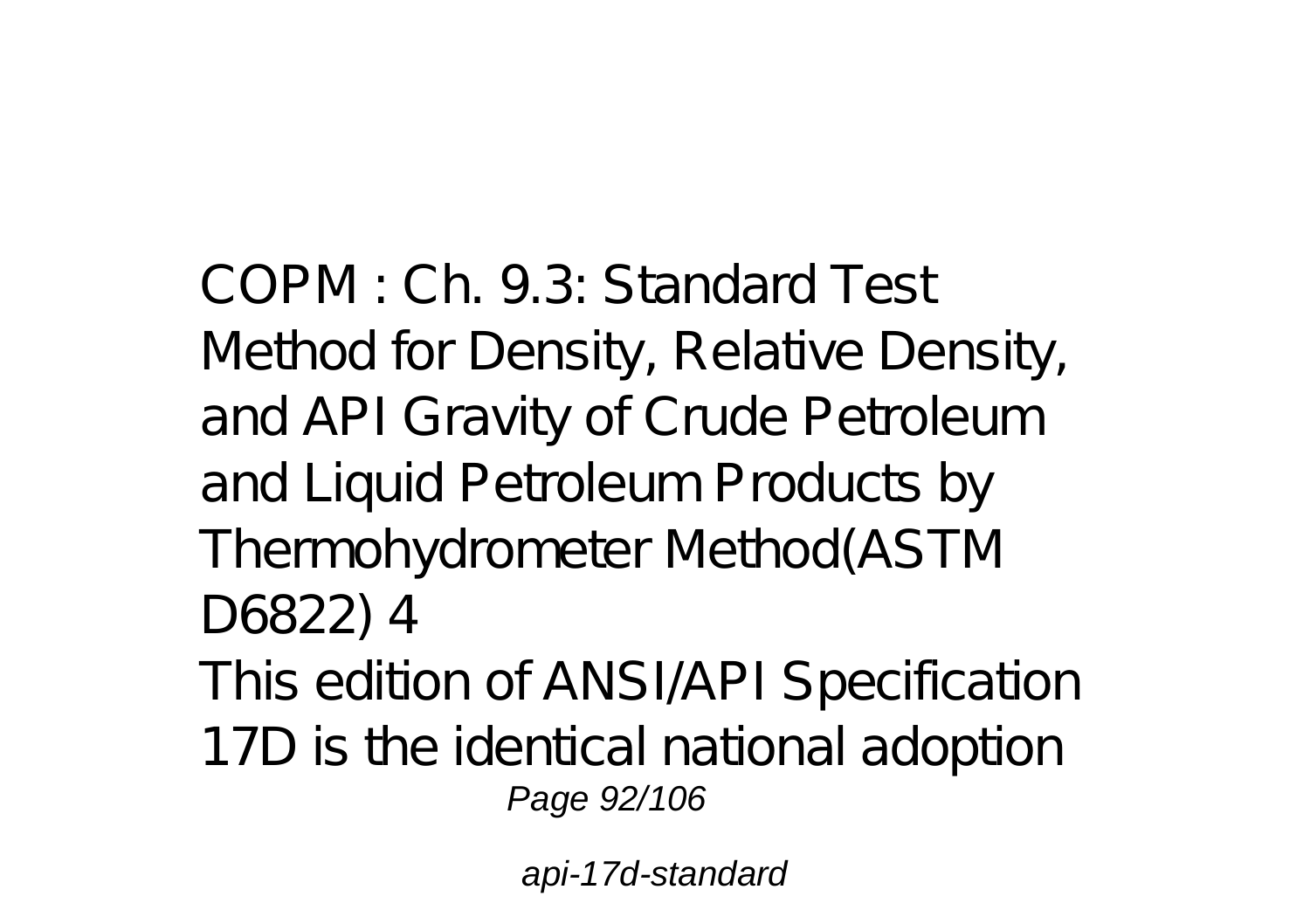of ISO 13628-4, Design and operation of subsea production systems-Part 4: Subsea wellhead and tree equipment. **antaresoffshore.com Results | standard.no**

*Our API 17D, API 17H, and high-flow hot stabs and* Page 93/106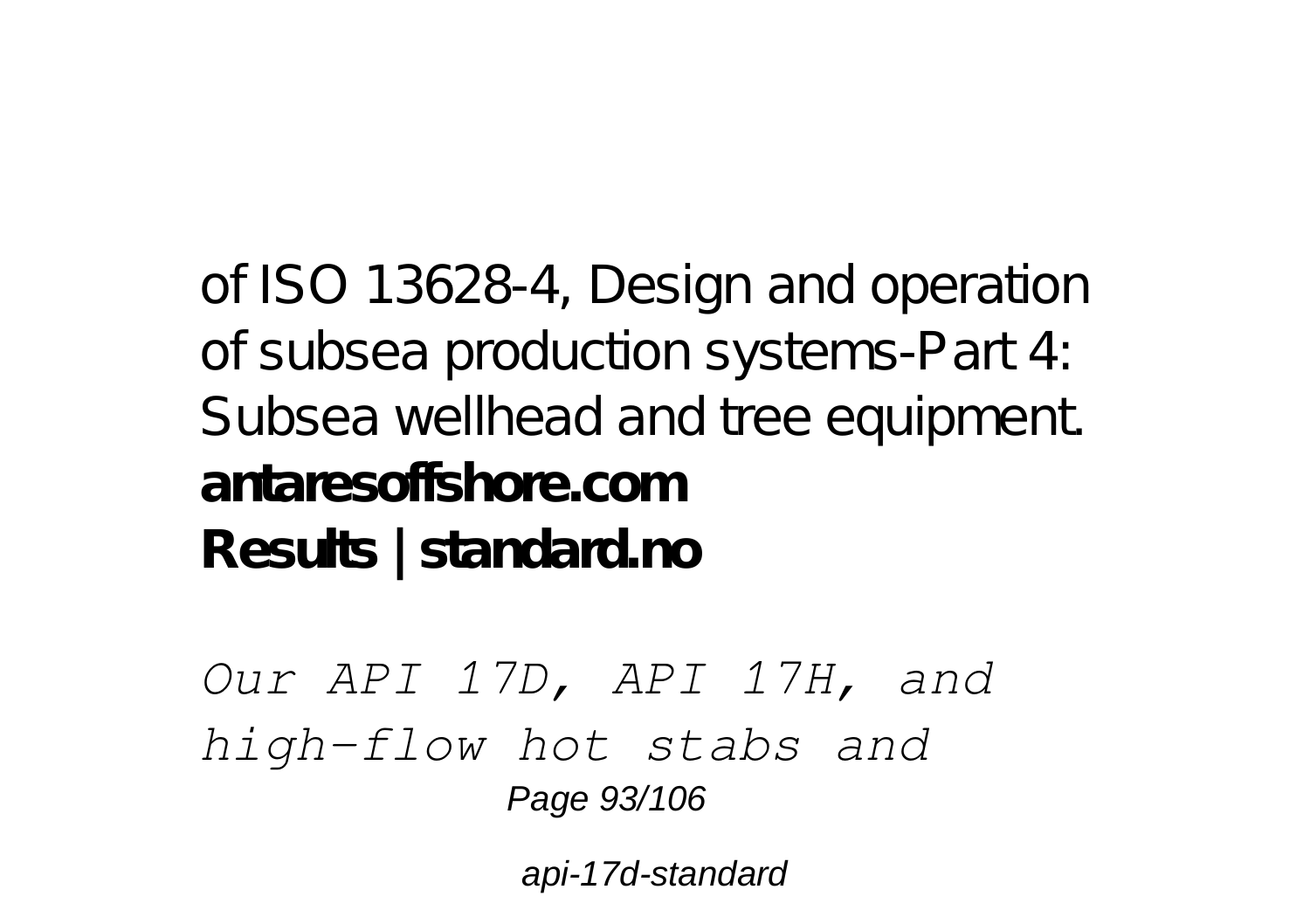*receptacles are manufactured and tested to the highest industry standards. All products are supplied with test certificates, Certificate of Conformity (COC), and are individually packaged to protect critical* Page 94/106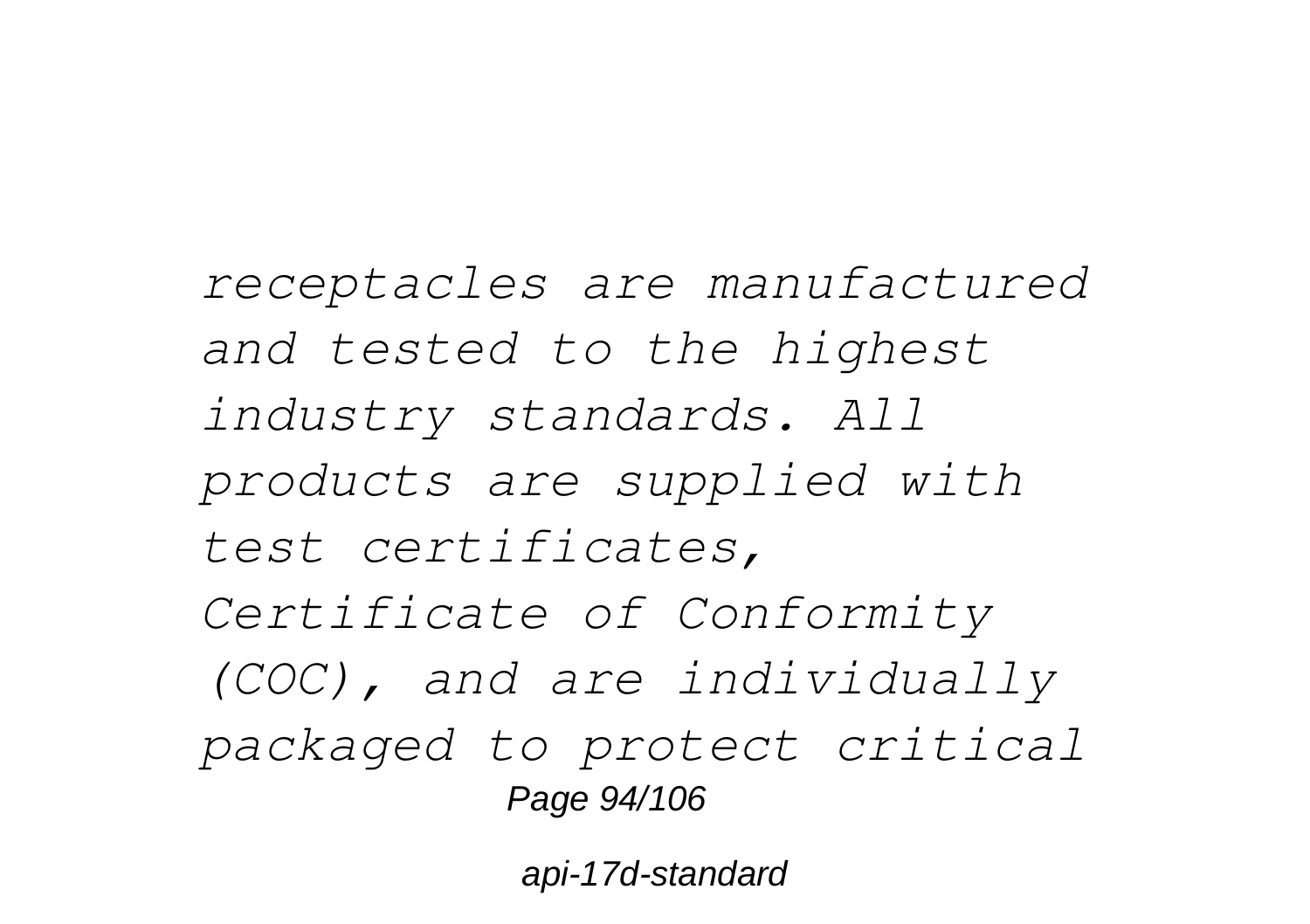#### *sealing*

*Api 17d Standard All API Spec 17D 10M SV Flanges shown have weld neck outside diameters as specified for 6BX 10M flanges in API Spec 6A. All* Page 95/106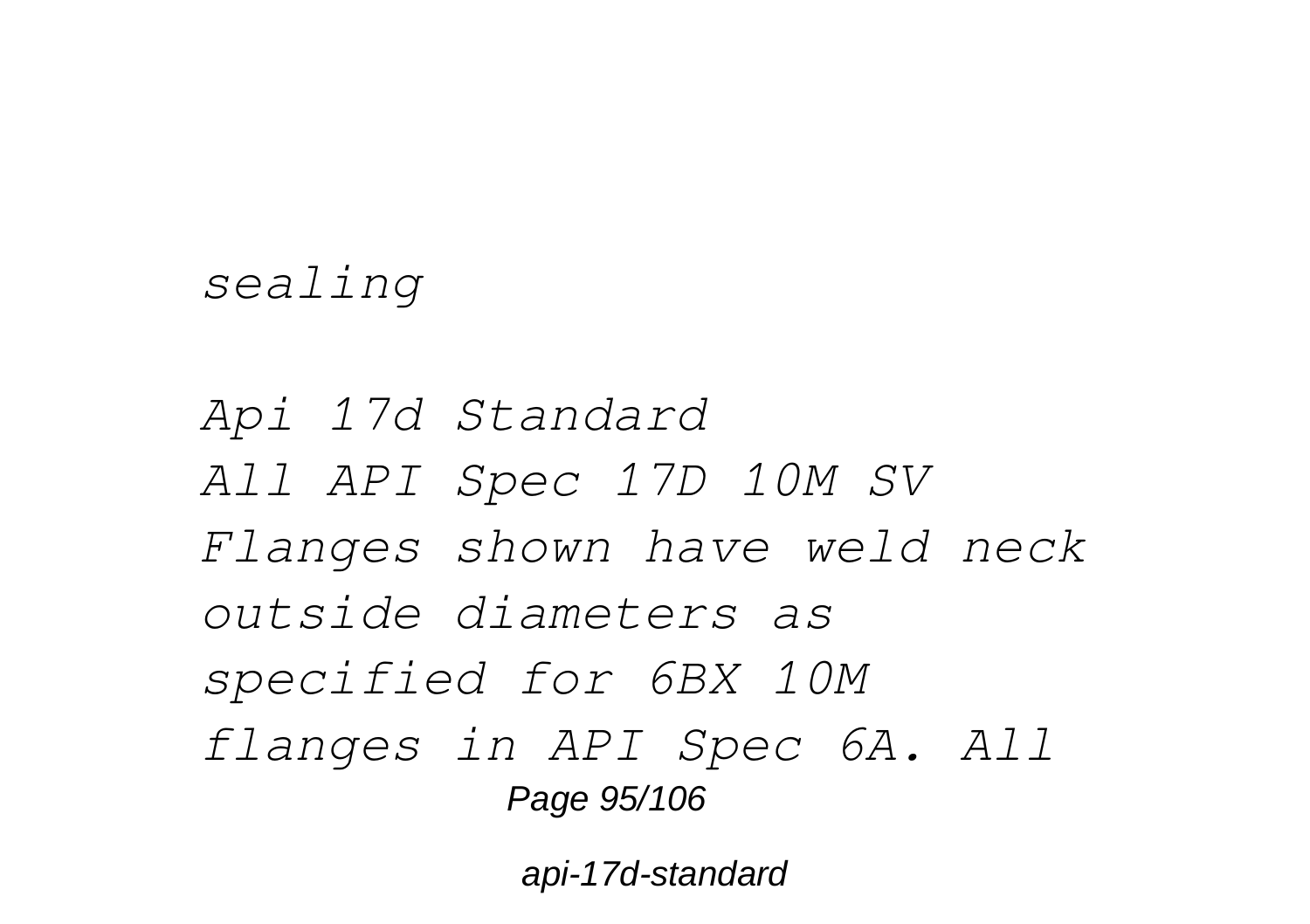*Weld Necks shown have a minimum wall thickness of .200 inches. See Weld Neck Flanges section of this Web Site for more information. Click here to find Carbon Steel Pipe Dimensions to match Flange Weld Necks not* Page 96/106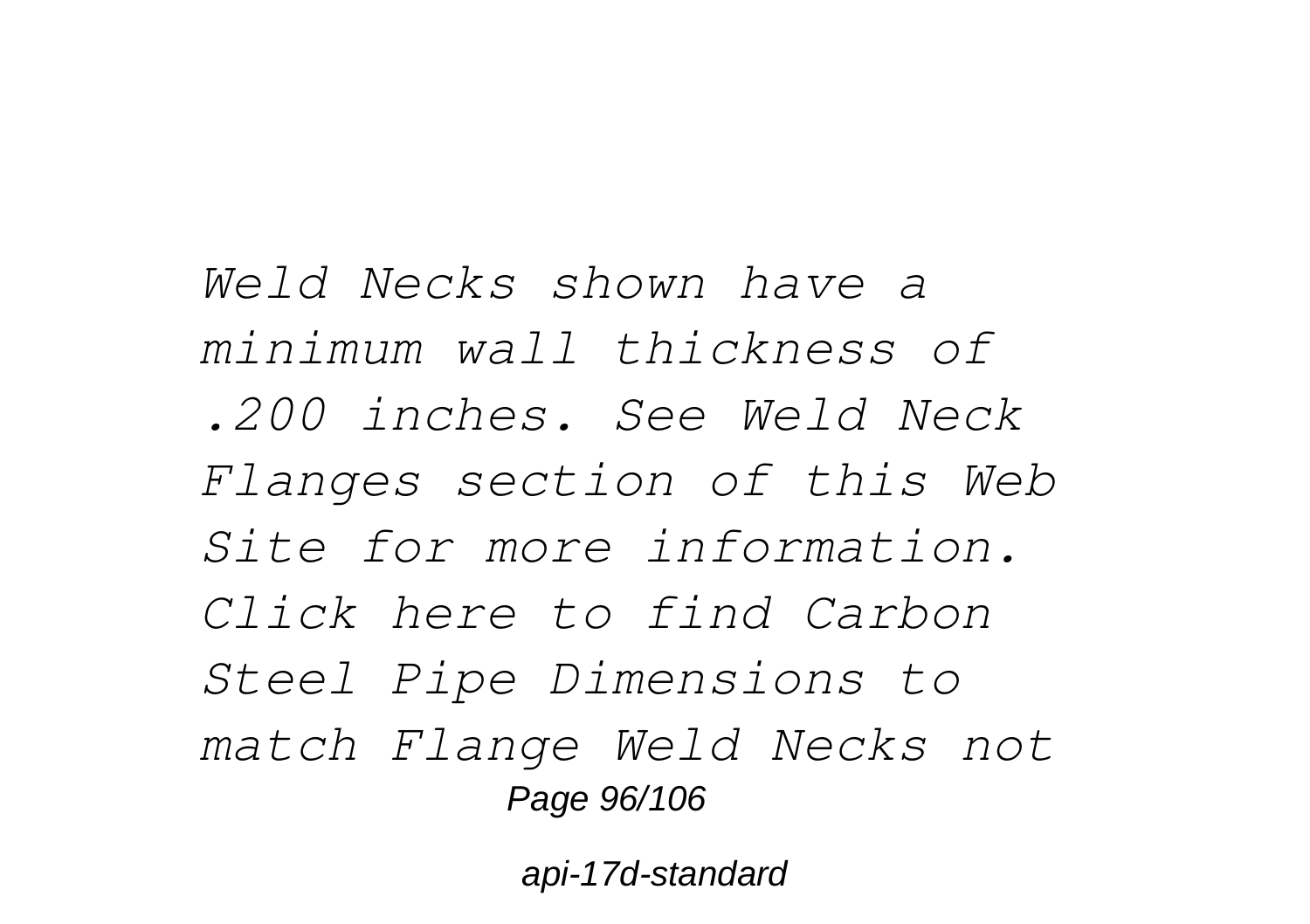*shown. API RP 17H Remotely Operated Tools and Interfaces on Subsea Production Systems, Third Edition. standard by American Petroleum Institute, 07/01/2019. View all product details Most* Page 97/106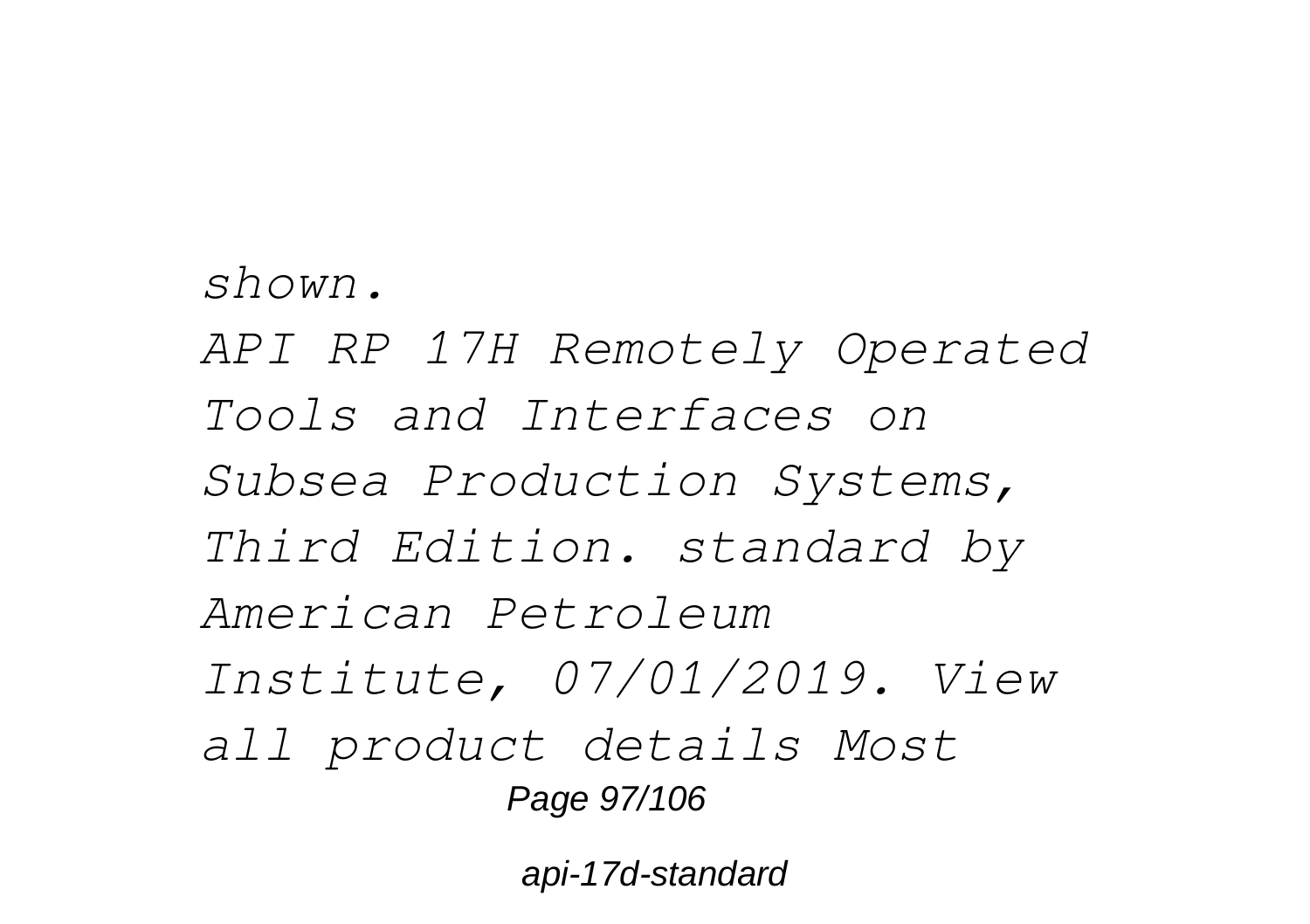*Recent Standard Edition Section Question Answer*

### **Standard Edition Section Question Answer. 17D 2nd 5.1.3.5 Paragraph 5.1.3.5 of API Specification 17D 2nd** Page 98/106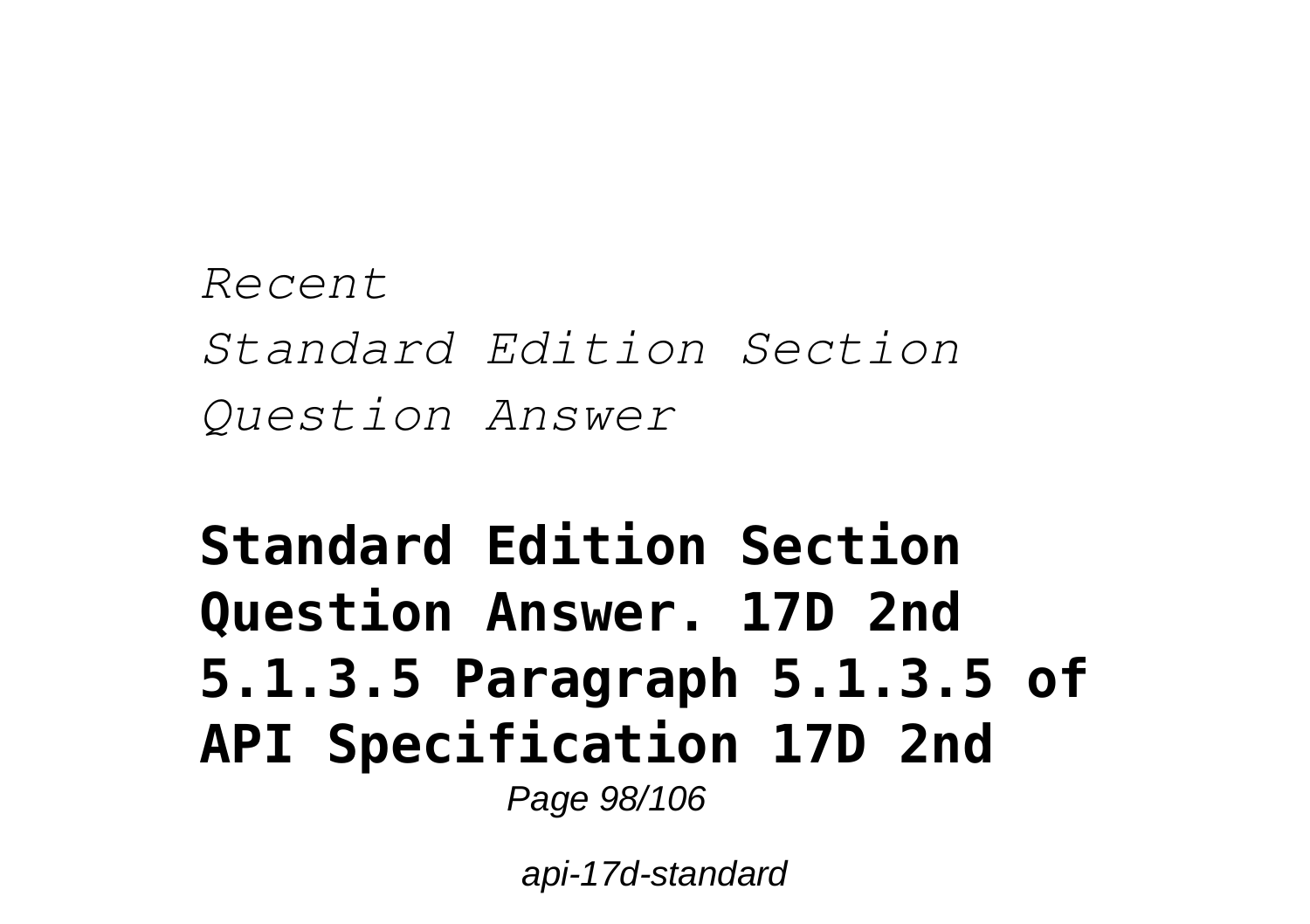**Edition specifies a stress range between 67% and 73% of the bolt's material yield stress that cannot be achieved or verified using production assembly methods. parent standard (API 17D) are not covered in this** Page 99/106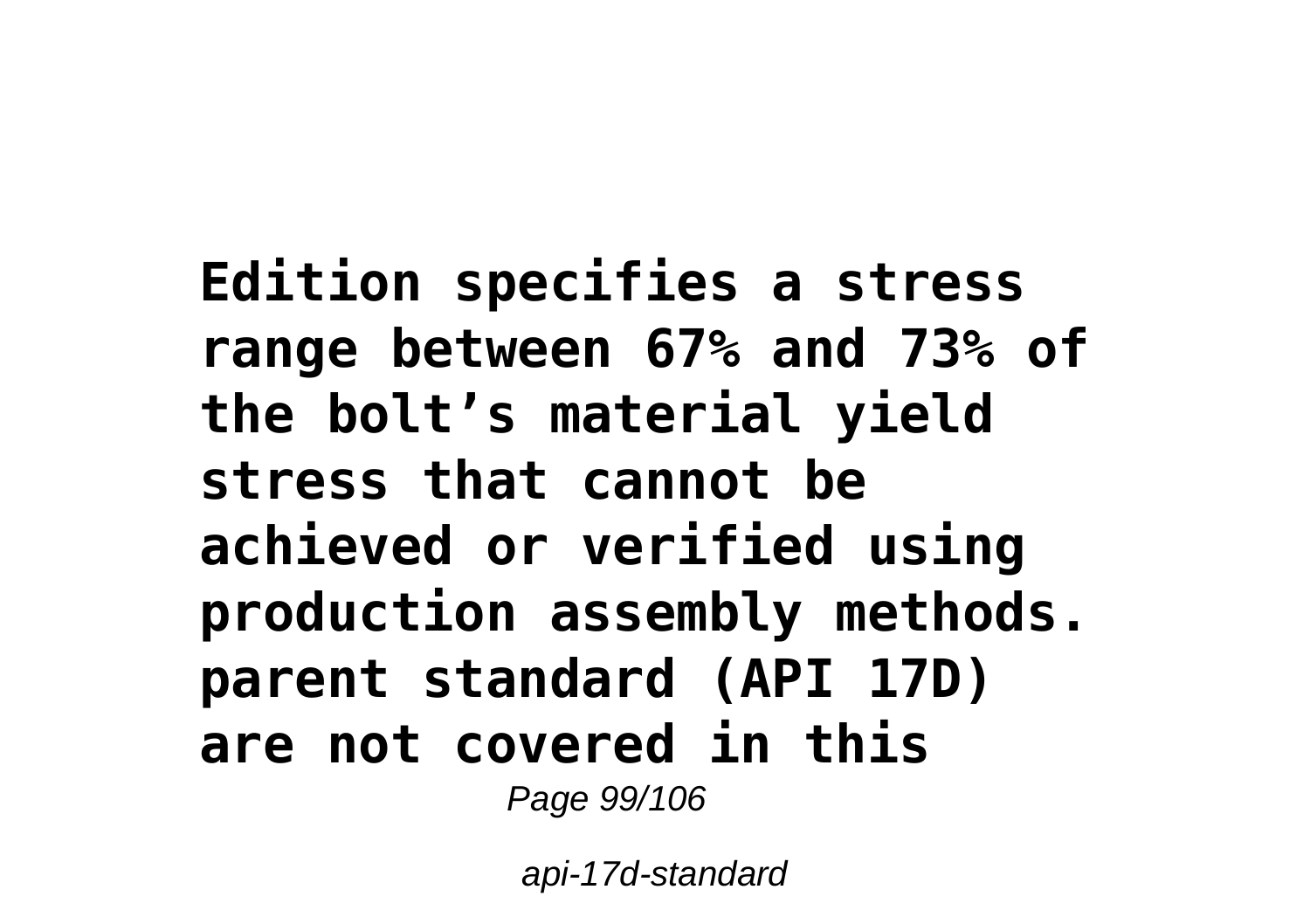**specification, there are no supplementary requirements or modifications to the respective clause. The terminology used within this specification follows that of the parent standard and otherwise is in accordance** Page 100/106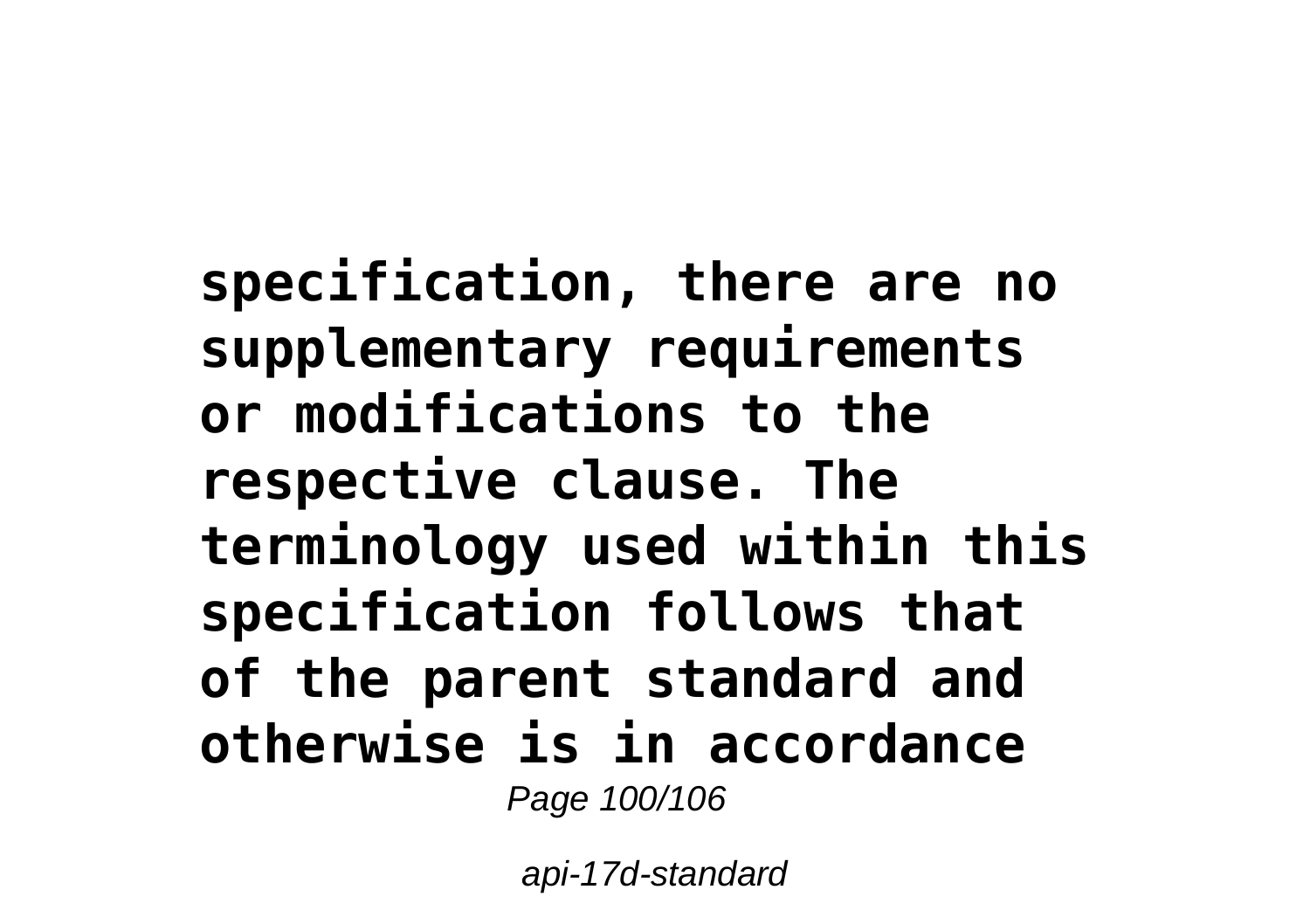**with ISO/IEC Directives, Part 2. Flanges - API vs. ASME/ANSI API 17D = BX type. After assembly, API flanges fitted with R type ring grooves stand off from each other. API Flanges fitted with BX** Page 101/106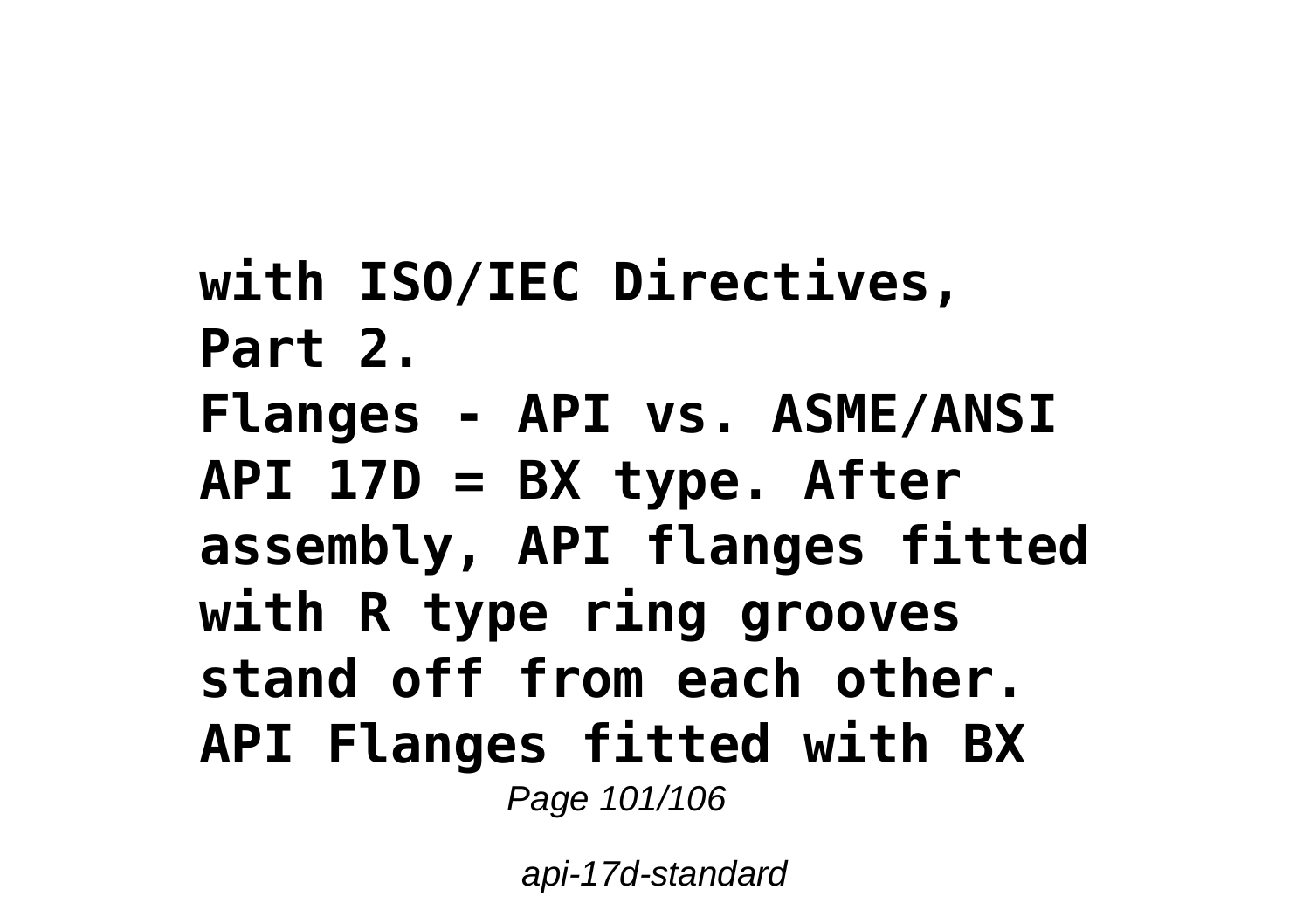**type ring grooves meet face to face with no stand-off. For API flanges fitted with R type ring grooves, Oval type or Octagonal type gaskets may be used. For API flanges used subsea, gaskets must be drilled with a** Page 102/106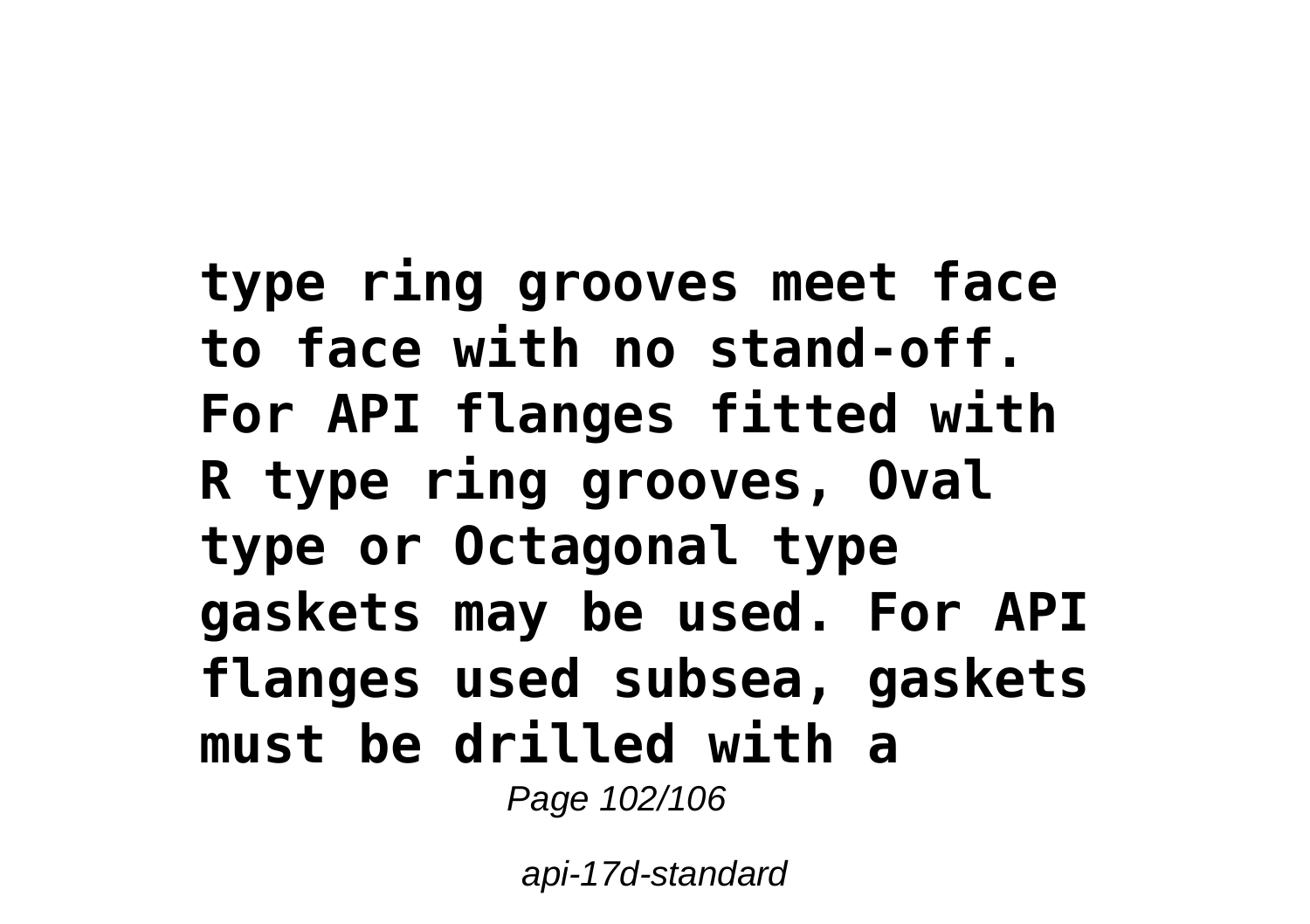**pressure release hole to prevent hydraulic locking and their name pre-fixed with an 'S', i.e. SR or SBX. API SPECx17D 92 m 0732290 055b237 461 m. Supplement 2 to Specification for Subsea Wellhead and Christmas Tree** Page 103/106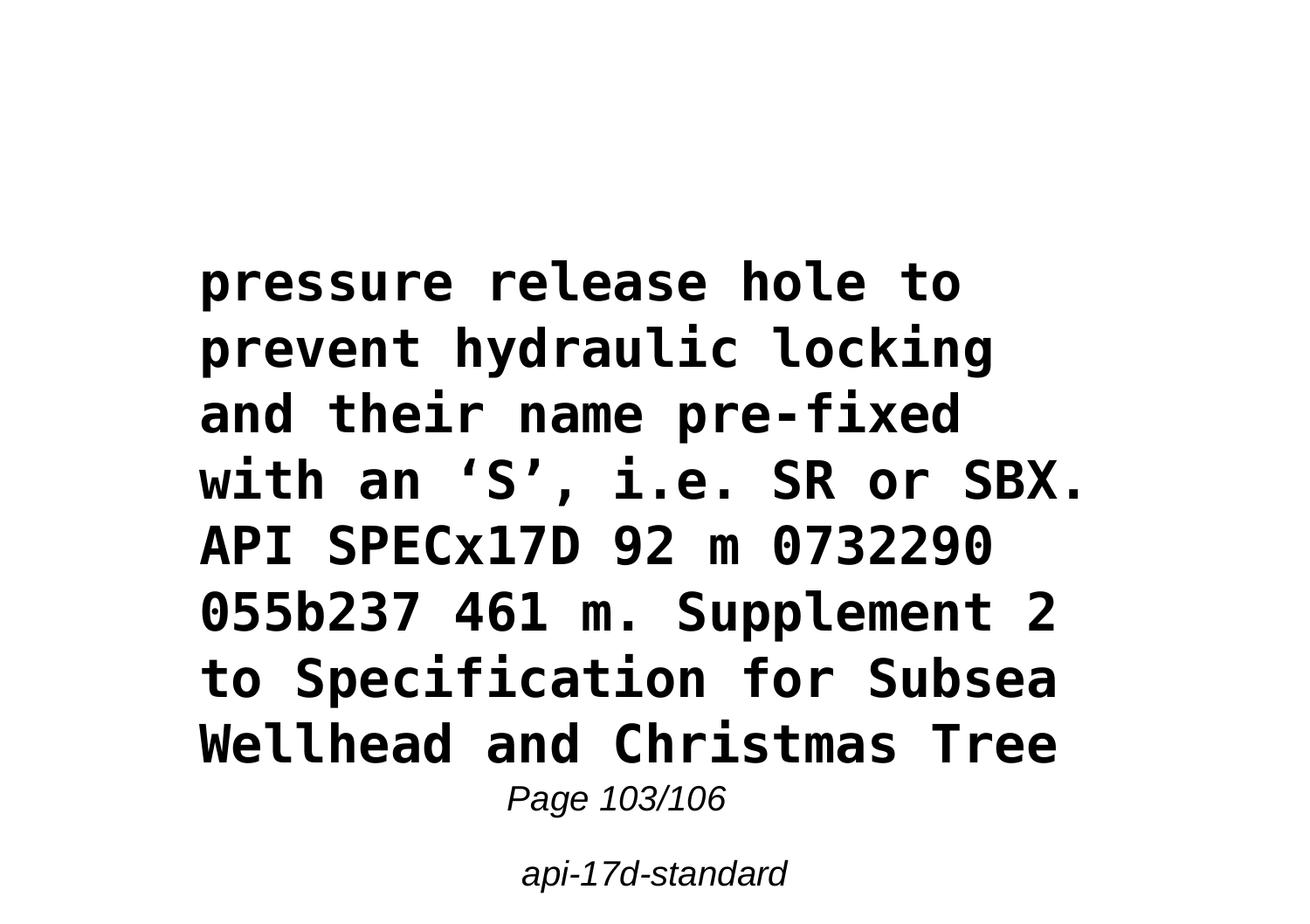**Equipment. This supplement covers changes to API Specification 17D (First Edition, October 30, 1992) adopted by letter ballot as well as editorial changes and changes from Supplement 1. Page IO, Section 102.** Page 104/106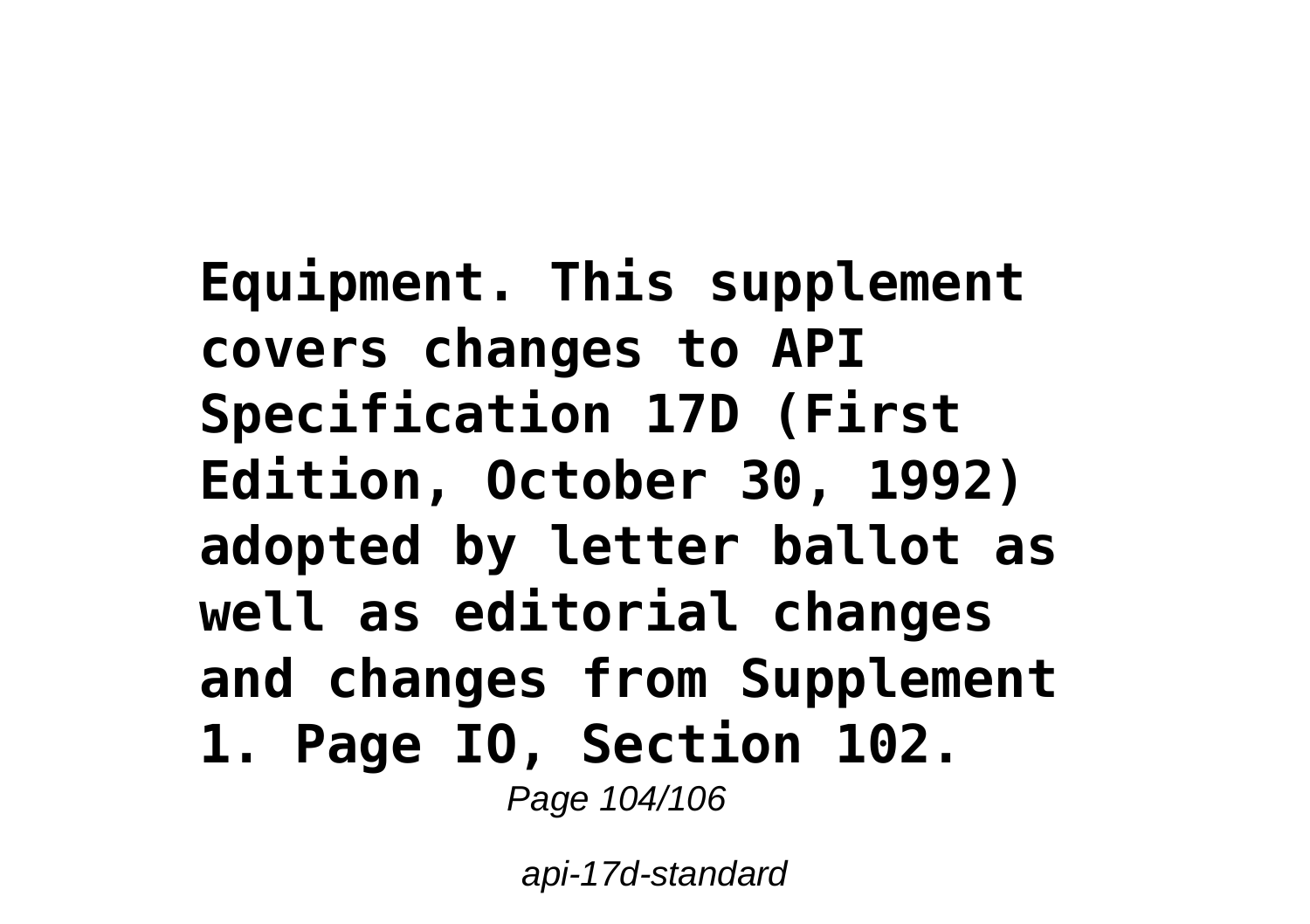**API Flange Dimensions, API Flange Sizes, API Flange Slide ... Petroleum and natural gas industries — Design and ... API | Standards Plan**

Page 105/106